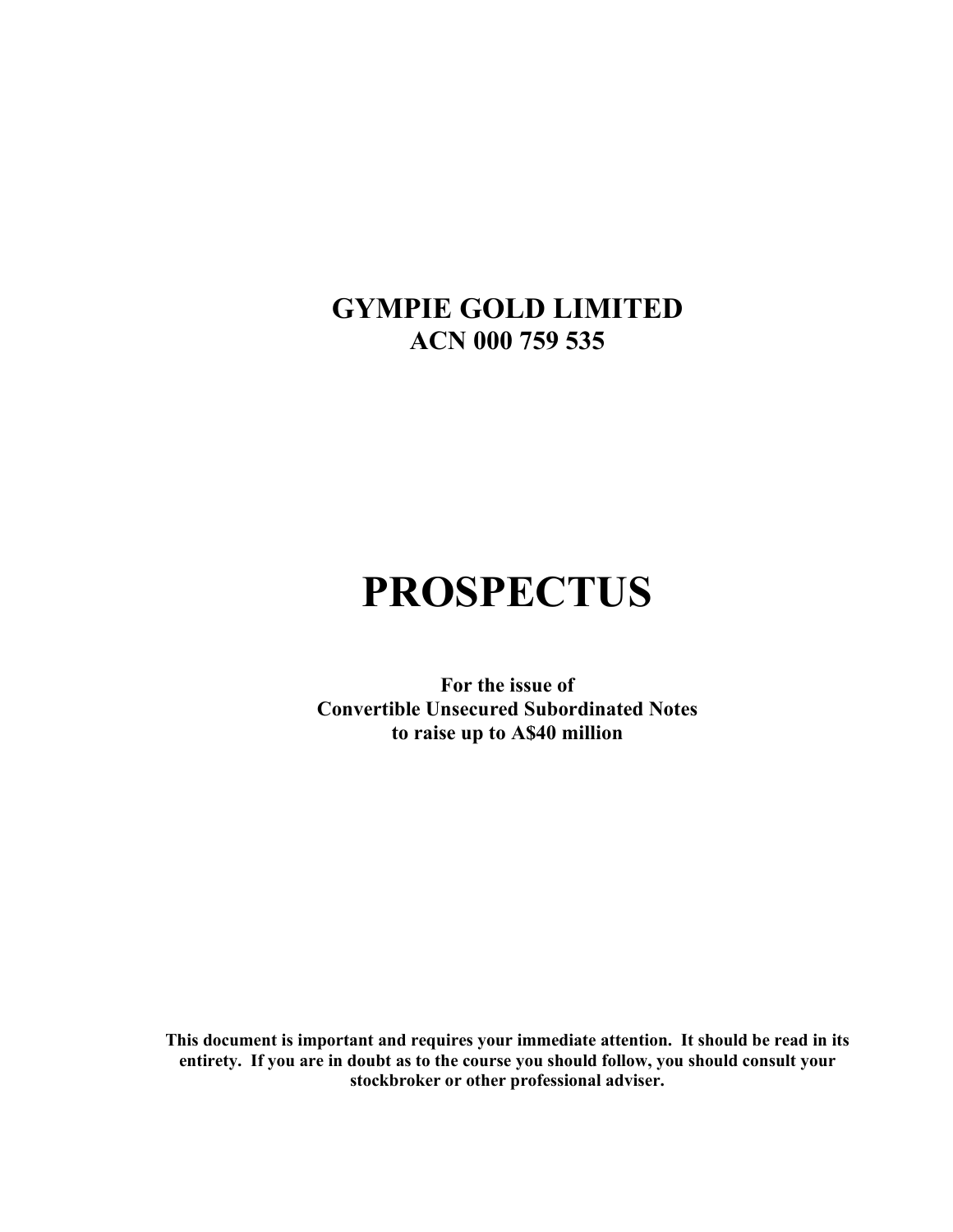| <b>TABLE OF CONTENTS</b> |
|--------------------------|
|                          |

| <b>SECTION 2.</b> |                                                                                |  |
|-------------------|--------------------------------------------------------------------------------|--|
| 2.1               |                                                                                |  |
| 2.2               |                                                                                |  |
| 2.3               |                                                                                |  |
| 2.4               |                                                                                |  |
| 2.5               |                                                                                |  |
| 2.6               |                                                                                |  |
| 2.7               |                                                                                |  |
|                   |                                                                                |  |
| 2.8               |                                                                                |  |
| 2.9               |                                                                                |  |
|                   |                                                                                |  |
|                   |                                                                                |  |
| 4.1               |                                                                                |  |
| 4.2               |                                                                                |  |
| <b>SECTION 5.</b> |                                                                                |  |
| 5.1               |                                                                                |  |
| 5.2               |                                                                                |  |
| 5.3               |                                                                                |  |
| 5.4               |                                                                                |  |
| 5.5               |                                                                                |  |
| 5.6               |                                                                                |  |
| 5.7               |                                                                                |  |
| 5.8               |                                                                                |  |
| <b>SECTION 6.</b> |                                                                                |  |
| 6.1               |                                                                                |  |
| 6.2               | Disposal of Convertible Notes prior to Conversion or Redemption 16             |  |
| 6.3               |                                                                                |  |
| 6.4               | Cost Base of the Shares Resulting from the Conversion of Notes  18             |  |
|                   |                                                                                |  |
| 6.5               |                                                                                |  |
| 6.6               | Early Redemption of the Convertible Notes by Gympie Gold 19                    |  |
| <b>SECTION 7.</b> |                                                                                |  |
| 7.1               |                                                                                |  |
| 7.2               | Rights and liabilities attaching to Shares issued on conversion of Convertible |  |
| 7.3               |                                                                                |  |
| 7.4               |                                                                                |  |
| 7.5               |                                                                                |  |
| 7.6               |                                                                                |  |
|                   |                                                                                |  |
| 7.7               |                                                                                |  |
| 7.8               |                                                                                |  |
|                   |                                                                                |  |
|                   |                                                                                |  |
|                   |                                                                                |  |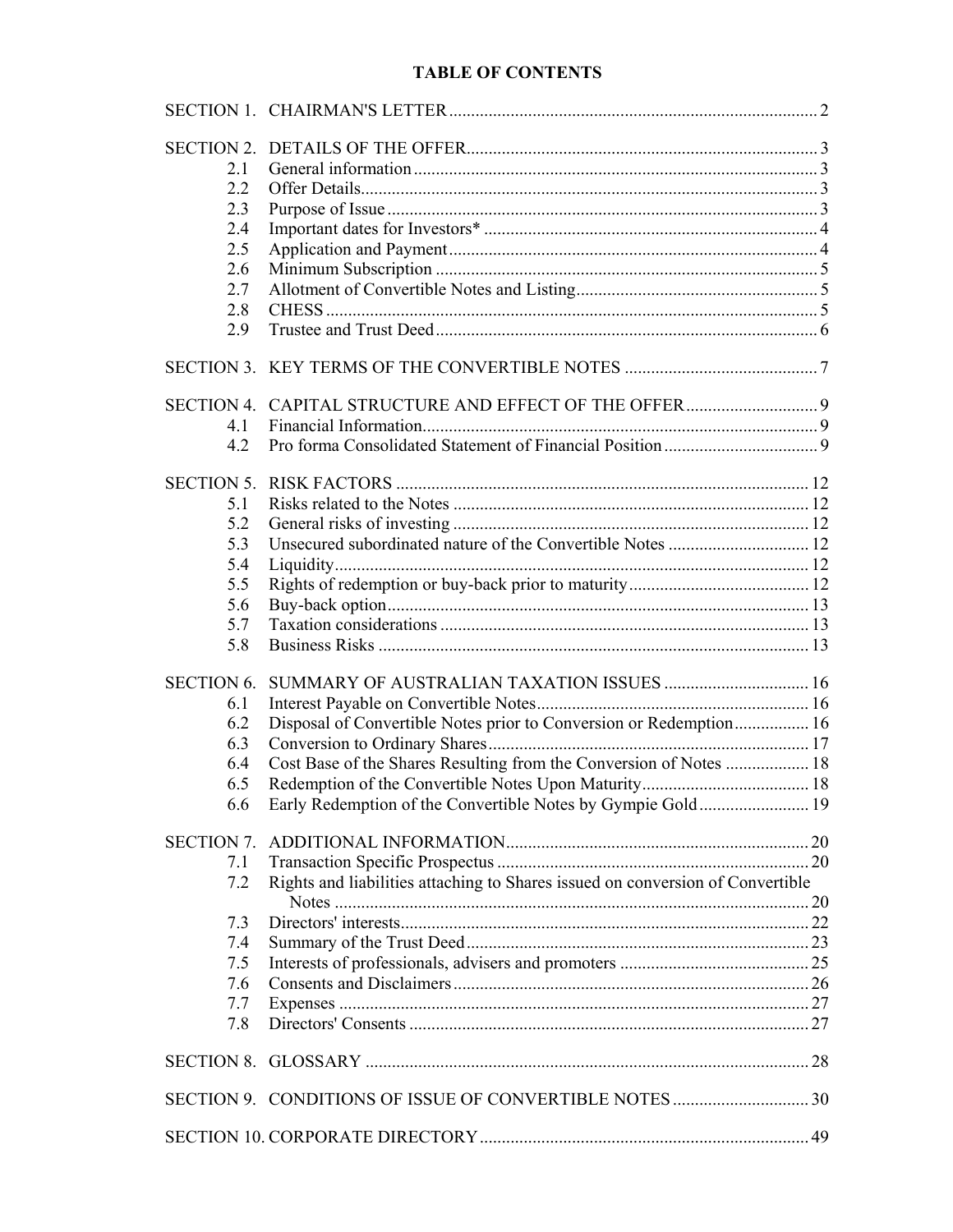#### **IMPORTANT NOTICE**

This Prospectus is dated 17 May 2002.

A copy of this Prospectus was lodged with the Australian Securities and Investments Commission (ASIC) on 17 May 2002. ASIC and the ASX take no responsibility for the contents of this Prospectus.

This Prospectus does not constitute an offer in any place in which, or to any person to whom, it would not be lawful to make such an offer. In the United Kingdom, the Company is relying on exemptions contained in United Kingdom legislation in order to make the Offer to sophisticated investors in the United Kingdom. The exemptions relied on are Regulation 7 of the Public Offer of Securities Regulations 1995 (SI 1995/1537) and the Financial Services and Markets Act 2000 (Financial Promotion) Order 2001. No applications for the Convertible Notes will be accepted from any person in the United Kingdom that do not fall within these exemptions.

Subject to the requirements of the *Corporations Act 2001* and the ASX Listing Rules, the Company reserves the right at any time to change the timetable as set out in this Prospectus.

No Convertible Notes will be allotted or issued on the basis of this Prospectus later than 13 months after the date of this Prospectus. Application will be made within 7 days from the date of this Prospectus for quotation of the Convertible Notes on ASX and AIM.

Applications for Convertible Notes under this Prospectus will not be processed until expiry of the Exposure Period for this Prospectus under the Corporations Act. The Exposure Period is generally seven days from the date that a prospectus is lodged with ASIC but may be extended by ASIC for up to a further seven days. If the Exposure Period is extended by ASIC, Applications will not be processed until after the expiry of the extended Exposure Period.

This Prospectus, without the Application Form, will be made generally available by being posted on the company's internet site, http://www.gympiegold.com.au.

Certain terms and abbreviations used in this Prospectus have defined meanings, as set out in the Glossary. All references to \$ are to Australian dollars.

The Trustee has had no involvement in the preparation of any part of this Prospectus (other than particular references to the Trustee and the Trust Deed). The Trustee expressly disclaims and takes no responsibility for any other part of this Prospectus. It makes no statement in this Prospectus and has not authorised or caused the issue of it. The Trustee does not guarantee the success of the Convertible Notes nor any conversion or repayment of the Convertible Notes or payment of any interest or other return on them.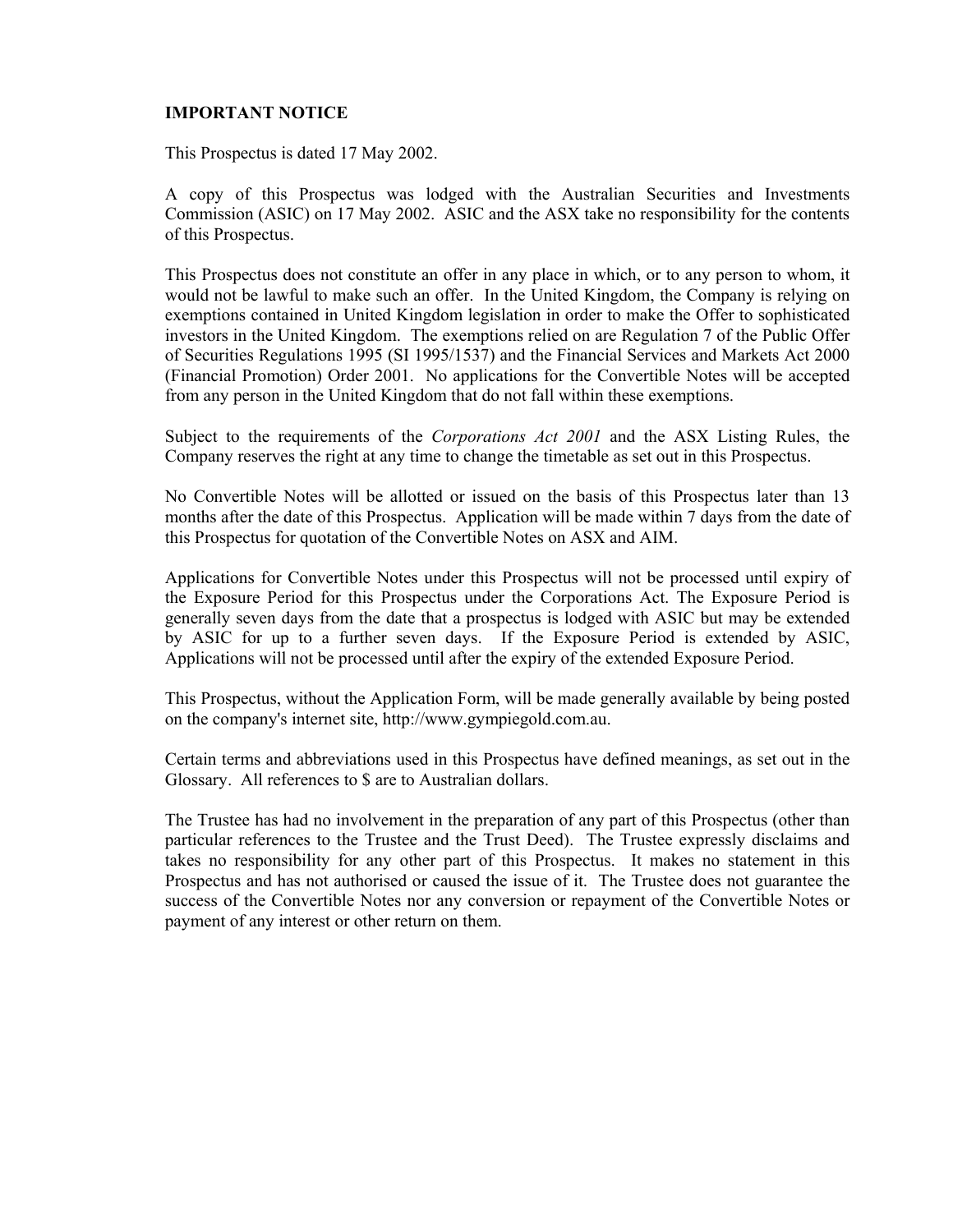#### **1. CHAIRMAN'S LETTER**

#### Dear Investor

Gympie Gold Limited is today strongly positioned at the early stages of a firming commodity cycle and is seeking financial support that will put the Company in a financial position to take advantage of this.

Specifically, we seek to issue up to 40 million 5 year Convertible Notes to professional investors in the UK, Europe and Australia at \$A1.00 each with a coupon rate of 8.5% to raise up to \$A 40 million. Each Convertible Note will upon conversion entitle the holder to 0.7407 of a share in the Company. This is equivalent to A\$1.35 per Ordinary Share.

Over the last six years, while we have been concentrating on developing our coal and gold assets, the capital markets have been largely uninterested in the resources sector. Capital, when it was available, was prohibitively expensive. As a result, the directors have taken the decision to constrain expenditure and, where appropriate, use various forms of short term finance.

Our projects have been funded in such a way that we still own 100% of Gympie Eldorado Gold Mines and 90% of Southland Coal while early shareholders have seen only a minimal dilution of their holdings. The positive results of this approach have been the continued development of two potentially large projects at a time in the commodity cycle when many similar enterprises were put on hold or shareholdings were diluted.

However, this strategy has come at a cost. The businesses have been developed slowly and opportunities to grow them further have been deferred. As well, the alliances we have with contractors have meant a reliance on short-term capital.

Despite improved product markets these constraints are still largely with us today. As world growth strengthens, we should be in a positive cycle for commodities.

As a Company, we want to take maximum advantage of this cycle. We already have the advantage of being well placed to increase output from our two businesses right at the beginning of the cycle. Those companies which must now raise capital to undertake the development of deferred projects are probably some years behind us.

We now wish to introduce longer term funding to facilitate continued growth of our businesses and the exploitation of new opportunities.

The financial plan involves putting in place the new capital from the Convertible Notes and supplementing this with expanded banking facilities.

The coal is a more established and predictable business today, but Gympie Eldorado Gold has the potential for greater upside tomorrow. We see this combination as very attractive and an excellent platform on which to build growth. If the winds of the cycle are blowing with us, and sometimes commodity cycles can blow pretty hard, we see no reason why the next few years should not be enormously rewarding for Gympie Gold.

It is for these reasons we are seeking your investment in the Convertible Notes. I hope you will agree with the strategy and urge you to support it.

Yours sincerely

 $M_1$ ill for

**Michael Darling** Chairman **Gympie Gold Limited**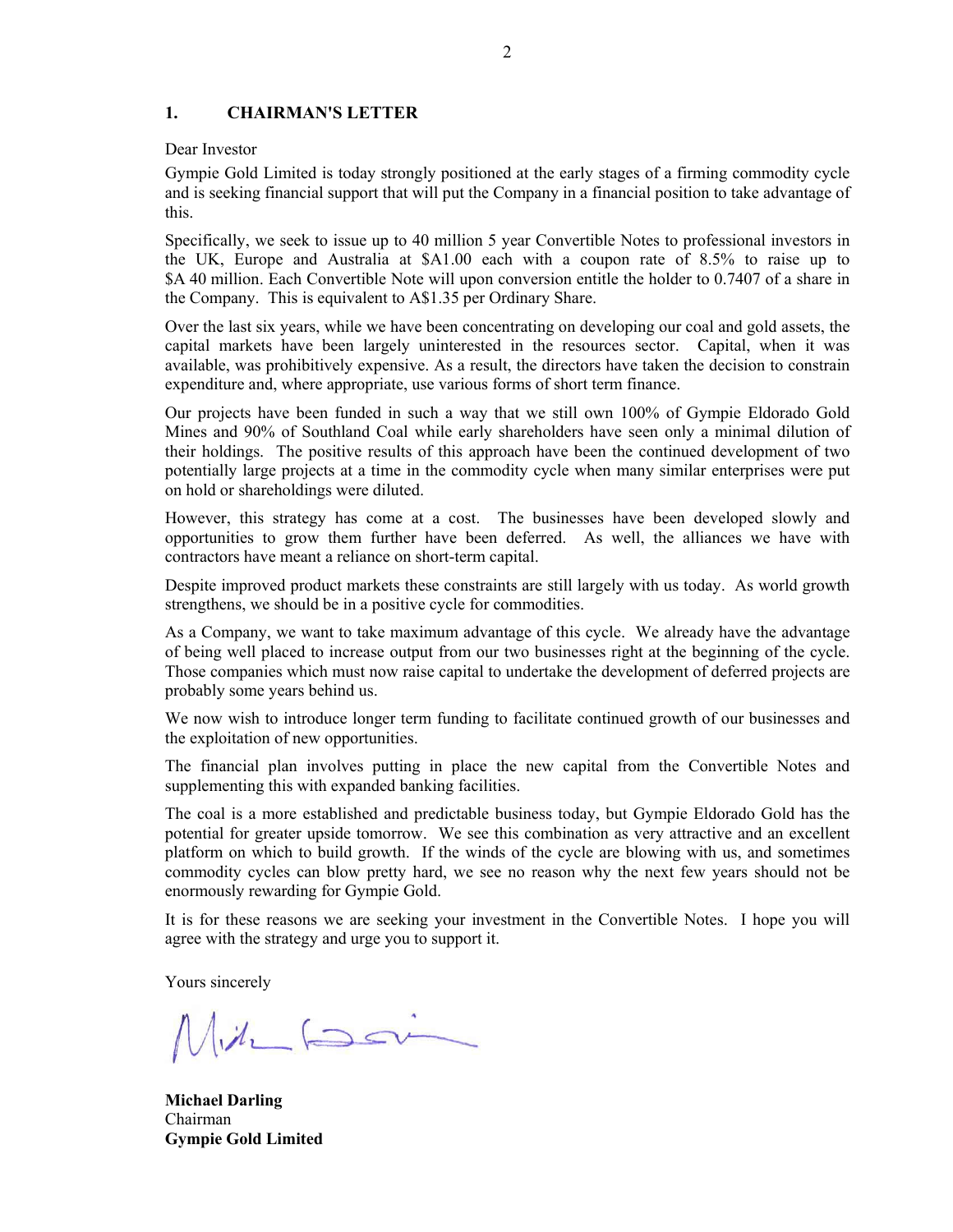## **2. DETAILS OF THE OFFER**

#### **2.1 General information**

This Prospectus is prepared in accordance with Section 713 of the *Corporations Act 2001* as Gympie Gold is a listed disclosing entity.

The Prospectus describes:

- (a) the terms and conditions of the Offer;
- (b) the effect of the issue of Convertible Notes on Gympie Gold; and
- (c) the rights and liabilities attaching to the Convertible Notes and the underlying securities, the Shares.

## **2.2 Offer Details**

Gympie Gold is offering for subscription under this Prospectus Convertible Notes at an issue price of A\$1.00 to raise a minimum of A\$20 million and a maximum of A\$40 million. Each Convertible Note will upon conversion entitle the holder to 0.7407 of a share in the Company. The key terms of the Convertible Notes are set out in Section 3.

The Offer is being made predominantly to professional investors in the United Kingdom and Australia who are clients of stockbrokers W.H. Ireland Limited (in the United Kingdom) and Southern Cross Equities Limited (in Australia). Retail investors in Australia may apply for the Offer in accordance with the instructions in this Prospectus.

On this basis, the Company is relying on exemptions in United Kingdom legislation in order to make the Offer to sophisticated investors in the United Kingdom. The exemptions relied on are Regulation 7 of the Public Offer of Securities Regulations 1995 (SI 1995/1537) and the Financial Services and Markets Act 2000 (Financial Promotion) Order 2001. No applications for the Convertible Notes will be accepted from any person in the United Kingdom that do not fall within these exemptions.

#### **2.3 Purpose of Issue**

Over the last six years, while the Company has been concentrating on developing its coal and gold assets, the capital markets have been largely uninterested in the resources sector. Capital, when it was available, was prohibitively expensive and so Gympie Gold has needed to be tight about expenditure and creative about funding expansion.

The gold and coal businesses have historically been funded in such a way that Gympie Gold Limited retains a high level of ownership (100% of Gympie Eldorado Gold Pty Limited and 90% of Southland Coal Pty Limited) while there has been a minimal issue of equity capital.

In order to do this, the businesses have been developed slowly and opportunities to grow have been deferred. As well as this, the alliances with contractors have resulted in a reliance on short term debt.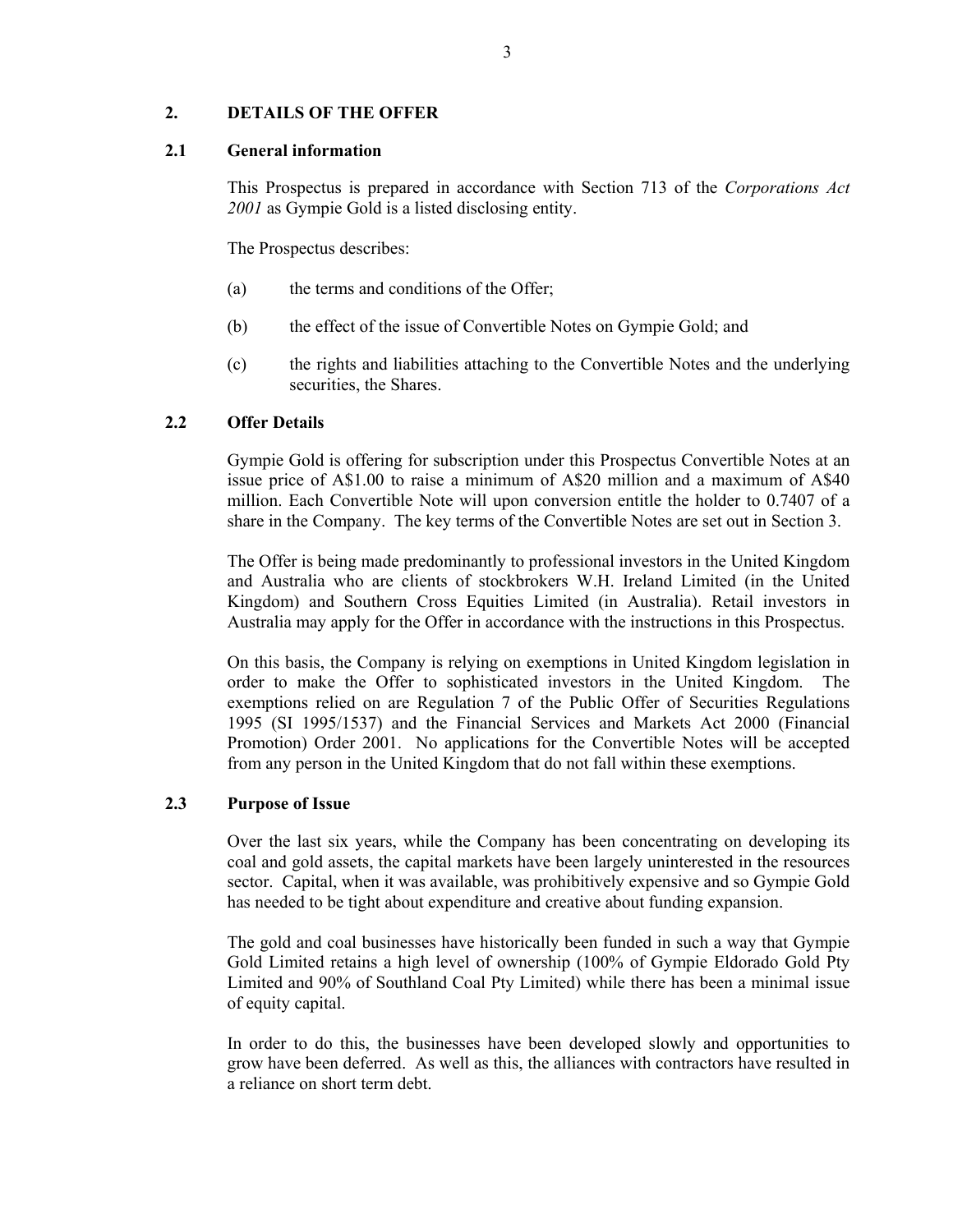The proceeds of the capital raising will be used by Gympie Gold to:

- Repay short term debt
- Establish expanded banking facilities
- Increase the Company's working capital and cash reserves

This will reduce the Company's capital constraints and short term debt and foster continued growth of the businesses, which will include identification and evaluation of new opportunities and the generation of surplus cashflows.

To illustrate the effect of the issue on Gympie Gold a pro forma consolidated statement of financial position has been prepared based on the 31 December 2001 consolidated statement of financial position (refer to section 4.2 of this Prospectus).

The accounting policies adopted in preparation of the pro forma consolidated statement of financial position are consistent with the policies adopted and as described in Gympie Gold's Annual Report for the year ended 30 June 2001.

The consolidated statement of financial position as provided shows the effect of the Offer as if the Offer under this Prospectus had been made on 31 December 2001.

| Offer Opens                                                                             | 17 May 2002 at 5.00pm AEST               |
|-----------------------------------------------------------------------------------------|------------------------------------------|
| Closing Date of Offer                                                                   | By 14 June 2002 at $5.00 \text{pm}$ AEST |
| Shareholder Meeting to approve issue of<br><b>Convertible Notes</b>                     | 17 June 2002 at 10.30am AEST             |
| Allotment of Convertible Notes                                                          | 17 June 2002 at 5.00pm AEST              |
| Expected date of dispatch of Convertible<br>Note holding statements                     | 18 June 2002 at 5.00pm AEST              |
| Expected date for commencement of<br>quotation of Convertible Notes on ASX (and<br>AIM) | 24 June 2002 at 5.00pm AEST              |

#### **2.4 Important dates for Investors\***

\* These dates are subject to change and are indicative only. The Company, in consultation with the ASX, reserves the right to alter this timetable at any time.

#### **2.5 Application and Payment**

Applications for Convertible Notes can only be made by completing the Application Form in full, in accordance with the instructions on it, and forwarding it to the Note Registry by 14 June 2002, together with a cheque or bank draft drawn on a bank or financial institution in Australia in Australian dollars for the total amount of the Application Monies. Cheques should be made payable to 'Gympie Gold Convertible Note Offer' and crossed 'Not Negotiable'. Alternative arrangements have been made for investors from the United Kingdom and Europe to pay the Application Monies in pounds sterling or Euro at an equivalent fixed issue price (refer section 3).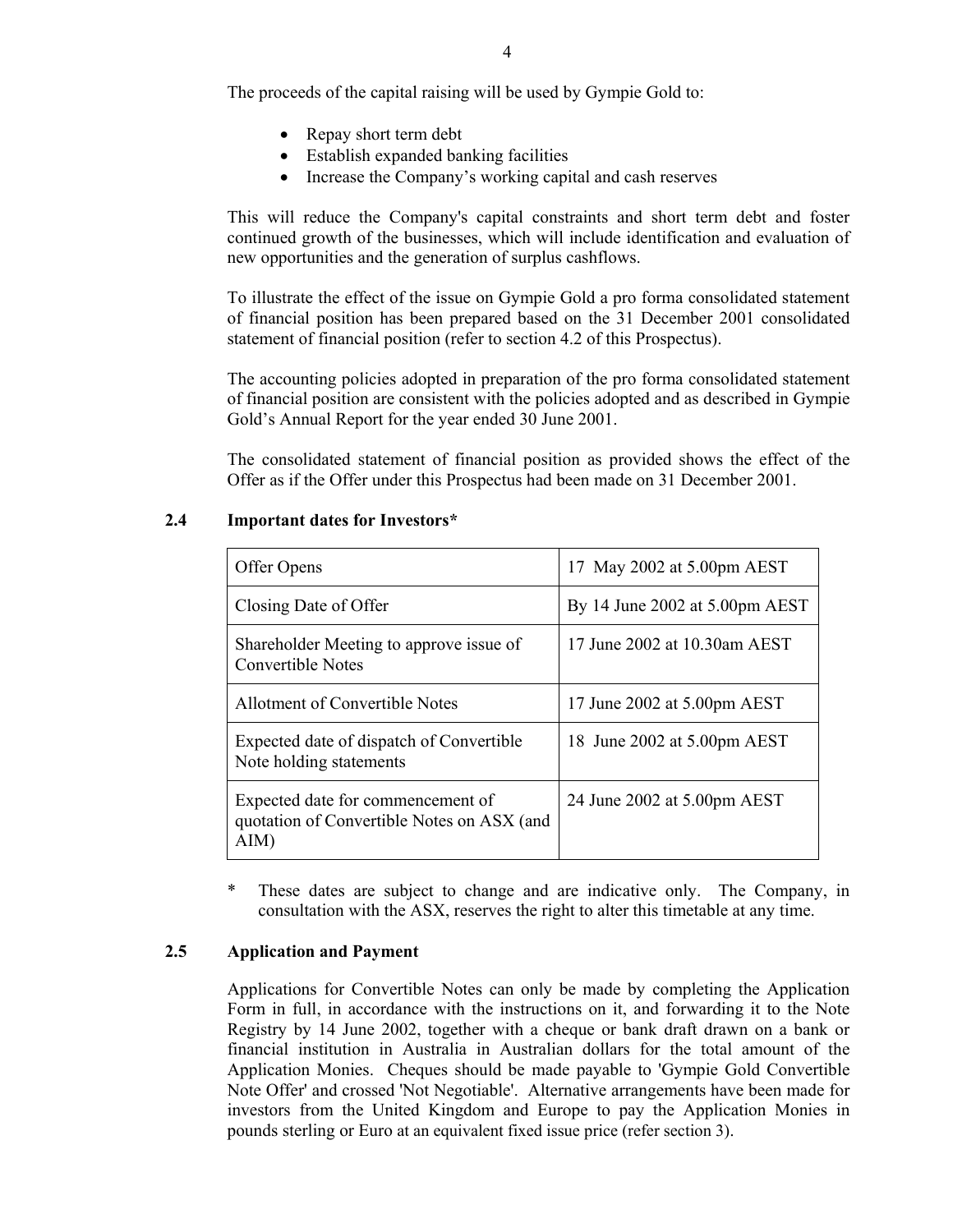Applications must be for a minimum of 1,000 Convertible Notes and thereafter in multiples of 1,000.

The Board has the discretion to accept or reject any application including to ensure compliance with the United Kingdom legislation as set out at section 2.2 above.

#### **2.6 Minimum Subscription**

The minimum subscription amount for the Offer is A\$20 million. In the event that the Company does not receive applications for over A\$20 million, the Company will not proceed with the Offer and all Application Monies will be returned to applicants. The Offer is not underwritten.

#### **2.7 Allotment of Convertible Notes and Listing**

Application will be made within seven days from the date of this Prospectus for quotation of the Convertible Notes on the ASX and AIM.

It is expected that the issue of the Convertible Notes will take place no later than 17 June 2002 However, the issue of the Convertible Notes will not take place until after the shareholders' meeting to be held on 14 June 2002 or any adjournment thereof.

If the approval of ASX to the official quotation of the Convertible Notes is not obtained within three months after the date of this Prospectus, all Application Monies will be repaid, without interest, in accordance with the *Corporations Act 2001*.

Application Monies will be held by the Company on trust for applicants in a trust account until the Convertible Notes are allotted. No interest will be paid on Application Monies.

The Company will apply for Shares issued on conversion of the Convertible Notes to be quoted on ASX and AIM in accordance with the Listing Rules and the AIM Rules.

#### **2.8 CHESS**

The Company will apply to have the Convertible Notes issued under this Prospectus admitted to participate in CHESS in accordance with the Listing Rules and the SCH Business Rules. The Company will operate an electronic Issuer Sponsored sub-register and an electronic CHESS sub-register. The two sub-registers together will make up the principal register of Convertible Notes.

Certificates for the Convertible Notes will not be issued. Convertible Noteholders who elect to hold Convertible Notes in the issuer sponsored sub-registered will be provided with a holding statement which will set out the number of Convertible Notes allotted to each Convertible Noteholder under this Prospectus. In the case of Convertible Noteholders who elect to hold their Convertible Notes on the CHESS sub-register, the Company will, on the allotment of Convertible Notes under this Prospectus, issue advice to such Convertible Noteholders which sets out the number of Convertible Notes allotted to the Convertible Noteholder under this Prospectus, and at the end of the month in which the allotment occurs, SCH, on behalf of the Company, will provide the Convertible Noteholder with a CHESS holding statement confirming the number of Convertible Notes allotted.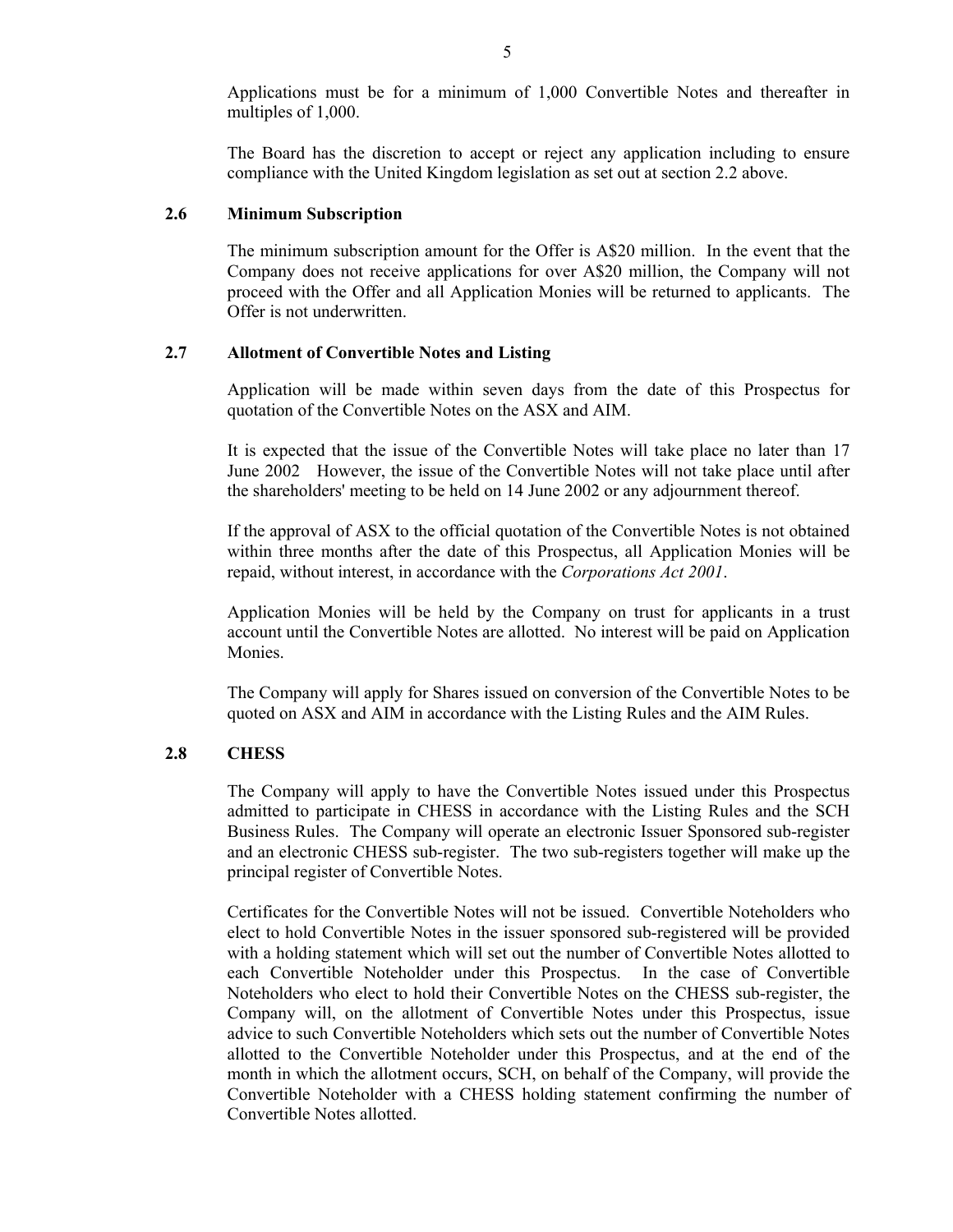A holding statement (whether issued by SCH or the Company) will also provide details of the Convertible Noteholder's holder identification number (in the case of holdings on the CHESS sub-register) and the securityholder reference number (in the case of holdings on the issuer sponsored sub-register).

Following distribution of the initial holding statements to all Convertible Noteholders, a holding statement will only be provided to the Convertible Noteholder at the end of any subsequent month during which the balance of their Convertible Notes has changed.

## **2.9 Trustee and Trust Deed**

Guardian Trust Australia Limited has agreed to act as the trustee for the Convertible Noteholders. The Convertible Notes are issued subject to the terms and conditions contained in the Trust Deed. A summary of the Trust Deed is set out in Section 7.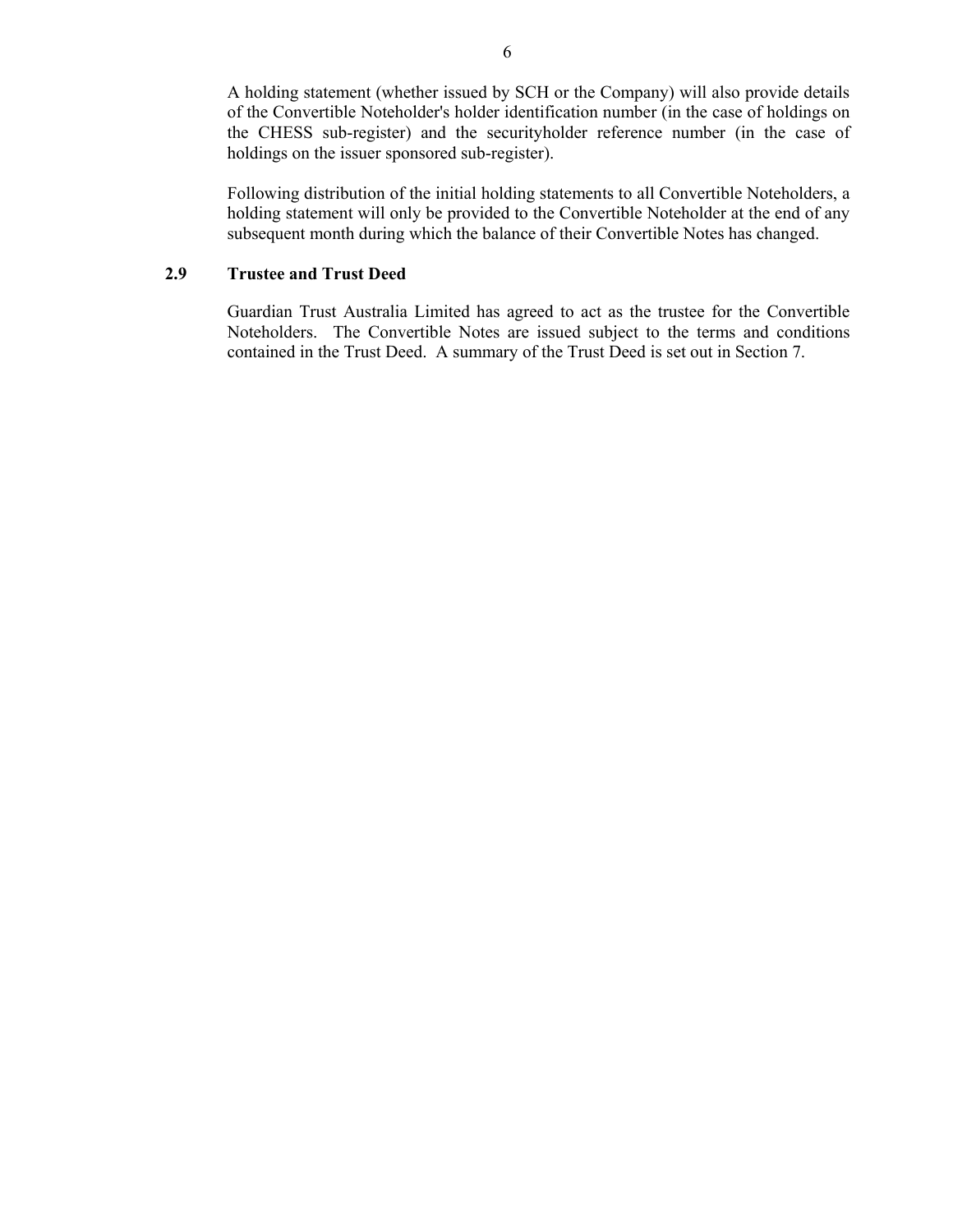## **3. KEY TERMS OF THE CONVERTIBLE NOTES**

The Conditions of Issue are reproduced in Section 9. This is a summary only of the material terms of the Convertible Notes. For further detail and defined terms, refer to Section 9.

| <b>Issue Price</b>                                         | The Convertible Notes will be issued at par in minimum amounts of<br>A\$1,000 for 1000 Convertible Notes. Thereafter, applications must<br>be in multiples of 1,000 Convertible Notes.                                                                                                                                                                   |  |
|------------------------------------------------------------|----------------------------------------------------------------------------------------------------------------------------------------------------------------------------------------------------------------------------------------------------------------------------------------------------------------------------------------------------------|--|
|                                                            | The Company will accept payment in foreign currency at an<br>equivalent fixed issue price of A\$1.00 equals 37.3 pence.                                                                                                                                                                                                                                  |  |
| <b>Conversion Price</b>                                    | At conversion, holders may convert each \$A1.35 of Convertible<br>Note, subject to the Conditions of Issue, into one Ordinary Share.<br>Accordingly, for each A\$1,000 of Convertible Notes, on conversion<br>the Noteholder will receive 740 Ordinary Shares.                                                                                           |  |
| <b>Expected</b><br><b>Allotment Date</b>                   | 17 June 2002                                                                                                                                                                                                                                                                                                                                             |  |
| <b>Expected</b><br>quotation date on<br><b>ASX and AIM</b> | 24 June 2002                                                                                                                                                                                                                                                                                                                                             |  |
| <b>Maturity Date</b>                                       | The Convertible Notes will be redeemed at their Issue Price on<br>30 September 2007, unless previously converted into Shares,<br>redeemed at their full issue price or bought back in accordance with<br>the Conditions of Issue of the Convertible Notes.                                                                                               |  |
| <b>Interest Rate</b>                                       | Until the Convertible Notes are converted into Shares, redeemed or<br>bought back by the Company, the Convertible Notes will pay a fixed<br>rate of interest of 8.5% per annum (in \$A by reference to the \$A<br>Issue price).                                                                                                                          |  |
|                                                            | Interest is payable in arrears on 31 January, 31 March, 30 June and<br>30 September of each calendar year until and including the Maturity<br>Date. The first interest payment date is 30 September 2002 with the<br>first payment being accrued interest to that date. Accrued interest<br>will be paid in the event of early conversion or redemption. |  |
| <b>Conversion rights</b>                                   | Convertible Notes may be converted by holders into Shares at the<br>Conversion Price on the last day of each month (excluding the last<br>day of the month in which the Issue Date falls).                                                                                                                                                               |  |
|                                                            | Convertible Notes must be converted in multiples of 1,000.                                                                                                                                                                                                                                                                                               |  |
| <b>Ranking on</b><br>Conversion                            | Each Share issued on conversion will rank equally with all existing<br>ordinary Shares then in issue, except that they will not be entitled to<br>any dividend that has been declared or determined but not paid as at<br>the conversion date.                                                                                                           |  |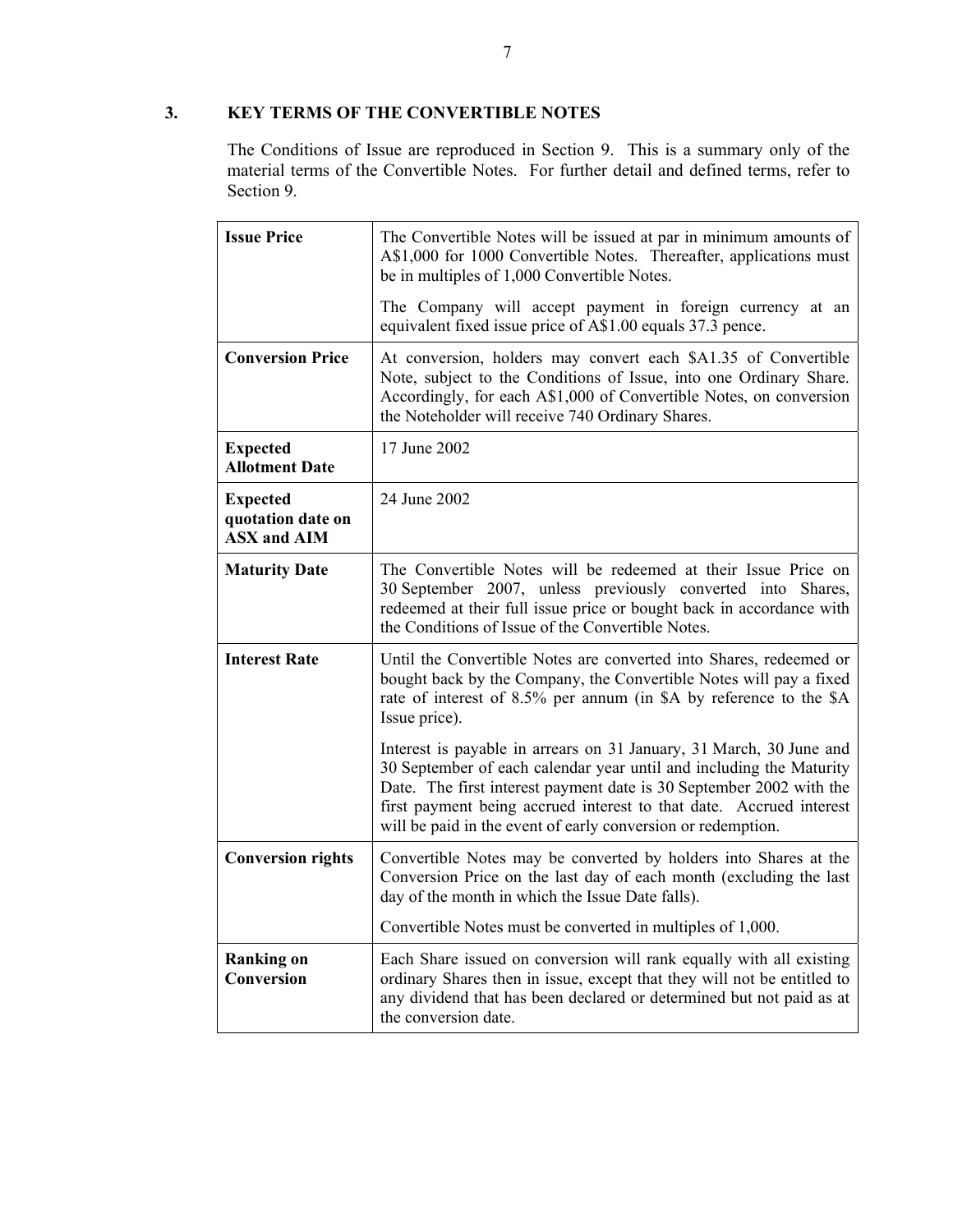| <b>Early Redemption</b><br><b>Rights</b> | The Company may redeem the Convertible Notes prior to the<br>Maturity Date if, at any time after 30 September 2003, less than<br>1 million Convertible Notes remain in issue.                                                                                                                                                                                                                                                                                                                                   |  |  |
|------------------------------------------|-----------------------------------------------------------------------------------------------------------------------------------------------------------------------------------------------------------------------------------------------------------------------------------------------------------------------------------------------------------------------------------------------------------------------------------------------------------------------------------------------------------------|--|--|
|                                          | The Company may also redeem the Convertible Notes prior to the<br>Maturity Date in the event of a Takeover Event or Tax Event as<br>described in the Conditions of Issue.                                                                                                                                                                                                                                                                                                                                       |  |  |
|                                          | Prior to any redemption, Convertible Notes may be converted by<br>holders into Shares.                                                                                                                                                                                                                                                                                                                                                                                                                          |  |  |
| Participation<br>rights                  | Prior to conversion, Convertible Noteholders are not entitled to<br>participate in rights issues, any return of capital, bonus issue or<br>However, the conversion ratio will be<br>capital reconstruction.<br>adjusted in the case of a rights issue, return of excess capital or a<br>bonus issue. In the case of capital reconstruction, the Convertible<br>Notes will be reconstructed in accordance with the Listing Rules.                                                                                |  |  |
| <b>Voting rights</b>                     | Convertible Noteholders are not entitled to vote at general meetings,<br>unless provided for by the Listing Rules or the Corporations Act<br>2001.                                                                                                                                                                                                                                                                                                                                                              |  |  |
| <b>Buy-Back Option</b>                   | The Company has the right to buy back Convertible Notes in certain<br>circumstances, including:                                                                                                                                                                                                                                                                                                                                                                                                                 |  |  |
|                                          | at maturity;<br>(a)                                                                                                                                                                                                                                                                                                                                                                                                                                                                                             |  |  |
|                                          | in circumstances where the Company has an Early Redemption<br>(b)<br>Right.                                                                                                                                                                                                                                                                                                                                                                                                                                     |  |  |
|                                          | The amount received on the buy-back will equal the higher of 101%<br>of a Share's VWAP over the 10 Business Days prior to the date of the<br>buy-back and the Issue Price, plus any accrued interest on the<br>Convertible Notes.                                                                                                                                                                                                                                                                               |  |  |
|                                          | VWAP is the arithmetic average of the daily volume weighted<br>average sale price of the Company's Ordinary Shares sold on<br>ASX during the relevant period but does not include:                                                                                                                                                                                                                                                                                                                              |  |  |
|                                          | (a)<br>special crossings;                                                                                                                                                                                                                                                                                                                                                                                                                                                                                       |  |  |
|                                          | (b)<br>crossings prior to the commencement of normal<br>trading,                                                                                                                                                                                                                                                                                                                                                                                                                                                |  |  |
|                                          | crossings during the after hours adjust phase; or<br>(c)                                                                                                                                                                                                                                                                                                                                                                                                                                                        |  |  |
|                                          | (d)<br>the exercise of options over Ordinary Shares,                                                                                                                                                                                                                                                                                                                                                                                                                                                            |  |  |
|                                          | as described in the ASX Business Rules.                                                                                                                                                                                                                                                                                                                                                                                                                                                                         |  |  |
| <b>Security and</b><br>subordination     | The Convertible Notes are unsecured and rank ahead of all shares in<br>the Company, but behind secured creditors, the Group's banks and<br>financial institutions, and any other further financial accommodation<br>notified by the Company in writing to the Trustee to enable the<br>Group to meet its ongoing funding requirements in connection with<br>the conduct of the Group's business. The Convertible Notes rank<br>equally with all other unsecured creditors, excluding those preferred<br>by law. |  |  |
| Listing                                  | The Company will, within seven days of the date of this Prospectus,<br>apply for the Convertible Notes to be quoted on ASX and AIM.                                                                                                                                                                                                                                                                                                                                                                             |  |  |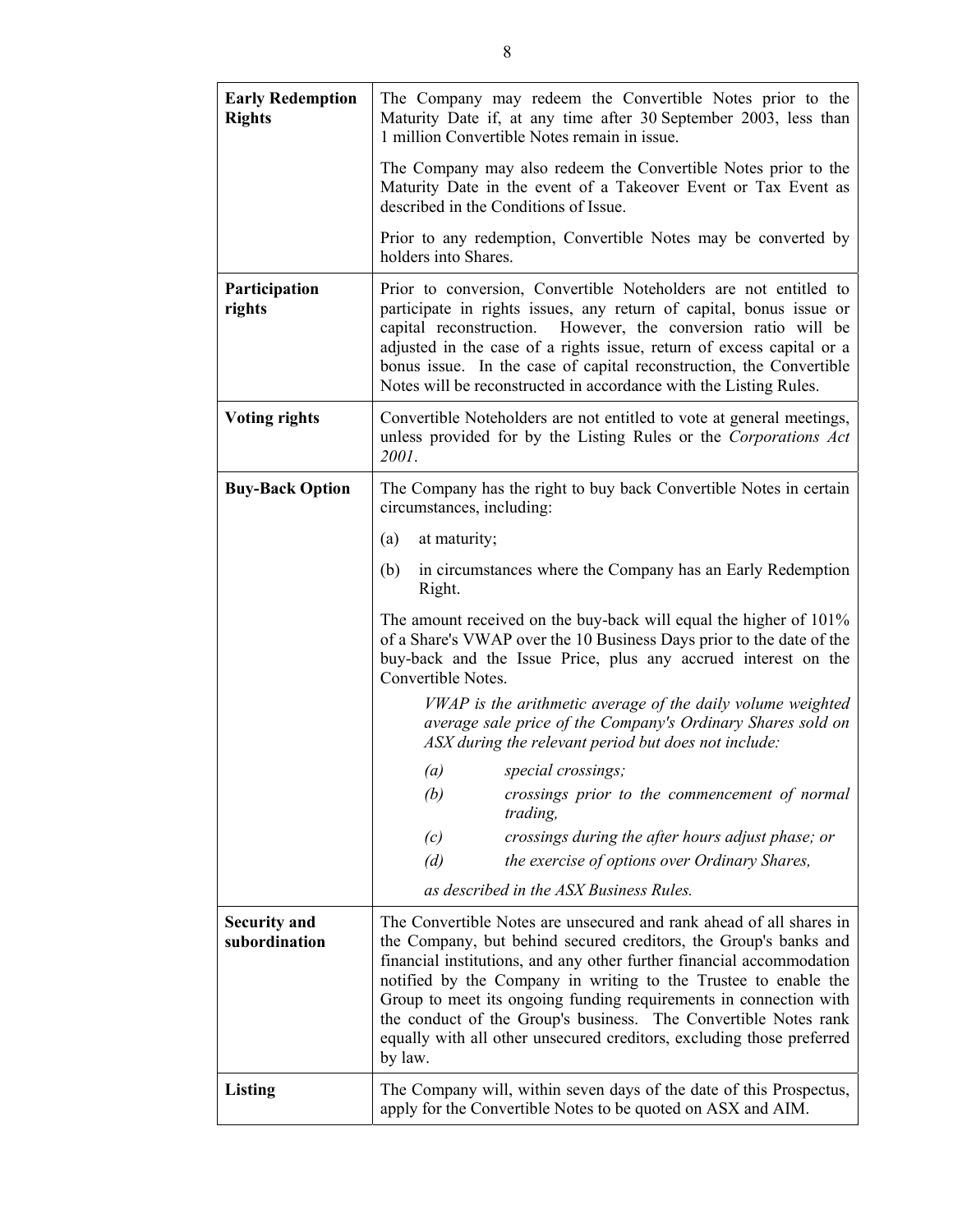#### **4. CAPITAL STRUCTURE AND EFFECT OF THE OFFER**

#### **4.1 Financial Information**

The Directors of Gympie Gold believe that the Annual Report of the Company for the year ended 30 June 2001, the Chairman's address to shareholders at the Annual General Meeting of the Company on 7 November 2001 and the contents of the half year results to 31 December 2001 (which were released to the ASX and ASIC on 11 March 2002), contain all financial information about Gympie Gold that Shareholders and their advisers will reasonably require to make an informed assessment of the Offer, when taken in conjunction with the other information regarding the Company contained in this Prospectus.

The Company will provide, free of charge, a copy of these documents to a person who asks for it prior to the Closing Date.

#### **4.2 Pro forma Consolidated Statement of Financial Position**

To illustrate the effect of the issue on Gympie Gold the pro forma consolidated statement of financial position has been prepared based on the 31 December 2001 consolidated statement of financial position. The consolidated statement of financial position as provided shows the effect of the Offer as if the Offer under this Prospectus had been made on 31 December 2001 and gives two alternatives depending on whether the maximum of A\$40 million is raised under the Offer or the minimum subscription of A\$20 million is raised under the Offer.

The accounting policies adopted in preparation of the pro forma consolidated statement of financial position are consistent with the policies adopted and as described in Gympie Gold's Annual Report for the year ended 30 June 2001.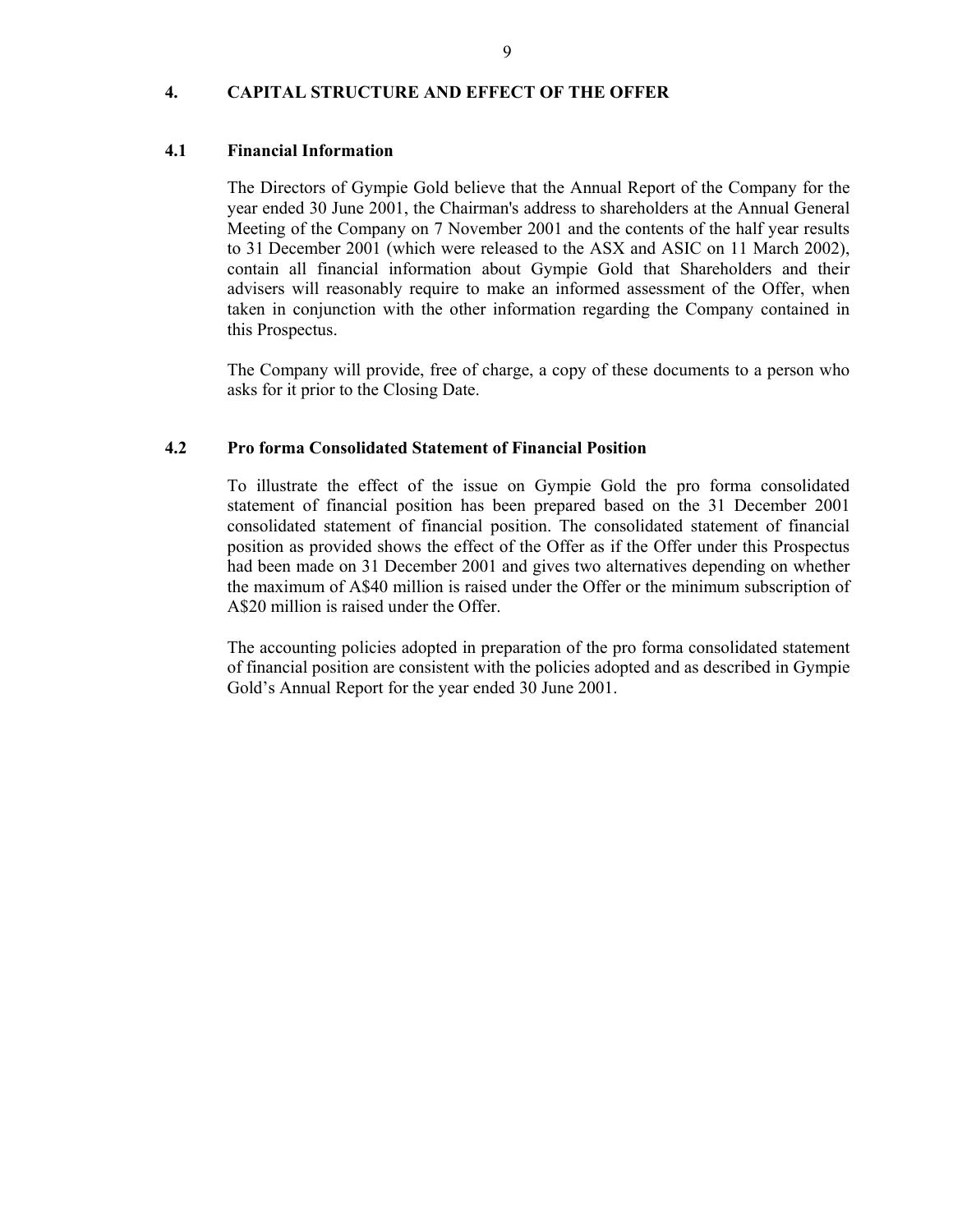**(a) Assuming maximum subscription for A\$40 million** 

| <b>GYMPIE GOLD LIMITED</b><br>PROFORMA CONSOLIDATED STATEMENT OF FINANCIAL POSITION |                                             |                                                    |                                               |
|-------------------------------------------------------------------------------------|---------------------------------------------|----------------------------------------------------|-----------------------------------------------|
| AS AT 31 DECEMBER 2001                                                              |                                             |                                                    |                                               |
| Assuming \$40 million of Convertible Notes Issued                                   |                                             |                                                    |                                               |
|                                                                                     |                                             |                                                    | <b>Proforma</b>                               |
|                                                                                     | <b>Actual to</b><br><b>Dec-01</b><br>\$'000 | <b>Convertible</b><br><b>Notes Issue</b><br>\$'000 | <b>Adjustments</b><br><b>Dec-01</b><br>\$'000 |
| <b>CURRENT ASSETS</b>                                                               |                                             |                                                    |                                               |
| Cash                                                                                | 13,215                                      | 37,700                                             | 50,915                                        |
| <b>Security Deposit</b>                                                             | 680                                         |                                                    | 680                                           |
| Receivables                                                                         | 6,747                                       |                                                    | 6,747                                         |
| Development                                                                         | 10,369                                      |                                                    | 10,369                                        |
| Inventories                                                                         | 8,694                                       |                                                    | 8,694                                         |
| Other                                                                               | 1,080                                       |                                                    | 1,080                                         |
| <b>Total Current Assets</b>                                                         | 40,785                                      | 37,700                                             | 78,485                                        |
| <b>NON-CURRENT ASSETS</b><br>Receivables                                            |                                             |                                                    |                                               |
| Investments                                                                         | 67                                          |                                                    | 67                                            |
| Property, plant & equipment                                                         | 115,861                                     |                                                    | 115,861                                       |
| Other                                                                               | 282                                         | 2,300                                              | 2,582                                         |
| <b>Total Non-Current Assets</b>                                                     | 116,210                                     | 2,300                                              | 118,510                                       |
| <b>TOTAL ASSETS</b>                                                                 | 156,995                                     | 40,000                                             | 196,995                                       |
| <b>CURRENT LIABILITIES</b>                                                          |                                             |                                                    |                                               |
| Payables                                                                            | 9,140                                       |                                                    | 9,140                                         |
| Interest bearing liabilities                                                        | 20,944                                      |                                                    | 20,944                                        |
| Provisions                                                                          | 2,143                                       |                                                    | 2,143                                         |
| Other                                                                               | 257                                         |                                                    | 257                                           |
| <b>Total Current Liabilities</b>                                                    | 32,484                                      |                                                    | 32,484                                        |
| <b>NON-CURRENT LIABILITIES</b>                                                      |                                             |                                                    |                                               |
| Interest bearing liabilities                                                        | 15,434                                      | 40,000                                             | 55,434                                        |
| Deferred tax liabilities                                                            | 3,033                                       |                                                    | 3,033                                         |
| Provisions                                                                          | 3,191                                       |                                                    | 3,191                                         |
| <b>Total Non-Current Liabilities</b>                                                | 21,658                                      | 40,000                                             | 61,658                                        |
| TOTAL LIABILITIES                                                                   | 54,142                                      | 40,000                                             | 94,142                                        |
| <b>NET ASSETS</b>                                                                   | 102,853                                     |                                                    | 102,853                                       |
| <b>SHAREHOLDERS' EQUITY</b>                                                         |                                             |                                                    |                                               |
| Contributed equity                                                                  | 94,739                                      |                                                    | 94,739                                        |
| Retained earnings                                                                   | 8,114                                       |                                                    | 8,114                                         |
| TOTAL SHAREHOLDERS' EQUITY                                                          | 102,853                                     |                                                    | 102,853                                       |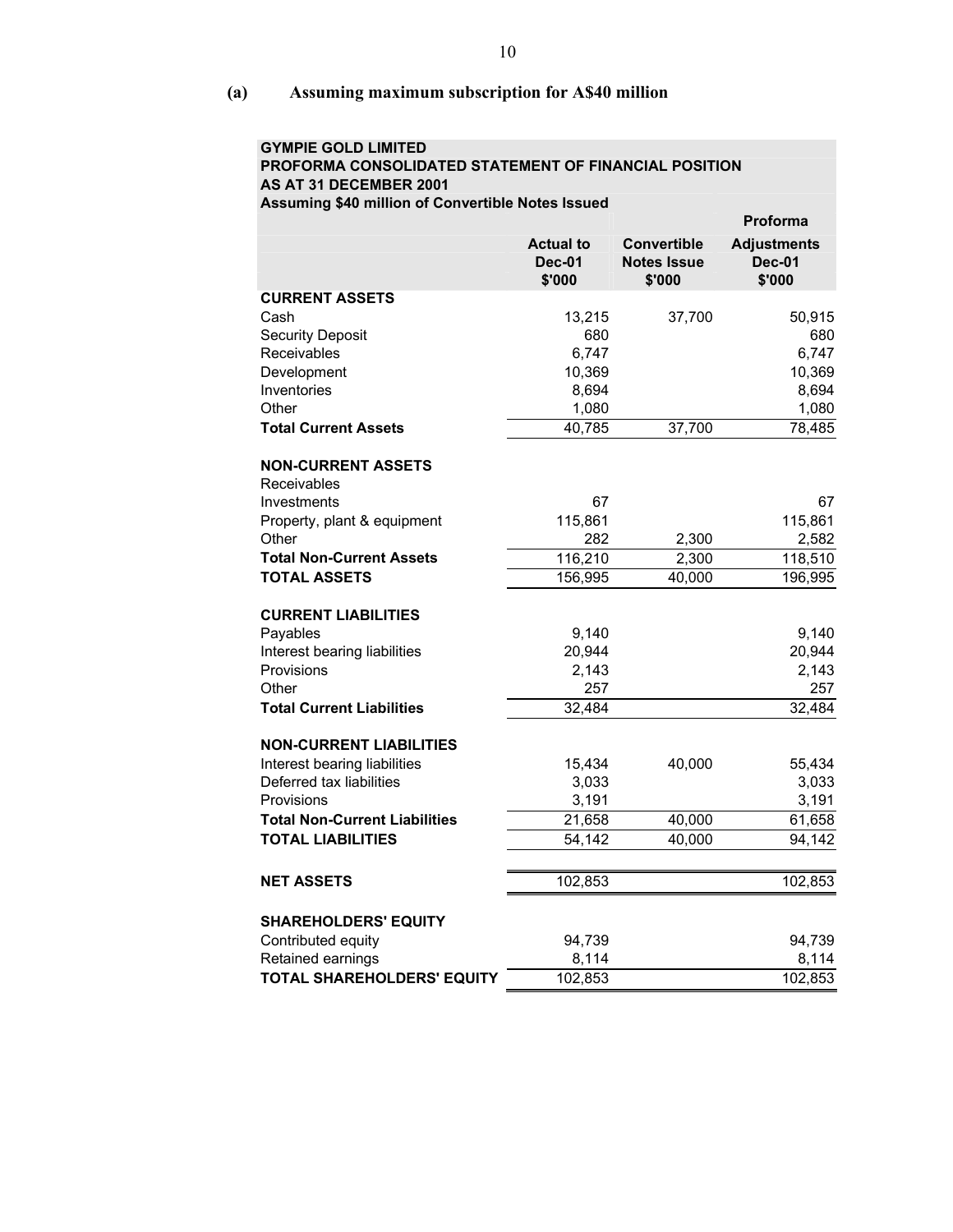## **(b) Assuming minimum subscription of A\$20 million**

| <b>GYMPIE GOLD LIMITED</b>                             |                  |                    |                    |
|--------------------------------------------------------|------------------|--------------------|--------------------|
| PROFORMA CONSOLIDATED STATEMENT OF FINANCIAL POSITION  |                  |                    |                    |
| AS AT 31 DECEMBER 2001                                 |                  |                    |                    |
| Assuming \$20 million of Convertible Notes Issued      |                  |                    |                    |
|                                                        |                  |                    | <b>Proforma</b>    |
|                                                        | <b>Actual to</b> | <b>Convertible</b> | <b>Adjustments</b> |
|                                                        | <b>Dec-01</b>    | <b>Notes Issue</b> | <b>Dec-01</b>      |
|                                                        | \$'000           | \$'000             | \$'000             |
| <b>CURRENT ASSETS</b>                                  |                  |                    |                    |
| Cash                                                   | 13,215           | 18,800             | 32,015             |
| <b>Security Deposit</b>                                | 680              |                    | 680                |
| Receivables                                            | 6,747            |                    | 6,747              |
| Development                                            | 10,369           |                    | 10,369             |
| Inventories                                            | 8,694            |                    | 8,694              |
| Other                                                  | 1,080            |                    | 1,080              |
| <b>Total Current Assets</b>                            | 40,785           | 18,800             | 59,585             |
|                                                        |                  |                    |                    |
| <b>NON-CURRENT ASSETS</b>                              |                  |                    |                    |
| Receivables                                            |                  |                    |                    |
| Investments                                            | 67               |                    | 67                 |
| Property, plant & equipment<br>Other                   | 115,861<br>282   | 1,200              | 115,861            |
|                                                        | 116,210          | 1,200              | 1,482              |
| <b>Total Non-Current Assets</b><br><b>TOTAL ASSETS</b> | 156,995          | 20,000             | 117,410<br>176,995 |
|                                                        |                  |                    |                    |
| <b>CURRENT LIABILITIES</b>                             |                  |                    |                    |
| Payables                                               | 9,140            |                    | 9,140              |
| Interest bearing liabilities                           | 20,944           |                    | 20,944             |
| Provisions                                             | 2,143            |                    | 2,143              |
| Other                                                  | 257              |                    | 257                |
| <b>Total Current Liabilities</b>                       | 32,484           |                    | 32,484             |
|                                                        |                  |                    |                    |
| <b>NON-CURRENT LIABILITIES</b>                         |                  |                    |                    |
| Interest bearing liabilities                           | 15,434           | 20,000             | 35,434             |
| Deferred tax liabilities                               | 3,033            |                    | 3,033              |
| Provisions                                             | 3,191            |                    | 3,191              |
| <b>Total Non-Current Liabilities</b>                   | 21,658           | 20,000             | 41,658             |
| <b>TOTAL LIABILITIES</b>                               | 54,142           | 20,000             | 74,142             |
|                                                        |                  |                    |                    |
| <b>NET ASSETS</b>                                      | 102,853          |                    | 102,853            |
|                                                        |                  |                    |                    |
| <b>SHAREHOLDERS' EQUITY</b>                            |                  |                    |                    |
| Contributed equity                                     | 94,739           |                    | 94,739             |
| Retained earnings                                      | 8,114            |                    | 8,114              |
| <b>TOTAL SHAREHOLDERS' EQUITY</b>                      | 102,853          |                    | 102,853            |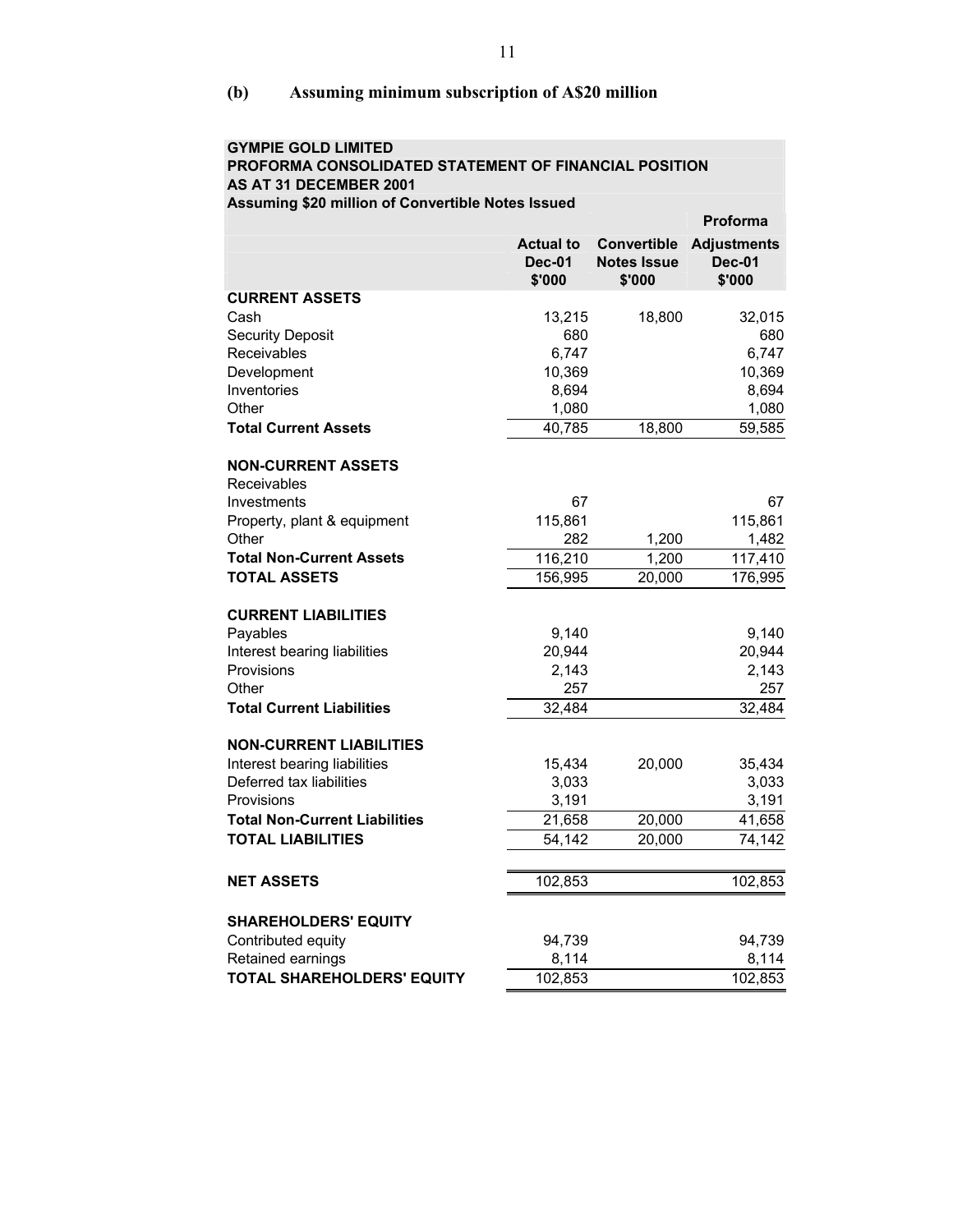## **5. RISK FACTORS**

#### **5.1 Risks related to the Notes**

Convertible Notes have rights which differ substantially from those of Shares. Investors should therefore consider whether the Convertible Notes are a suitable investment in the light of their investment objectives, financial circumstances and the risk factors set out in this Prospectus.

## **5.2 General risks of investing**

There are general risks associated with listed interest bearing securities such as the Convertible Notes. Market prices for Convertible Notes could be affected by changes in interest rates, general equity and debt market conditions, changes in credit spreads or movements in the price of Shares.

## **5.3 Unsecured subordinated nature of the Convertible Notes**

The Convertible Notes are not secured by any charge over any assets of the Company or any subsidiary of the Company. They constitute unsecured liabilities of the Company. In the event of a winding up, the Convertible Notes would rank behind:

- (a) all secured creditors of the Company;
- (b) the Group's banks and other financial institutions; and
- (c) any other creditors notified by the Company in writing to the Trustee.

In the event of a shortfall of funds on a winding up, there is a risk that Convertible Noteholders will not be repaid in full or receive any accrued interest entitlement.

## **5.4 Liquidity**

The market for Convertible Notes may be less liquid than the market for Shares. A lack of liquidity may adversely affect the value investors receive for Convertible Notes sold on ASX and AIM.

#### **5.5 Rights of redemption or buy-back prior to maturity**

The Convertible Notes may be redeemed at the Issue Price or bought back by the Company prior to the Maturity Date upon the occurrence of the following events:

- (a) less than 1 million Convertible Notes remain on issue at any time after 30 September 2003;
- (b) a Takeover Event; or
- (c) a Tax Event.

If the Company elects to redeem early in these circumstances, Convertible Noteholders may convert their Convertible Notes into Shares.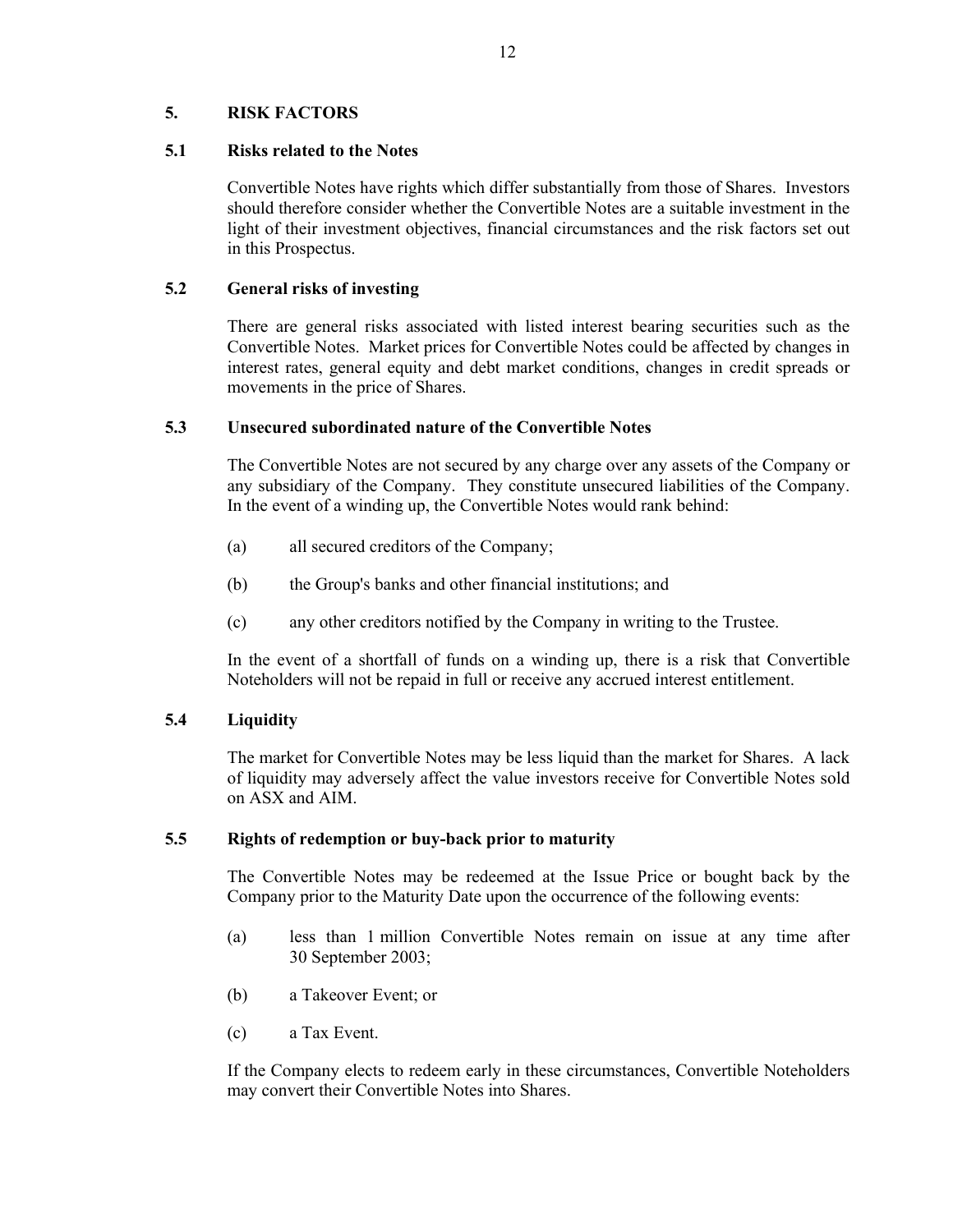#### **5.6 Buy-back option**

- (a) The Company has the right to buy back Convertible Notes in certain circumstances, including:
	- (i) at maturity; and
	- (ii) in circumstances where the Company has an early redemption right.
- (b) Upon a buy-back, Convertible Noteholders will receive an amount equal to at least 101% of VWAP over the 10 Business Days prior to the date of the buyback plus any accrued interest, instead of receiving Shares. There is a risk that the amount received may be more or less than the value of the Shares that the Convertible Noteholder would have received if the Company had not elected to buy back the Convertible Notes.
- (c) In addition, the tax consequences for investors of a buy-back may differ from the tax consequences upon conversion of the Convertible Notes.

## **5.7 Taxation considerations**

- (a) A general outline of the taxation consequences of investing in Convertible Notes is set out in Section 6. This discussion is in general terms and is not intended to provide specific advice in relation to the circumstances of any particular investor. Accordingly, investors should seek independent advice in relation to their own individual taxation position.
- (b) The Australian Government is in the process of a major review of the business tax system. If a change is made to the system and that change materially increases the net cost to the Company of having the Convertible Notes on issue, the Company is entitled to redeem the Convertible Notes at the Issue Price. Investors should refer to the Conditions of Issue set out in Section 9 for further information.

#### **5.8 Business Risks**

The business activities of the Company are subject to risks, and there are many factors which may affect its performance in the future. Some of these risks can be mitigated by the use of safeguards, and appropriate systems and actions, but many others are outside the control of the Company and cannot be mitigated. Also, there are general risks associated with any investment. There are a number of business risks which potential investors should consider before deciding whether or not to apply for Convertible Notes.

These risks include:

## (a) *General Economic Conditions*

The Company's business may be affected by general economic conditions (including, for example, interest rates, inflation, foreign exchange rates, the labour market environment and oil prices). Changes in economic conditions in the markets in which the Company operates may result in lower demand for the Company's products which may have an adverse effect on the Company's financial performance, the price of Shares and the value of Convertible Notes.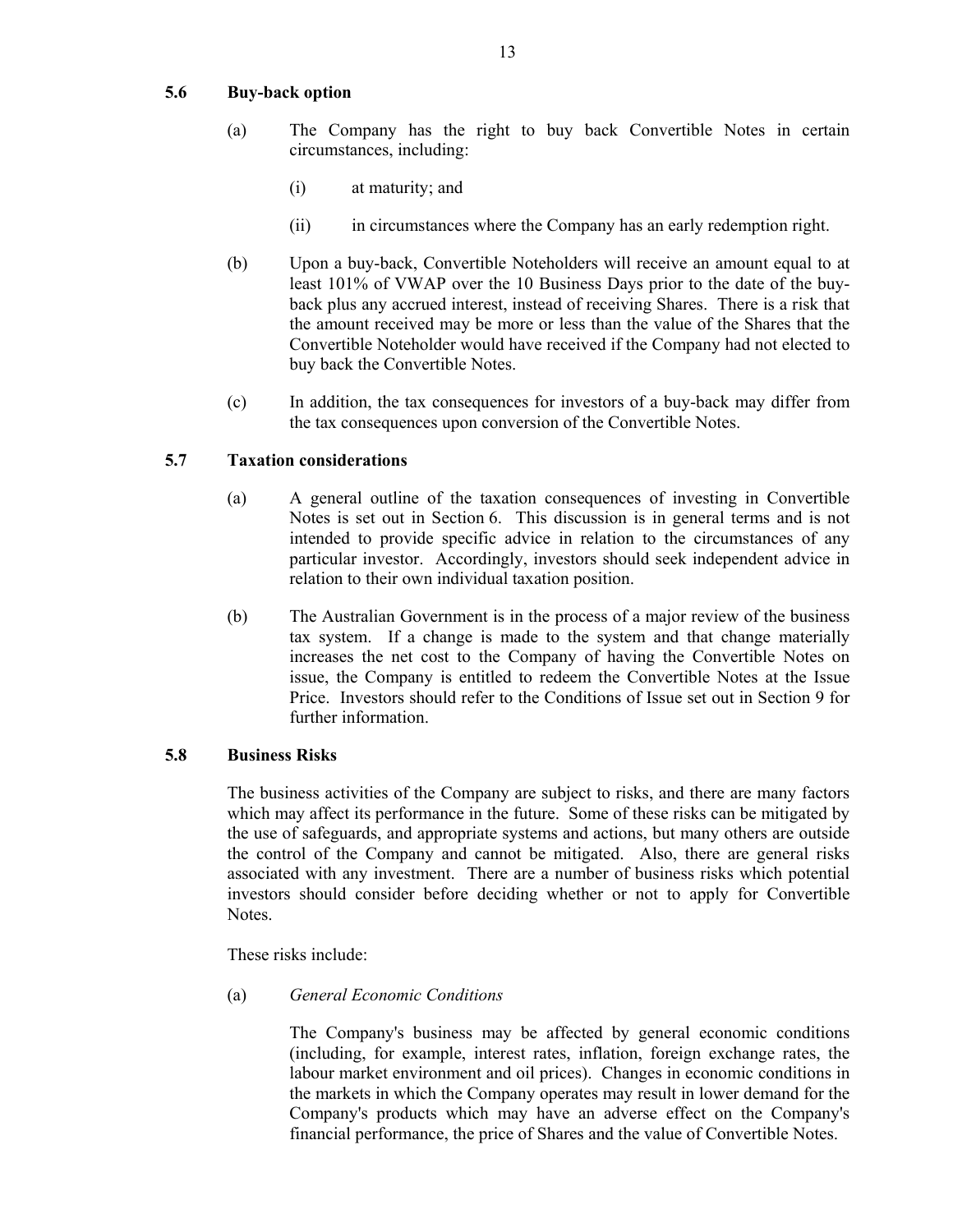#### (b) *Mining Risks and Mineral Processing Risks*

There are risks inherent in the development and exploration of mineral deposits. The business of mining and mineral processing by its nature involves significant risks and hazards including mine planning and production risks (ore grade/quality, tonnages and recovery/yields), environmental hazards, industrial incidents, labour disputes, discharge of toxic chemicals, fire, drought, flooding and other acts of God. The occurrence of any of these hazards can delay or interrupt production, increase production costs and result in liability to the owner or operator of the mine and/or project. The Group may become subject to pollution or other hazards against which it has not insured or cannot insure, including those in respect of past mining or other activities for which it was not responsible.

#### (c) *Volatility of Gold and Coal Prices*

Historically, gold and coal prices have fluctuated widely and are affected by numerous factors over which the Group has no control, including world production levels, international economic trends, currency exchange rate fluctuations, expectations for inflation, speculative activity, consumption patterns and global or regional political events. The aggregate effect of these factors is impossible to predict.

## (d) *Mining and Processing Licences*

The Group's mining and processing activities are dependent upon the grant of appropriate licences, concessions, leases, permits, planning and regulatory consents which may be withdrawn or made subject to conditions. Although the Group believes that the licences, permits and consents it holds will be renewed, there can be no assurance that they will be renewed or as to the terms of any such renewal.

#### (e) *Production Estimates*

Actual production may vary from estimates of future production for a variety of reasons. There is a greater likelihood that actual production will vary from estimates of production for properties not yet in production or from operations that are to be expanded.

#### (f) *Currency and Exchange Rate Fluctuations*

The exchange rate between various currencies may fluctuate substantially and the result of these fluctuations may have a material adverse impact on the Group's operating margins, results of operations and financial position.

#### (g) *Industrial Action*

There can be no assurance that the Group's businesses will not be affected by work stoppages and other forms of industrial action in the future.

#### (h) *Environmental Factors*

The Group's operations are and will be subject to environmental regulation (with regular environmental impact assessments and evaluation of operations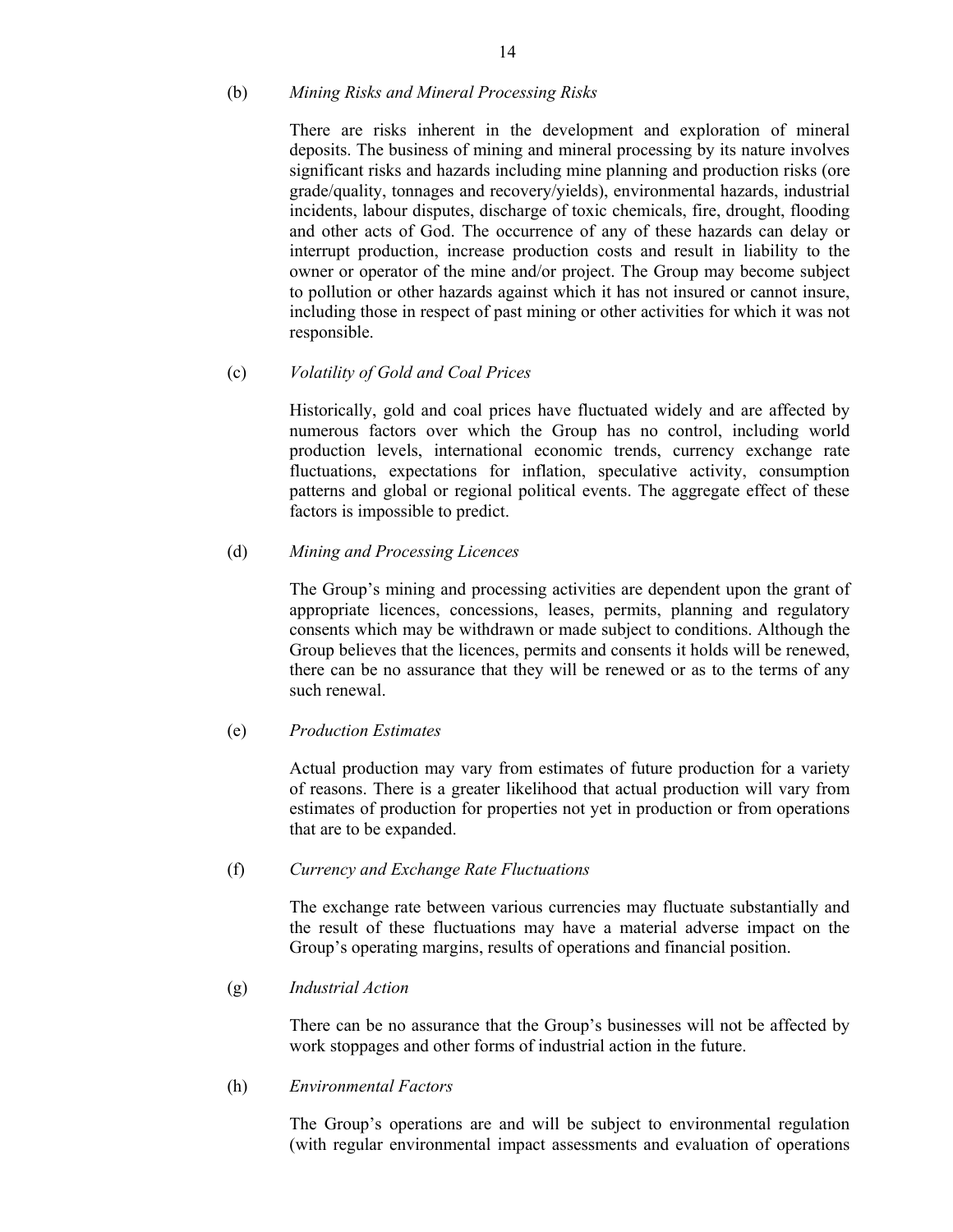before any permits are granted to the Company) in all the jurisdictions in which it operates. Environmental regulations are likely to evolve in a manner that will require stricter standards and enforcement, increase in fines and penalties for non-compliance, more stringent environmental assessments of proposed projects and a heightened degree of responsibility for companies and their directors and employees. Environmental regulations could impact on the Group's projects to the point where they are no longer commercially viable.

#### (i) *Limitations on Foreign Control of Mining Companies*

There are restrictions on foreign ownership of companies which involves the exercise of discretion on the part of relevant governments. There can be no assurance that the discretion will be exercised in a manner that is not materially adverse to the Group.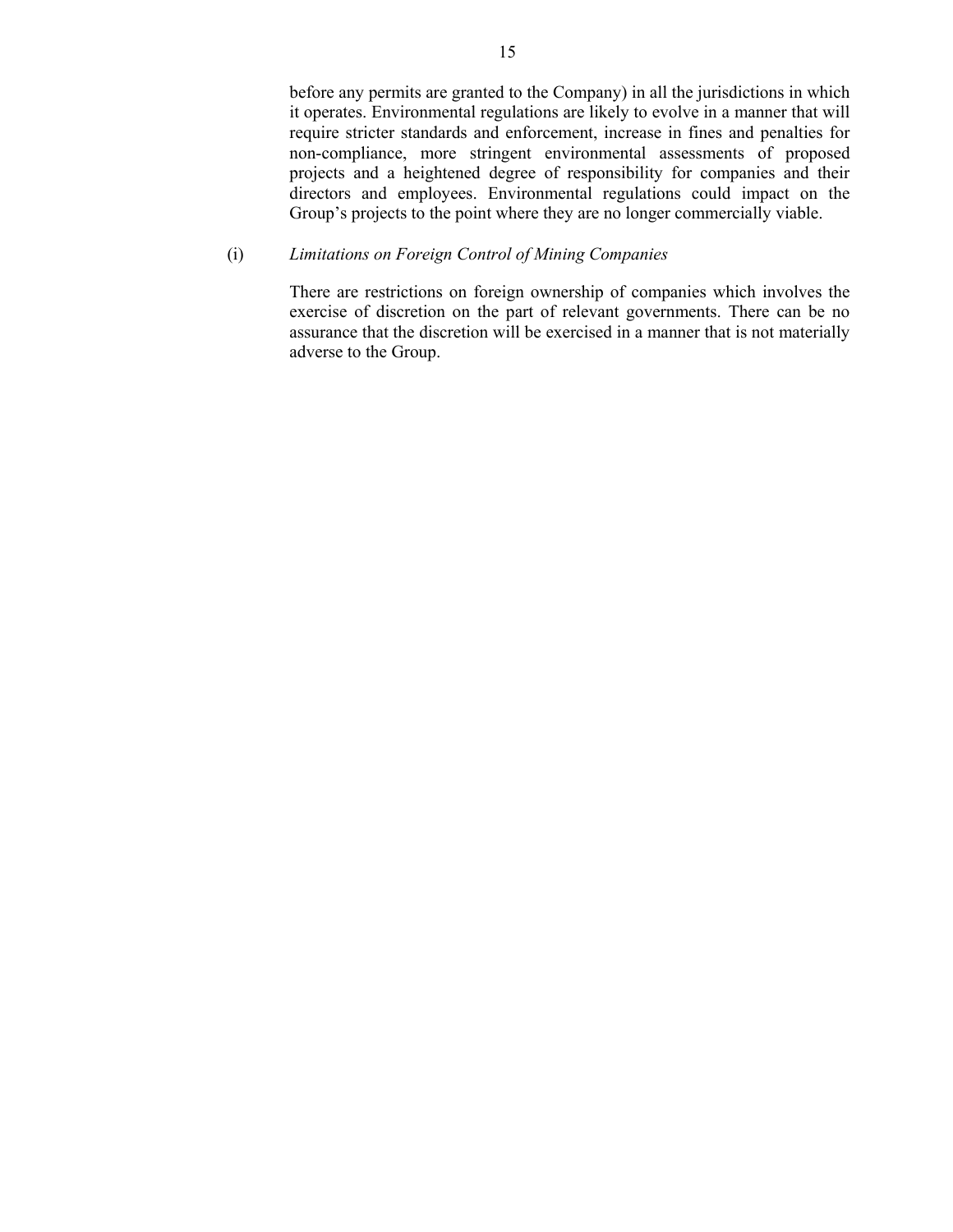#### **6. SUMMARY OF AUSTRALIAN TAXATION ISSUES**

This section is a summary prepared by Ernst  $\&$  Young of the Australian income tax implications of the acquisition, holding and disposal of the Convertible Notes. The summary reflects the Australian income tax law at the date of this Prospectus.

The income tax implications can vary depending on the nature and character of the circumstances affecting each particular Investor. This summary describes the generic income tax implications that could be expected to arise for an Investor who is not conducting a business of trading or dealing in shares or marketable securities and in the case of non-resident Investors, does not have a permanent establishment in Australia.

This summary is not an exhaustive statement of the possible tax implications for each prospective investor. Due to the complexity of the Australian tax legislation governing the acquisition, disposal, redemption and conversion of convertible notes, **each prospective investor is urged to seek independent financial and taxation advice about the consequences of the acquisition, disposal, redemption, conversion or sale of the Convertible Notes having regard to their specific personal circumstances. Neither the Company, it's agents nor any of its officers accept any liability or responsibility in respect of the taxation consequences connected with the Offer or dealing with the Convertible Notes.**

#### **6.1 Interest Payable on Convertible Notes**

#### *Australian Resident Investors*

The Convertible Notes should be classified as debt interests for the purpose of the Income Tax Assessment Act 1936 (the '1936 Act') and the Income Tax Assessment Act 1997 (the '1997 Act'). On this basis, Investors (other than financial institutions) should include the interest received on the Convertible Notes in their assessable income in the year of income in which the interest is received or applied by them.

#### *Non-Resident Investors*

Interest payable to non-residents is generally subject to Australian interest withholding tax. The Convertible Notes issued under this offer should however be exempt from Australian interest withholding tax pursuant to Section 128F of the 1936 Act. Accordingly, there should be no Australian interest withholding tax payable on interest received by non-resident Investors on the Convertible Notes.

#### **6.2 Disposal of Convertible Notes prior to Conversion or Redemption**

#### *Australian Resident Investors*

The Convertible Notes will be considered to be "traditional securities" for the purposes of Sections 26BB and 70B of the 1936 Act.

Where an investor disposes of a Convertible Note to a third party prior to the conversion or redemption of that Convertible Note any gain will be included in the Investor's assessable income under Section 26BB of the 1936 Act. Section 26BB will operate to override the capital gains tax ("CGT") provisions, such that individual, trust and complying superannuation fund Investors will not be eligible for the CGT discount on any gains made in these circumstances.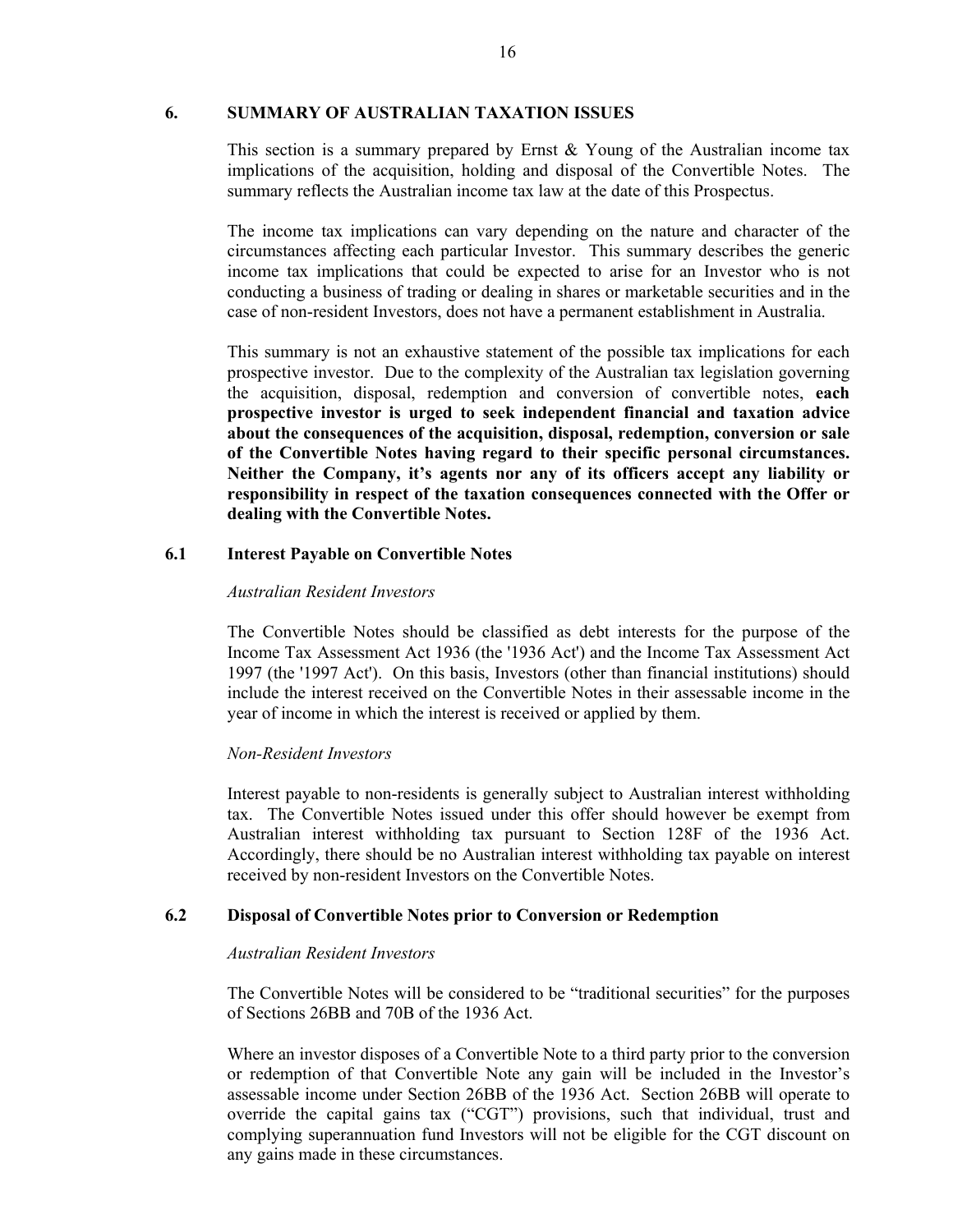Where an investor disposes of a Convertible Note to a third party prior to the conversion or redemption of that Convertible Note for less than their issue price, the loss will ordinarily be deductible under Section 70B of the 1936 Act.

#### *Non-Resident Investors*

Non-resident Investors should not be subject to Australian tax on the disposal of the Convertible Notes where they are disposed of outside Australia. Non-resident Investors may be subject to tax on the disposal of the Convertible Notes in their respective tax jurisdictions. Non-resident Investors should obtain their own independent advice as to the taxation consequences in their country of residence.

#### **6.3 Conversion to Ordinary Shares**

#### *Australian Resident Investors*

Where an Investor elects to convert a Convertible Note that is considered to be a "traditional security" to ordinary shares no capital gain or loss should arise at the time of conversion. Nor will the conversion result in a gain or loss for income tax purposes.

When the election to convert is made by the Investor, the Convertible Notes will be redeemed at their issue price with the redemption monies being applied to subscribe for Shares in Gympie Gold. As the amount receivable on redemption is equal to the issue price of the Convertible Notes there should be no taxable gain or loss on redemption of the Convertible Notes.

Our opinion is based on the position that the conversion of the Convertible Notes to ordinary shares is a two step process (ie a redemption of the Note and a separate issue of shares).

There is however, an alternative view that the conversion of Convertible Notes to ordinary shares is a one step process. This being that the shares received upon the conversion of the Convertible Note are to be treated as the consideration received for the disposal or redemption of the Convertible Note. On this basis an assessable gain may arise on conversion under section 26BB of the 1936 Act to the extent that the market value of the shares is greater than the amount paid for the acquisition of the Convertible Note. The Federal Government have however, in Media Release No. C057 issued on 14 May 2002, indicated an intention to clarify that no taxing point for traditional securities convertible or exchangeable into equity will arise on conversion. Under this proposal the taxing point will be moved from the time of conversion or exchange into equity to the time when the security is ultimately disposed of, resulting in the same tax outcome as we have outlined above under the two step process.

Investors should obtain their own independent advice as to the application and operation of these provisions.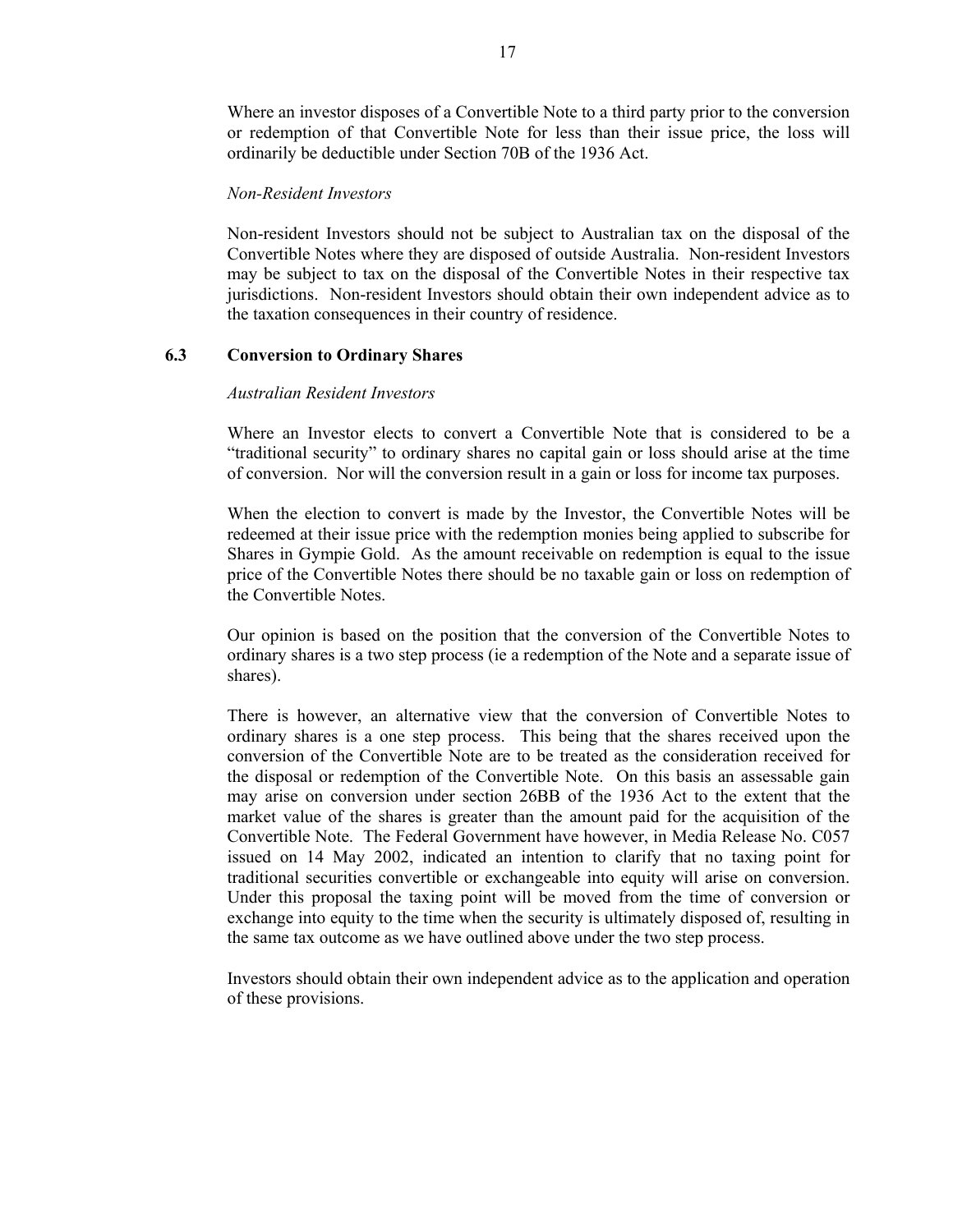#### *Non-Resident Investors*

Non-resident Investors should not be subject to Australian tax on the conversion of the Convertible Notes to ordinary shares. Non-resident Investors may be subject to tax on the conversion of the Convertible Notes to ordinary shares in their respective tax jurisdictions. Non-resident Investors should obtain their own independent advice as to the taxation consequences in their country of residence.

#### **6.4 Cost Base of the Shares Resulting from the Conversion of Notes**

#### *Australian Resident Investors*

Investors will be deemed to have acquired the ordinary shares at the time of conversion with a cost base and reduced cost base in the ordinary shares for CGT purposes equal to the Investor's cost base in the Convertible Notes (the issue price) plus the amount (if any) included in their assessable income as a result of the conversion.

#### *Non-Resident Investors*

Non-resident investors will generally only be subject to Australian CGT provisions where they hold more than 10% of the issued capital of Gympie Gold. Accordingly, if a non-resident investor acquires more than 10% of the issued capital of Gympie Gold as a result of the conversion (or at any subsequent time) they would be subject to Australian CGT in broadly the same manner as for resident investors, subject to the operation of any relevant Double Tax Agreement.

## **6.5 Redemption of the Convertible Notes Upon Maturity**

#### *Australian Resident Investors*

In the situation where the Investor does not convert the Convertible Note prior to the Maturity date, Gympie Gold will be required to redeem the Convertible Notes for their issue price. Whilst the redemption of the convertible note constitutes a disposal for the purposes of Sections 26BB and 70B of the 1936 Act, no taxation implications should arise for Investors in this situation on the basis the proceeds equal the amount paid to acquire the Note.

#### *Non-Resident Investors*

Non-resident Investors should not be subject to Australian tax on the redemption of the Convertible Notes. Non-resident Investors may be subject to tax on the redemption of the Convertible Notes in their respective tax jurisdictions. Non-resident Investors should obtain their own independent advice as to the taxation consequences in their country of residence.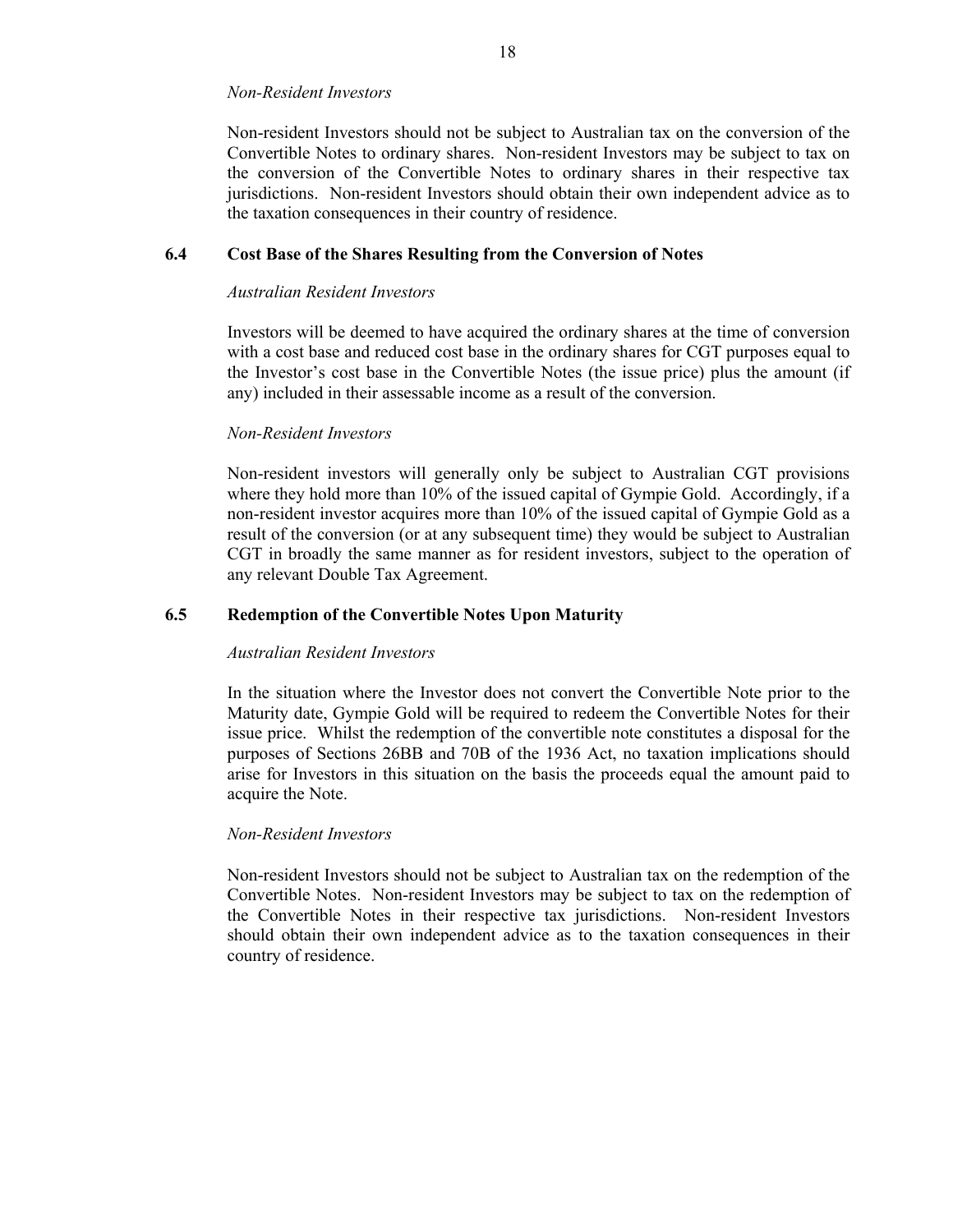## **6.6 Early Redemption of the Convertible Notes by Gympie Gold**

#### *Australian Resident Investors*

Where Gympie Gold elects to exercise the Event Buy Back Option and redeem the Convertible Notes prior to maturity, a gain under Section 26BB may arise. Where the Buy Back Amount of the Convertible Notes exceeds their issue price a gain for the purposes of Section 26BB will arise to the Investor at the date of redemption. The Investor will be required to include this gain in their assessable income in the year of redemption.

## *Non-Resident Investors*

Non-resident Investors should not be subject to Australian tax on the early redemption of the Convertible Notes. Non-resident Investors may be subject to tax on the early redemption of the Convertible Notes in their respective tax jurisdictions. Non-resident Investors should obtain their own independent advice as to the taxation consequences in their country of residence.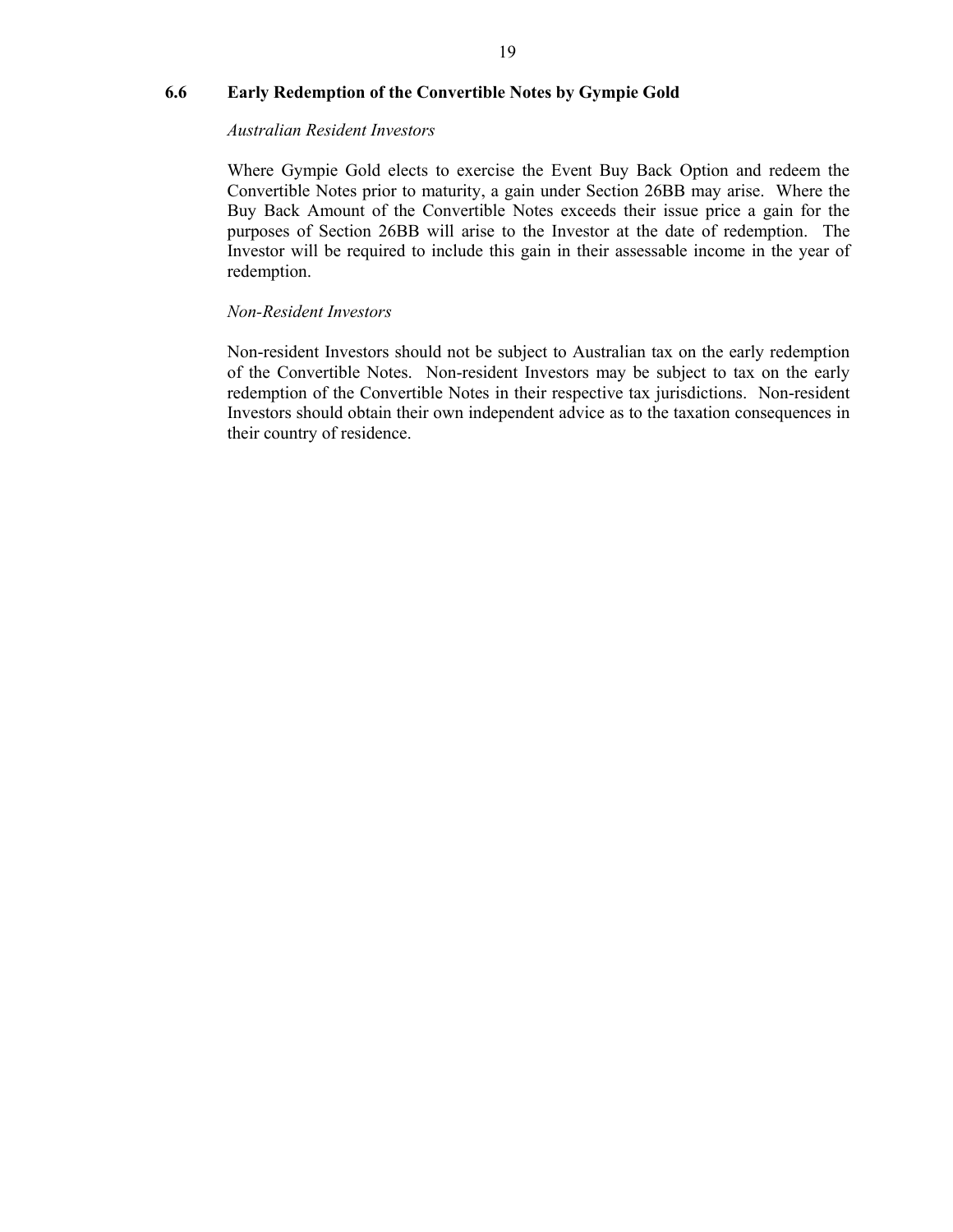## **7. ADDITIONAL INFORMATION**

#### **7.1 Transaction Specific Prospectus**

Gympie Gold is a disclosing entity and therefore subject to regular reporting and disclosure obligations under the *Corporations Act 2001*. Under those obligations, Gympie Gold is obliged to comply with all applicable continuous disclosure and reporting requirements in the ASX Listing Rules.

This Prospectus is issued under Section 713 of the *Corporations Act 2001*. This section enables disclosing entities to issue a prospectus in relation to securities in a class of securities which has been quoted by ASX at all times during the 12 months before the date of the Prospectus or options to acquire such securities. Apart from formal matters, this Prospectus need only contain information relating to the terms and conditions of the Offer, the effect of the Offer on the Company and the rights and liabilities attaching to the Convertible Notes and the underlying securities, the Shares.

Copies of the documents lodged by Gympie Gold with ASIC may be obtained from, or inspected at, an office of ASIC.

The Company will provide a copy of any of the following documents, free of charge, to any person who asks for a copy of the document before the Closing Date in relation to this Prospectus:

- 1. the financial statements for the Company for the year ended 30 June 2001;
- 2. the financial report lodged with ASIC for the Company for the half-year ended 31 December 2001;
- 3. any continuous disclosure notices (including any announcements, documents or financial statements) lodged by the Company with ASIC or the ASX under the continuous disclosure and reporting requirements in the period from the date of lodgement of the 30 June 2001 financial statements to the date of this Prospectus; and
- 4. the Chairman's address to Shareholders at the Annual General Meeting of the Company held on 7 November 2001.

#### **7.2 Rights and liabilities attaching to Shares issued on conversion of Convertible Notes**

The rights attaching to ownership of the Shares issued on conversion of the Convertible Notes arise from a combination of the following:

- 1. the Constitution of the Company; and
- 2. in certain circumstances, regulated by the *Corporations Act*, the ASX Listing Rules, the SCH Business Rules and the general law.

A summary of the more significant rights attaching to the Shares is set out below. This summary is not exhaustive nor does it constitute a definitive statement of the rights and liabilities of the Company's shareholders.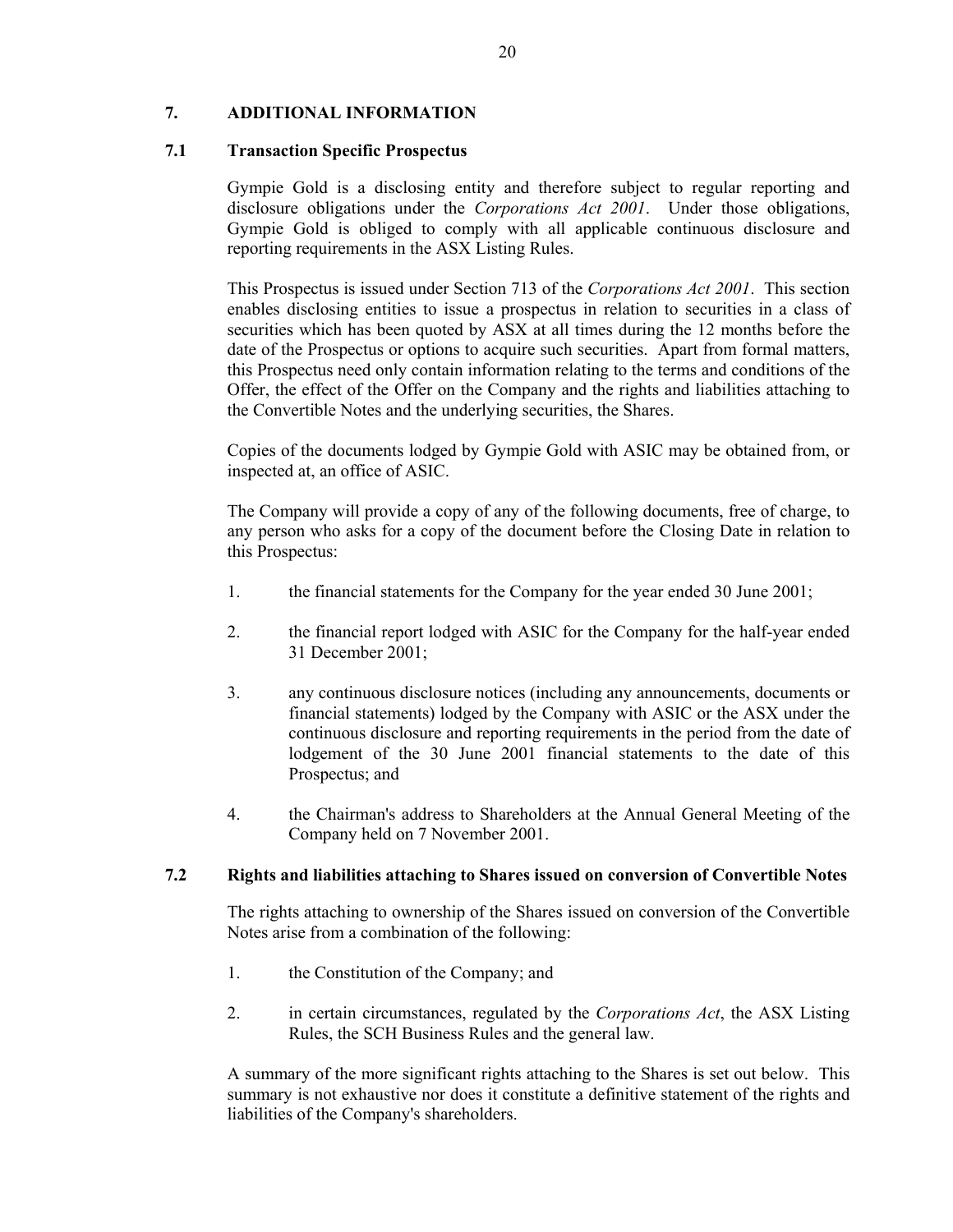#### *Notice of Meetings*

Each Shareholder is entitled to at least 28 days written notice of a meeting of members of the Company. Shareholders are also entitled to all notices, accounts and other documents required to be sent to Shareholders under the Constitution, the *Corporations Act 2001* or the ASX Listing Rules.

#### *Voting Rights*

Subject to the Constitution and to any rights and restrictions attaching to any class of shares, at meetings of Shareholders or classes of Shareholders, each Shareholder entitled to attend and vote may attend and vote in person or by proxy or by attorney and, where the Shareholders is a body corporate, by representative.

On a show of hands every Shareholder present having the right to vote at the meeting has one vote. On a poll every Shareholder present has one vote for each fully paid share and, in the case of partly paid shares or shares held by the Shareholder, a fraction of a vote equivalent to the proportion which the amount paid (but not credited) is of the total amounts paid and payable (excluding amounts credited) on the share or shares held.

#### *Dividends*

Subject to *Corporations Act 2001* and to any special rights or restrictions attached to any shares, Directors may from time to time authorise the Company to pay interim and final dividends which appear to the Directors to be justified by the profits of the Company.

#### *Transfer of Shares*

#### Uncertificated System

Transfer of shares may be effected by an instrument of transfer in accordance with any system recognised by the ASX Listing Rules and effected in accordance with the Securities Clearing House Business Rules approved under the *Corporations Act 2001* SCH Business Rules or by an instrument of transfer in any usual form or by any other form approved by the Directors or recognised by the *Corporations Act 2001* or the ASX Listing Rules.

#### Certificated System

Subject to the Constitution and the *Corporations Act 2001*, a Shareholder's share may be transferred by instrument in writing, in any form authorised by the *Corporations Act 2001* and the ASX Listing Rules or in any other form authorised by the *Corporations Act 2001* and the ASX Listing Rules or in any other form that the Directors approve. No fee shall be charged by the Company on the transfer of any shares.

#### Refusal to Register

The Directors may, in their absolute discretion, refuse to register any transfer of shares or other securities where permitted to do so by the *Corporations Act 2001*, the ASX Listing Rules or the SCH Business Rules. The Directors must refuse to register any transfer of shares or other securities when required to do so by the Corporations Act, the ASX Listing Rules or by the SCH Business Rules. If the Directors decline to register a transfer, the Company must within 5 business days after the date of lodgment of such transfer give to the lodging party written notice of the refusal and the reasons for it.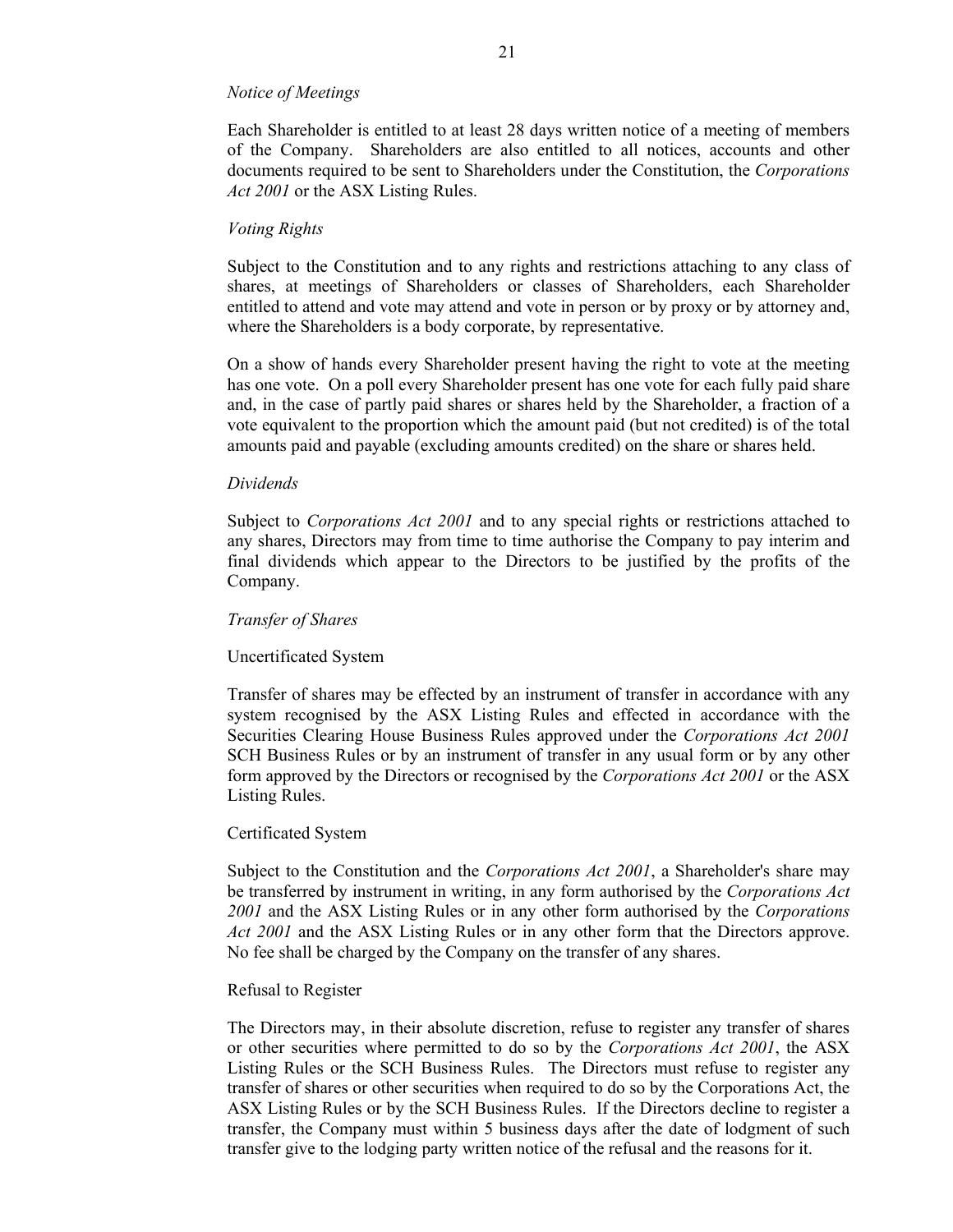#### *Winding up*

If the Company is wound up and the assets available for distribution are of an amount insufficient to repay the whole of the paid up capital, the assets shall be distributed so that, as nearly as may be, the losses shall be borne by the Shareholders in proportion to the capital paid up, or which ought to have been paid up, at the commencement of the winding up, on the shares held by them respectively.

If, in a winding up, the assets available for distribution among the Shareholders are more than required to repay the whole of the capital paid up at the commencement of the winding up, the excess shall be distributed among the Shareholders in proportion to the capital paid up, or which ought to have been paid up at the commencement of the winding up, on the shares held by them respectively.

If the Company is wound up, the liquidator may:

- (a) with the sanction of a special resolution passed by the Shareholders, divide among the Shareholders in kind the whole or any part of the property of the Company;
- (b) for that purpose set a value as the liquidator considers fair on any property to be so divided; and
- (c) decide how the division is to be carried out as between the members or different classes of members.

#### *Variations of Rights*

The rights attached to any class of Share may, unless their terms of issue state otherwise, be varied or cancelled with the written consent of the holders of three quarters of the issued shares of the class or by a special resolution passed at a separate meeting of the Shareholders of the class.

The rights conferred on holders of shares which are not ordinary shares and which have preferential or other special rights will, unless otherwise expressly provided by their respective terms of issue, be taken to be varied or abrogated by the issue of more shares or the conversion of securities to new securities which rank equally with or in priority to those shares.

#### **7.3 Directors' interests**

The nature and extent of the interest (if any) that any of the Directors of the Company holds, or held at any time during the last 2 years in:

- (a) the formation or promotion of the Company;
- (b) property acquired or to be acquired by the Company in connection with:
	- (i) its formation or promotion; or
	- (ii) the Offer; or
- (c) the Offer,

is set out below.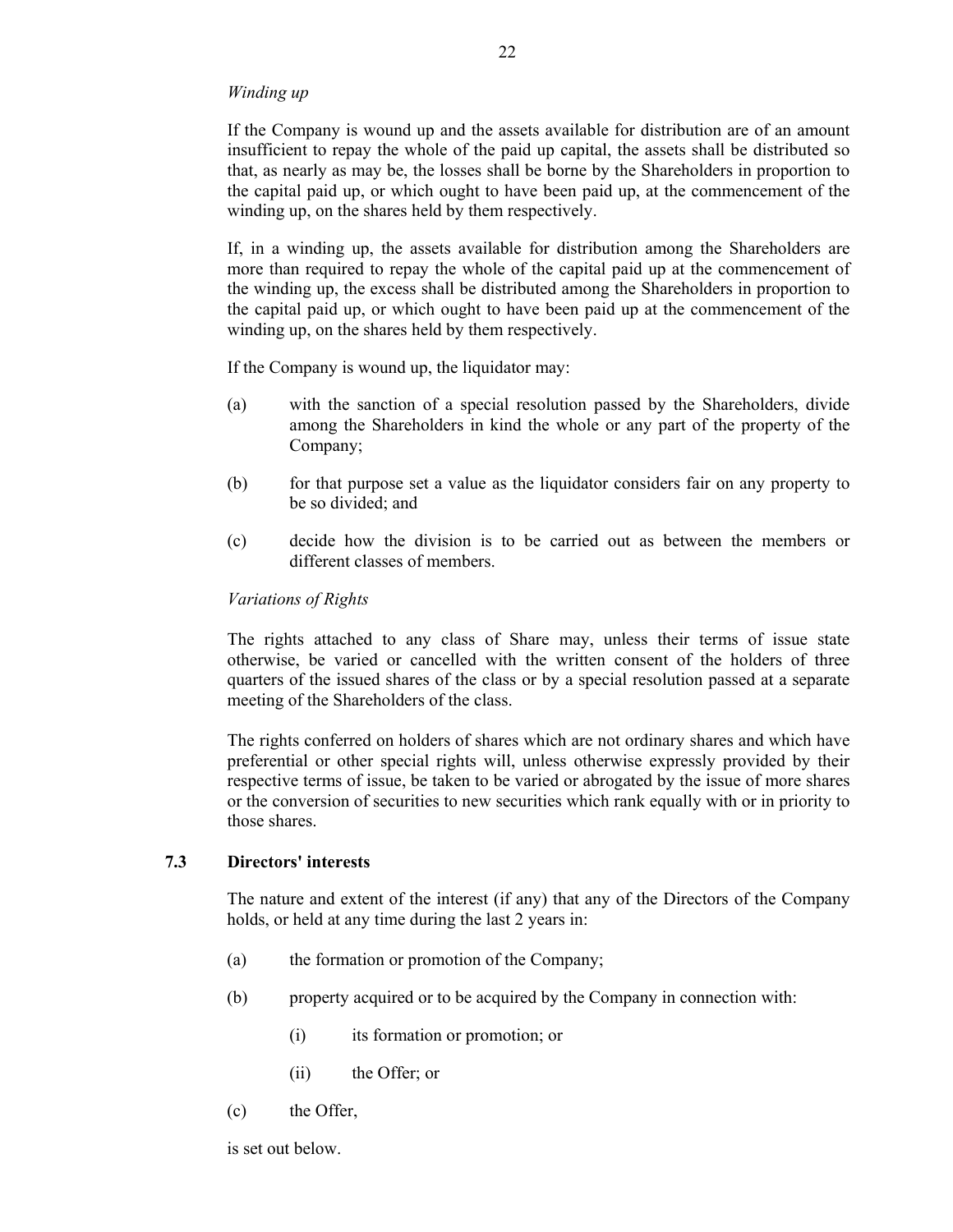No one has paid or agreed to pay any amount, and no one has given or agreed to give any benefit to any director or proposed director:

- (a) to induce them to become, or to qualify as, a director of the Company; or
- (b) for services provided by a director in connection with:
	- (i) the formation or promotion of the Company; or
	- (ii) the Offer.

Set out below are details of the interests of the Directors in the securities of the Company immediately prior to lodgement of the Prospectus with the ASIC. Interests include those held directly and indirectly.

| <b>Director</b>   | <b>Number of Shares</b> | <b>Number of options</b> |
|-------------------|-------------------------|--------------------------|
| M G Darling       | 44,723,842*             |                          |
| Harry Adams       | 1,982,035               | 4,000,000                |
| Peter Cadwallader | 466,405                 |                          |
| John Leach        | 16,000                  | 1,500,000                |
| Roy Woodall, AO   | 120,000                 | 250,000                  |

\* Mr Darling's interest includes the right to vote on behalf of four listed companies for an aggregate of 5,624,558 Shares.

#### **7.4 Summary of the Trust Deed**

The Trust Deed governs the terms and conditions on which the Notes are to be issued. Schedule 1 to the Trust Deed contains the Conditions of Issue of the Notes. The Conditions of Issue are set out in section 9 to this Prospectus.

The following is a summary of the Trust Deed and is not intended to set out in detail all of its provisions. The Trust Deed complies with section 283AB of the *Corporations Act 2001* and sets out the duties of the Company and Trustee as required by Chapter 2L of the *Corporations Act 2001*. The Trust Deed provides that the Notes are to be issued to such persons as the Company determines.

(a) *Company's obligations*

Under the Trust Deed, the Company must:

- carry on and conduct its businesses in a proper and efficient manner and in accordance with all applicable laws and regulations;
- make available for inspection to the Trustee or to any registered Company auditor appointed by the Trustee all of the accounting or other records of the Group;
- advise the Trustee if the Company creates any charge over its assets; and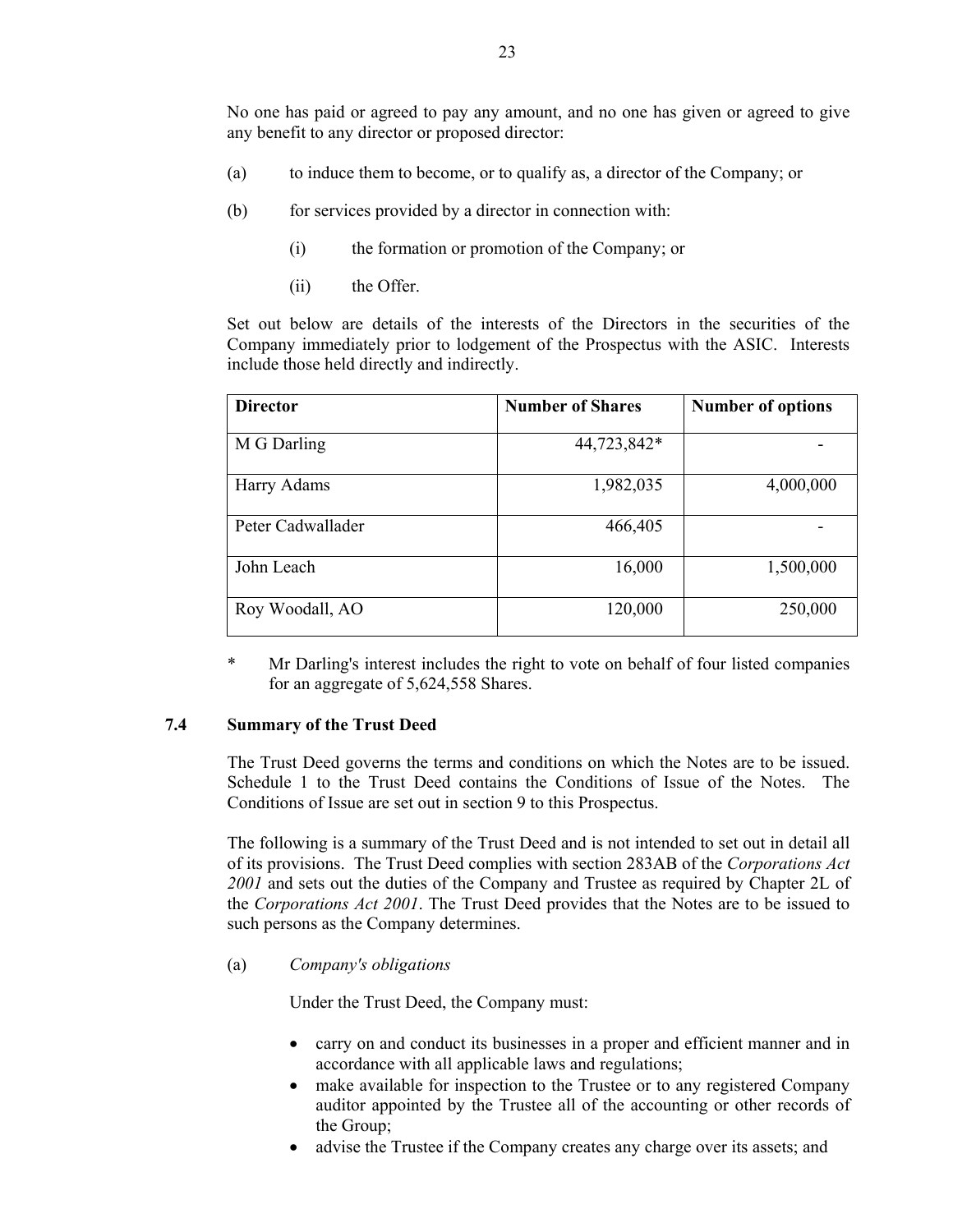• comply with the *Corporations Act 2001* and the Listing Rules.

#### (b) *Reporting*

The Company is required to provide a copy of the Company's quarterly financial statements and annual report to the Trustee.

(c) *Trustee*

There are certain powers that the Trustee may exercise under the Trust Deed in addition to those powers of trustees arising under law. These additional powers include that it may waive any breach by the Company of any of the covenants or obligations binding upon the Company under the Trust Deed except for the obligation to pay the Principal Amounts of the Convertible Notes as and when required.

Subject to the *Corporations Act 2001*, the Trustee is not under any liability in connection with the Trust Deed except where the Trustee has been negligent, fraudulent or breached the terms of the trust. In addition, without prejudice to any indemnity allowed by law, the Company has agreed to indemnify the Trustee for all liabilities and expenses incurred by the Trustee in the execution of any of the powers, authorities or discretions vested in the Trustee.

The power of appointing a new trustee is vested in the Company and the Company may at any time remove the Trustee and appoint a new trustee. If on the expiration of a specified period after the Trustee gives notice that it wishes to retire, and a new trustee has not been appointed, the existing trustee has the power to appoint a new trustee.

The Trustee makes no statement in this Prospectus and does not guarantee the payment of interest on the Convertible Notes, the repayment of the Issue Price of the Convertible Notes or any other obligations of the Company under the Trust Deed.

#### (d) *Meetings of Noteholders*

Under the provisions of the Trust Deed, the Trustee or the Company may convene a meeting of the Noteholders by giving not less than 10 business days' prior notice to the Noteholders. The Company must, upon delivery to the Note Registry of an application by persons holding notes representing not less than 10% in value of the total redemption amount, summon a meeting of Noteholders by proving the requisite notice.

There will be a quorum for a meeting of Noteholders if any Noteholder or Noteholders present in person or by proxy or, being a corporation, by proxy or duly authorised representative, hold in aggregate notes representing 10% in value of the total redemption amount.

Every question submitted to a meeting of Noteholders must be decided in the first instance by a show of hands. At every meeting of Noteholders each Noteholder is entitled on a show of hands to one vote. At any meeting of Noteholders a poll may be demanded by the chairman or in writing by one or more Noteholders present in person, by proxy, by attorney or by duly authorised representative and holding or representing at least 5% in value of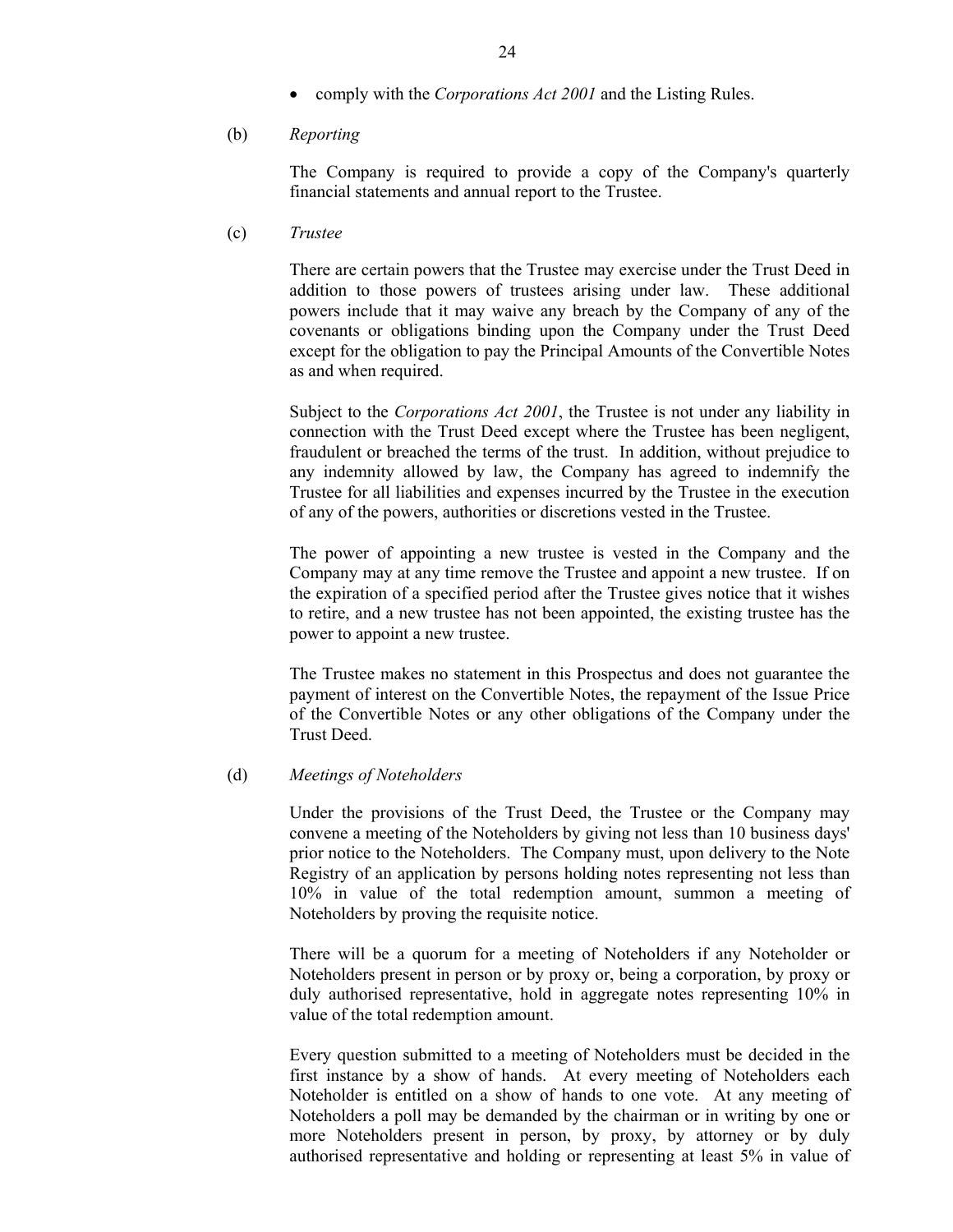the total redemption amount. On a poll every Noteholder shall have one vote for every note with respect to which he is the registered holder.

(e) *Release of Company*

The Company is released from the obligations under the Trust Deed upon the Convertible Notes and interest accrued on them being paid in full or otherwise redeemed or satisfied and payment of all costs, charges, liabilities and expenses properly incurred by the Trustee.

#### **7.5 Interests of professionals, advisers and promoters**

The nature and extent of the interests (if any) that:

- (a) a person named in the Prospectus as performing a function in a professional, advisory or other capacity in connection with the preparation or distribution of the Prospectus;
- (b) a promoter of the Company; or
- (c) a stockbroker or underwriter (but not a sub-underwriter) to the Issue,

holds, or held at any time during the last 2 years in:

- (a) the formation or promotion of the Company;
- (b) property acquired or to be acquired by the Company in connection with:
	- (i) its formation or promotion; or
	- (ii) the Offer; or
- (c) the Offer,

is set out below.

The amount that anyone has paid or agreed to pay, or the nature and value of any benefit anyone has given or agreed to give for services provided by:

- (a) a person named in the Prospectus as performing a function in a professional, advisory or other capacity in connection with the preparation or distribution of the Prospectus;
- (b) a promoter of the Company; or
- (c) a stockbroker or underwriter (but not a sub-underwriter) to the Issue,

in connection with:

- (d) the formation or promotion of the Company; or
- (e) the Offer,

is set out below.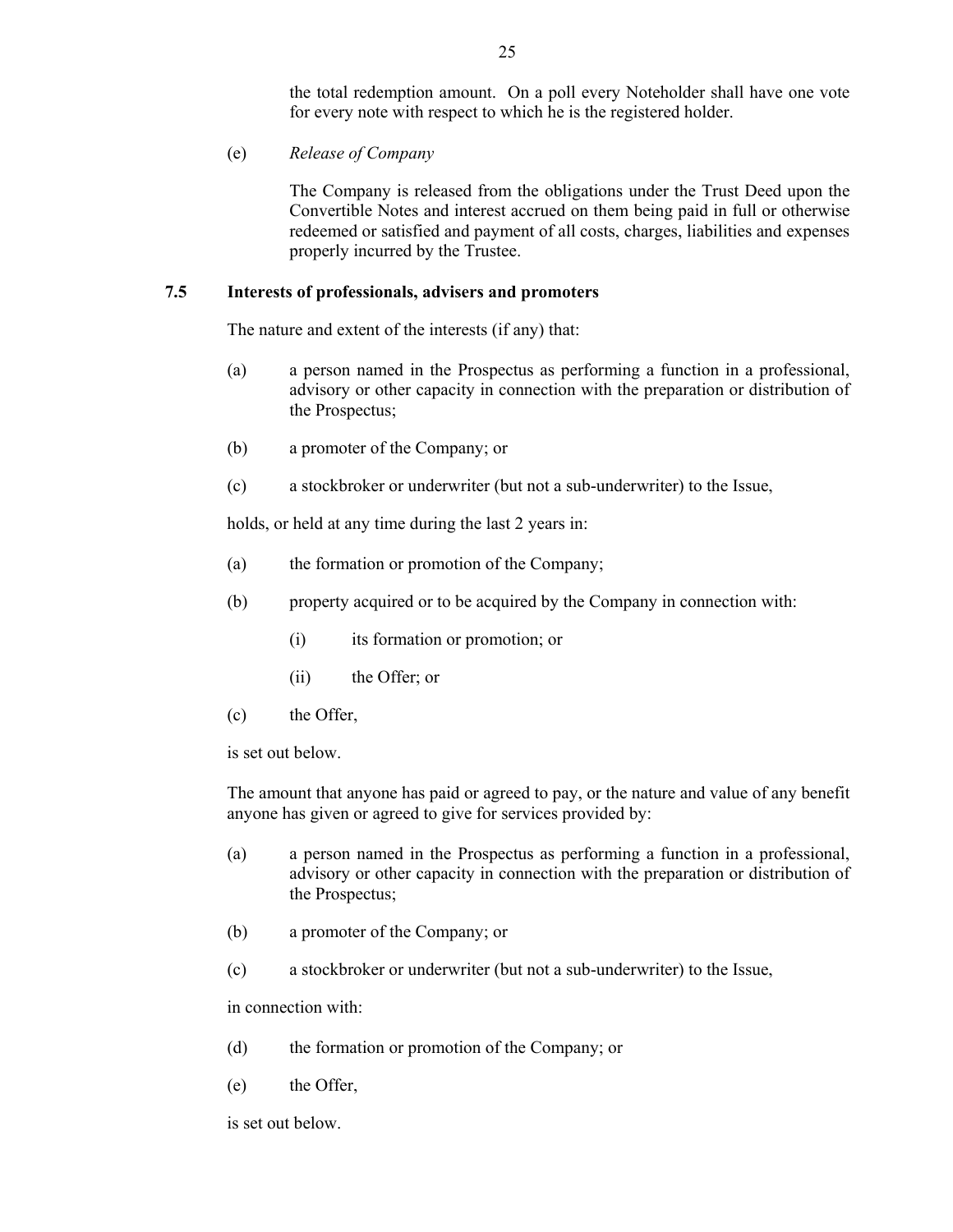#### *Brokers*

Southern Cross Equities is entitled to 4% of the amount of the Offer raised by Southern Cross Equities (5% if the amount raised is more than A\$30 million).

W.H. Ireland Limited has agreed to act as Broker to the Company in connection with the issue in United Kingdom and Europe. The Company has agreed to pay a retainer of £ 10,000 plus 4% of the amount of the Offer raised by W.H. Ireland Limited (5% if the amount raised is more than A\$30 million).

#### *Solicitors*

Minter Ellison have acted for the Company as its legal advisor in Australia in respect of this Prospectus and will be paid legal fees and disbursements in accordance with its usual rates for its work in connection with this Prospectus. These will not exceed A\$65,000(plus disbursements).

Hobson Audley have acted as solicitors to the Company in the United Kingdom and advised as to United Kingdom law. The Company has paid or agreed to pay an amount of approximately £20,000 (plus disbursements) in respect of these services.

## *Ernst & Young*

Ernst & Young has acted for the Company as its taxation advisor in respect of this Prospectus and will be paid fees and disbursements in accordance with its usual rates for its work in connection with this Prospectus. These will not exceed A\$10,000.

#### *Note Registry*

Computershare Investor Services Pty Limited and Computershare Services plc has performed work in its capacity as the Company's share and convertible note registry in relation to the Offer. The Company has agreed to pay Computershare Registry Services Pty Limited an amount of A\$2,000 and Computershare Services plc an amount of £2,500 for these services.

#### **7.6 Consents and Disclaimers**

Each of the parties referred to in this section:

- (a) does not make, or purport to make, any statement in this Prospectus, nor is any statement in this Prospectus based on any statement by any of those parties, other than as specified in this section; and
- (b) to the maximum extent permitted by law, expressly disclaims and takes no responsibility for any part of the Prospectus other than a reference to its name and a statement included in this Prospectus with the consent of that party as specified in this section.

PricewaterhouseCoopers have given, and at the time of lodgment of this Prospectus have not withdrawn, their consent to be named in this Prospectus as auditor to the Company in the form and context in which they are named.

Ernst & Young have given and at the time of lodgment of this Prospectus have not withdrawn their consent to be named in this Prospectus as tax advisers to the Company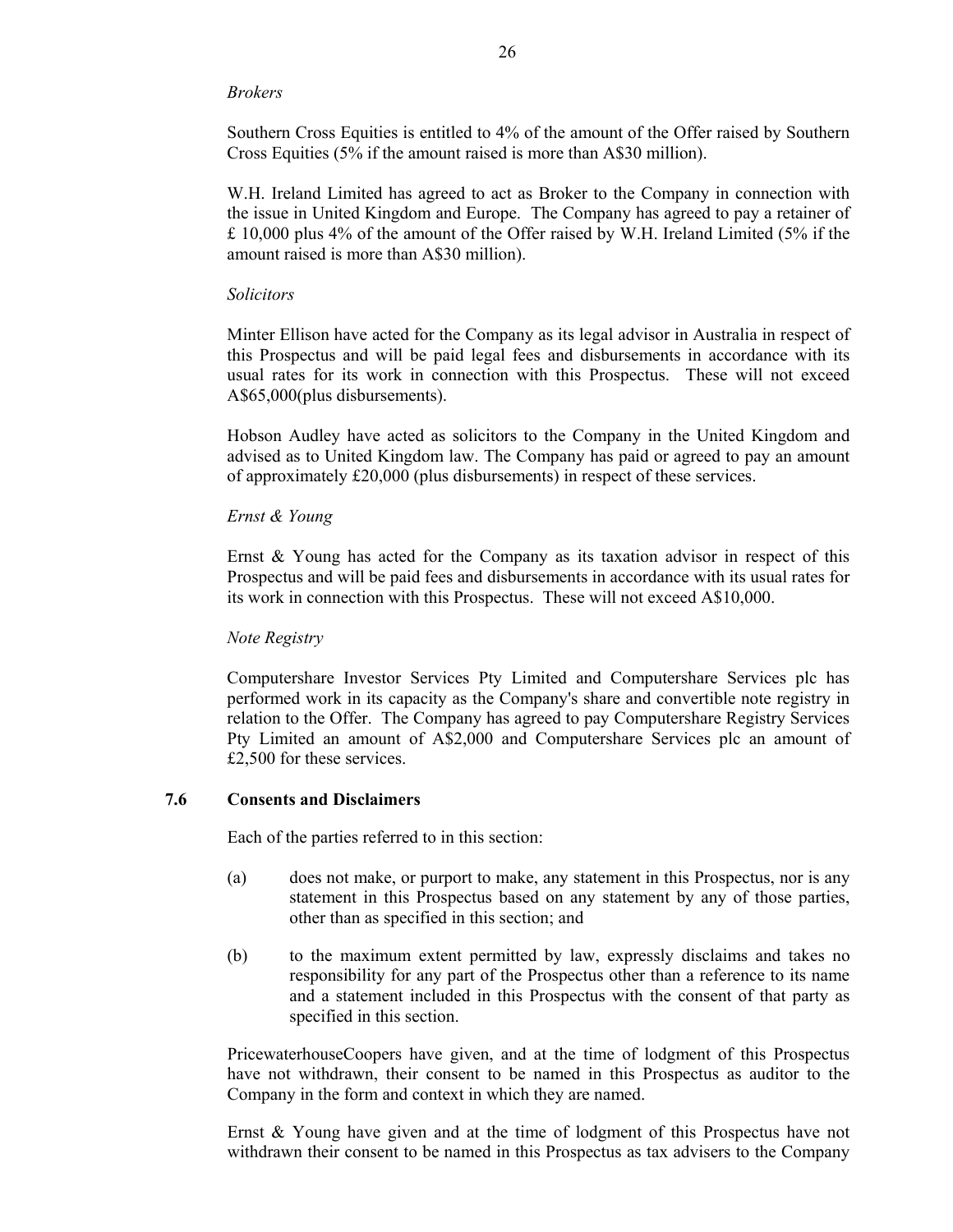in the form and context in which they are named and the inclusion of the tax summary which Ernst & Young have prepared as included in section 6 of this Prospectus.

Minter Ellison have given, and at the time of lodgment of this Prospectus have not withdrawn, their consent to be named in this Prospectus as solicitors to the Company.

W.H. Ireland Ltd has given, and at the time of lodgment of this Prospectus has not withdrawn, its consent to be named in this Prospectus as the Broker to the Offer in the United Kingdom.

Southern Cross Equities Limited has given, and at the time of lodgment of this Prospectus has not withdrawn, its consent to be named in this Prospectus as the Broker to the Offer in Australia.

Computershare Registry Services Pty Limited has given, and at the time of lodgment of this Prospectus has not withdrawn, its consent to be named in this Prospectus as the note registry to the Company in Australia.

Computershare Services plc has given, and at the time of lodgment of this Prospectus has not withdrawn, its consent to be named in this Prospectus as the note registry to the Company in the United Kingdom.

Guardian Trust Australia Limited has given, and at the time of lodgment of this Prospectus has not withdrawn, its consent to be named in this Prospectus as the Trustee under the Trust Deed.

#### **7.7 Expenses**

The total estimated expenses of the Offer (including legal fees and other consulting fees, registration fees and other expenses) will depend on the amount raised under the Offer. If the Company raises the minimum subscription amount of A\$20 million, the Company's expenses will be approximately A\$1.1 million . If the Company raises the maximum subscription amount of A\$40 million, the Company's expenses will be approximately A\$2.3 million.

## **7.8 Directors' Consents**

The Directors state that they have made all reasonable enquiries and have reasonable grounds to believe that all statements made by the Directors in this Prospectus are true and not misleading.

Each director consents to the lodgement of this Prospectus with ASIC.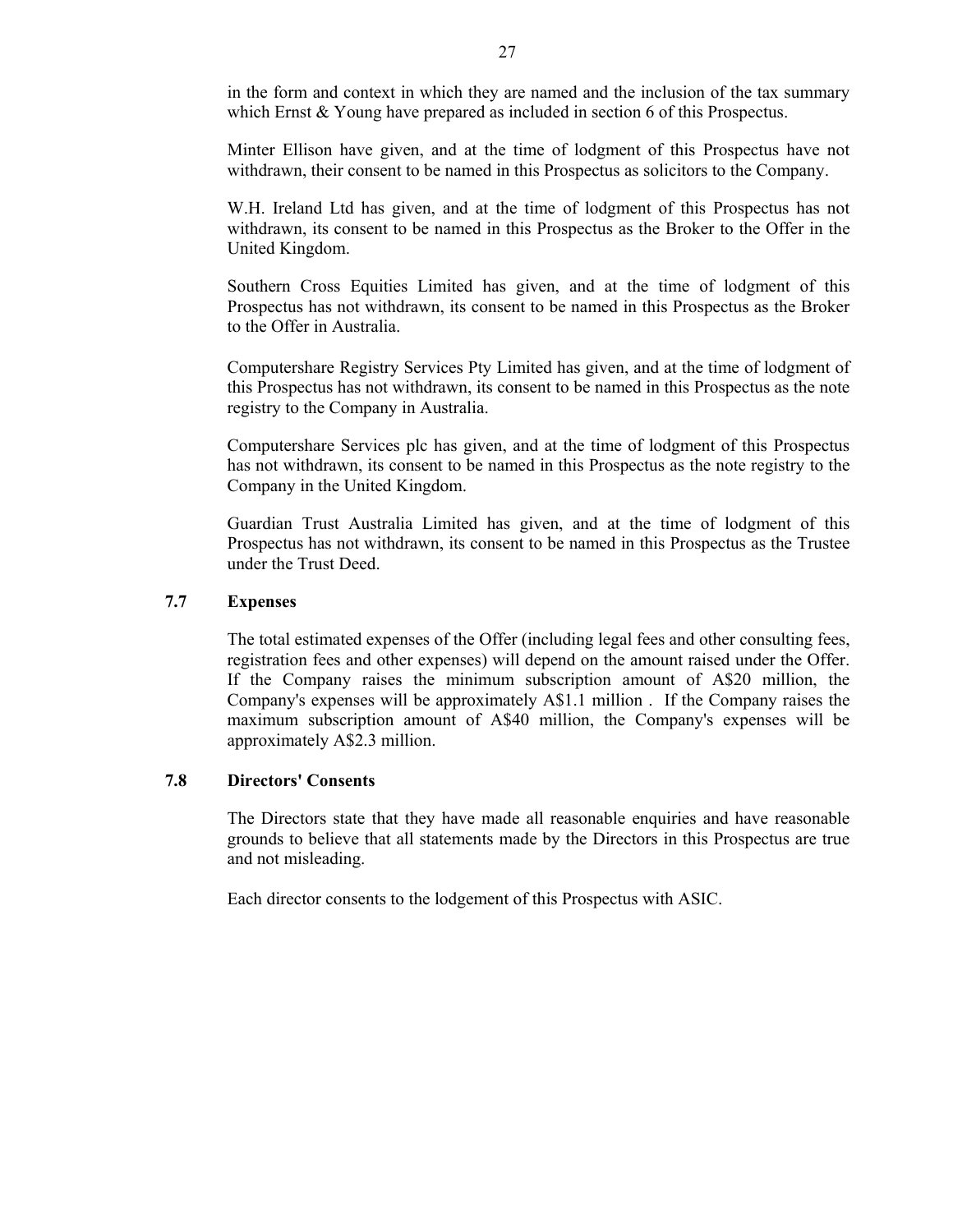#### **8. GLOSSARY**

Some capitalised terms used in this Prospectus, if not found in this Glossary, have the meaning ascribed to that term in the Conditions of Issue set out in Section 9.

**'AEST'** means Australian Eastern Standard Time.

**'AIM'** means the Alternative Investment Market of the London Stock Exchange.

**'Allotment Date'** means the date of allotment of the Convertible Notes (as at the date of this Prospectus, expected to be 17 June 2002).

**'Application Form'** means an application form which accompanies this Prospectus in regard to the offer.

**'Application Monies'** means the issue price multiplied by the number of Convertible Notes applied for.

**'ASIC'** means Australian Securities and Investments Commission.

**'ASX'** means Australian Stock Exchange Limited.

**'ASX Listing Rules'** means the listing rules of ASX from time to time.

**'Board'** means the board of Directors.

**'Business Day'** has the same meaning as in the ASX Listing Rules.

**'CHESS'** means the Clearing House Electronic Sub-Register System, being the system established and operated by SCH for the transfer and registration of securities.

**Closing Date'** means, subject to section 2.4 of this Prospectus, 14 June 2002.

**'Company'** or **'Gympie Gold'** means Gympie Gold Limited ACN 000 759 535.

**'Conditions of Issue'** means the conditions on which the Convertible Notes are issued, as set out in Section 9 of this Prospectus.

**'Constitution'** means the constitution of the Company.

**'Convertible Note' or 'Note'** means the Convertible Unsecured Subordinated Note with an issue price of A\$1.00 issued under this Prospectus;

**'Convertible Noteholder'** means a register holder of a Convertible Note.

**'Director'** means a director of the Company.

**'\$'** means Australian dollars unless otherwise indicated.

**'Early Redemption Event'** has the meaning given in clause 8.3 of the Conditions of Issue.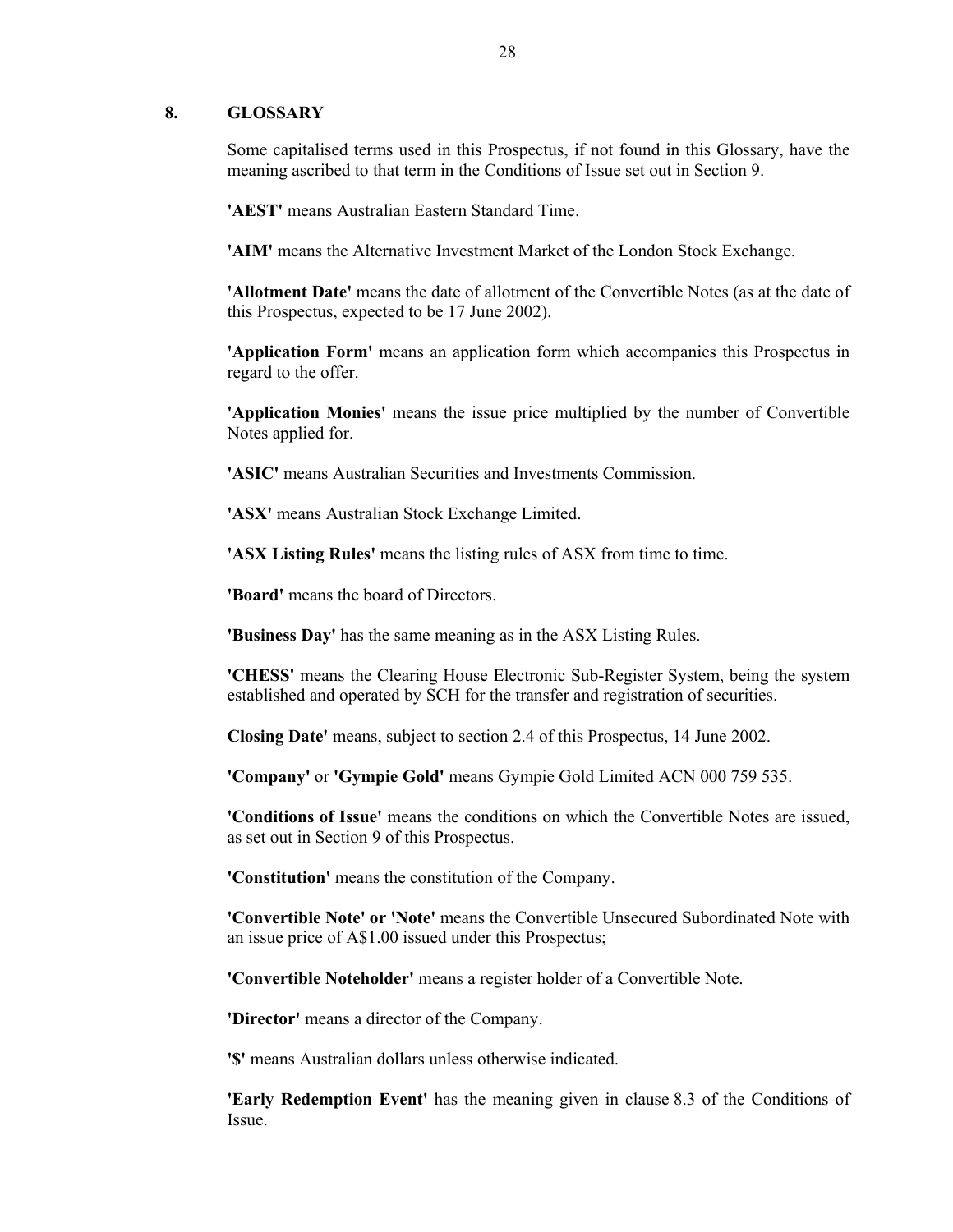**'Exposure Period'** means, in accordance with section 727(3) of the *Corporations Act 2001*, the period of seven days (which may be extended by ASIC to up to 14 days) following lodgment of this Prospectus with ASIC during which the Company must not process Applications.

**'Group'** means the Company and each related body corporate of the Company.

**'Guarantor'** means a guarantor of the Company's obligations under the Trust Deed.

**'Maturity Date'** means 30 September 2007.

**'Note Registry'** means the place where the Note Register is kept, which at the date of this Prospectus is Computershare Registry Services Pty Ltd at Level 2, Reserve Bank Building, 45 St George's Terrace, Perth, Western Australia.

**'Offer'** means the offer of Convertible Notes as set out in this Prospectus.

**'Prospectus'** means this prospectus dated 17 May 2002.

**'Related Body Corporate of the Company'** means another body corporate which is related to the Company within the meaning of section 50 of the *Corporations Act 2001*.

**'SCH'** means ASX Settlement and Transfer Corporation Pty Limited approved as the clearing and settlement facility under the *Corporations Act 2001* and where the case requires, includes an agent appointed by SCH.

**'SCH Business Rules'** means the Business Rules of SCH.

**'Shareholders'** means the holders of Shares.

**'Shares'** means fully paid ordinary shares in the Company.

**'Takeover Event'** has the meaning given in clause 7.3 of the Conditions of Issue.

**'Tax Event'** has the meaning given in clause 6.3 of the Conditions of Issue.

**'Trust Deed'** means the Trust Deed dated on or about [#date#] May 2002 between the Company and the Trustee.

**'Trustee'** means Guardian Trust Australia Limited, the Trustee for the Convertible Noteholders under the Trust Deed.

**'VWAP'** means the arithmetic average of the daily volume weighted average sale price of the Shares sold on ASX during the relevant period but does not include any transaction defined in the ASX Business Rules as special, crossings prior to the commencement of normal trading, crossings during the after hours adjust phase nor the exercise of options over Shares.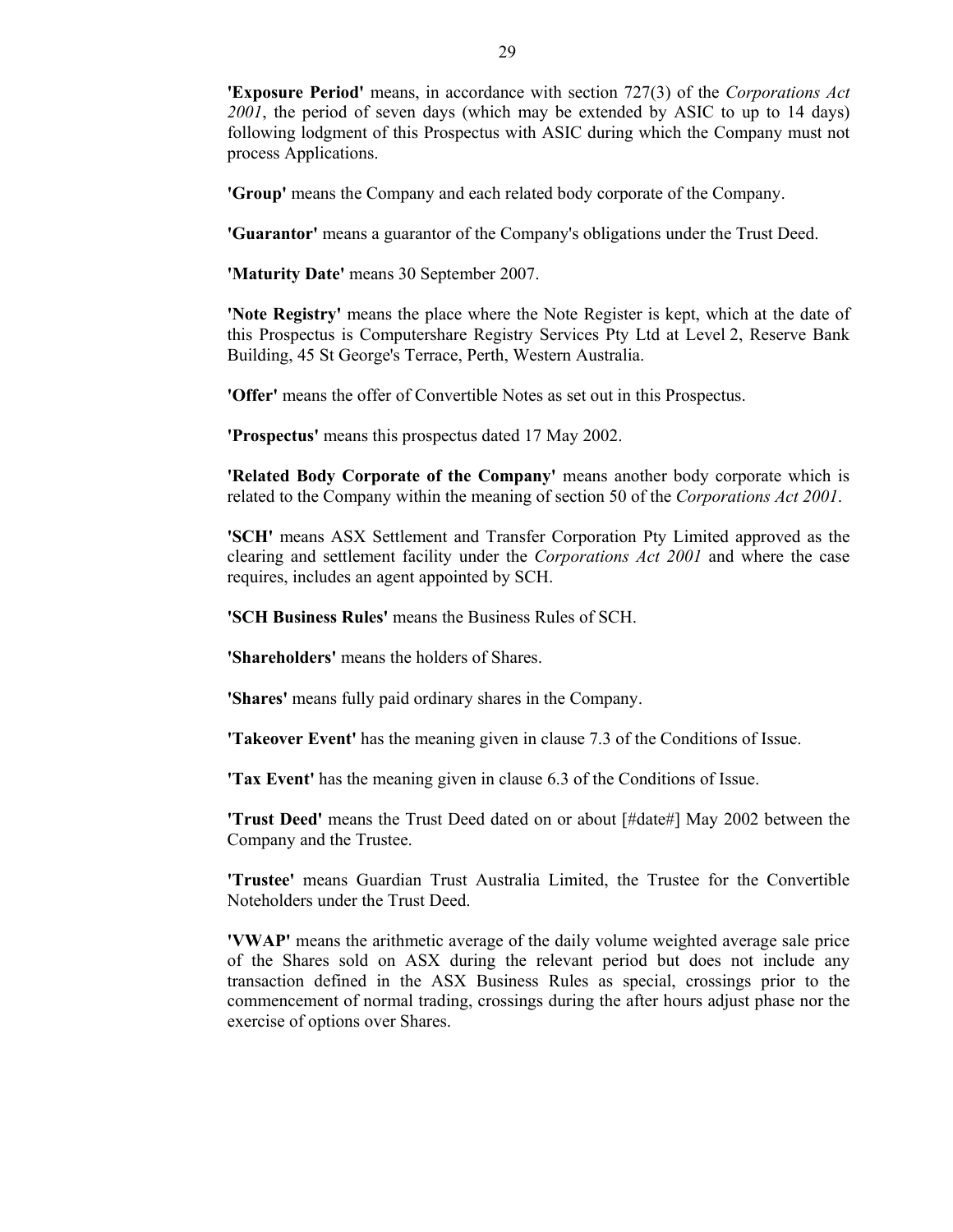#### **9. CONDITIONS OF ISSUE OF CONVERTIBLE NOTES**

#### **GYMPIE GOLD LIMITED ACN 000 759 535**

#### **CONDITIONS OF ISSUE OF CONVERTIBLE UNSECURED SUBORDINATED NOTES**

#### **1. DEFINITIONS AND INTERPRETATION**

#### **1.1 Definitions**

In these Conditions:

**'ASTC'** means ASX Settlement and Transfer Corporation Pty Ltd and, where the case requires, includes an agent appointed by ASTC;

**'ASX'** means Australian Stock Exchange Limited or any successor body;

**'ASX Business Rules'** means the business rules of ASX as amended or replaced from time to time;

**'Bonus Issue'** means a pro rata issue made to holders of Ordinary Shares of any Securities credited as fully paid by way of capitalisation of profits, reserves or otherwise, but excluding any issue of Securities made either in lieu of a cash payment as a dividend under the constitution of the Company or pursuant to a Spinoff;

**'Bonus Securities'** means Securities issued under a Bonus Issue;

**'Business Day'** means a trading day as defined in the Listing Rules;

**'Buy-Back Amount'** has the meaning given in clause 5.3;

**'Buy-Back Notice'** means a notice from the Company that it will purchase the number of Notes specified in the notice from a Noteholder at the Buy-Back Amount in such a form as the Board may from time to time approve;

**'Company'** means Gympie Gold Limited (ACN 000 759 535);

**'Conditions'** means these conditions of issue;

**'Conversion Date'** means an Event Conversion Date, a Standard Conversion Date or the Maturity Date, as the case may be;

**'Conversion Notice'** means a notice from a Noteholder that it requires the Company to convert the number of Notes specified in the notice into Ordinary Shares in such a form as the Board may from time to time approve;

**'Conversion Ratio'** means 0.7407, subject to adjustment pursuant to these Conditions;

**'Directors'** means the directors of the Company;

**'Early Redemption Event'** has the meaning given in clause 8.3;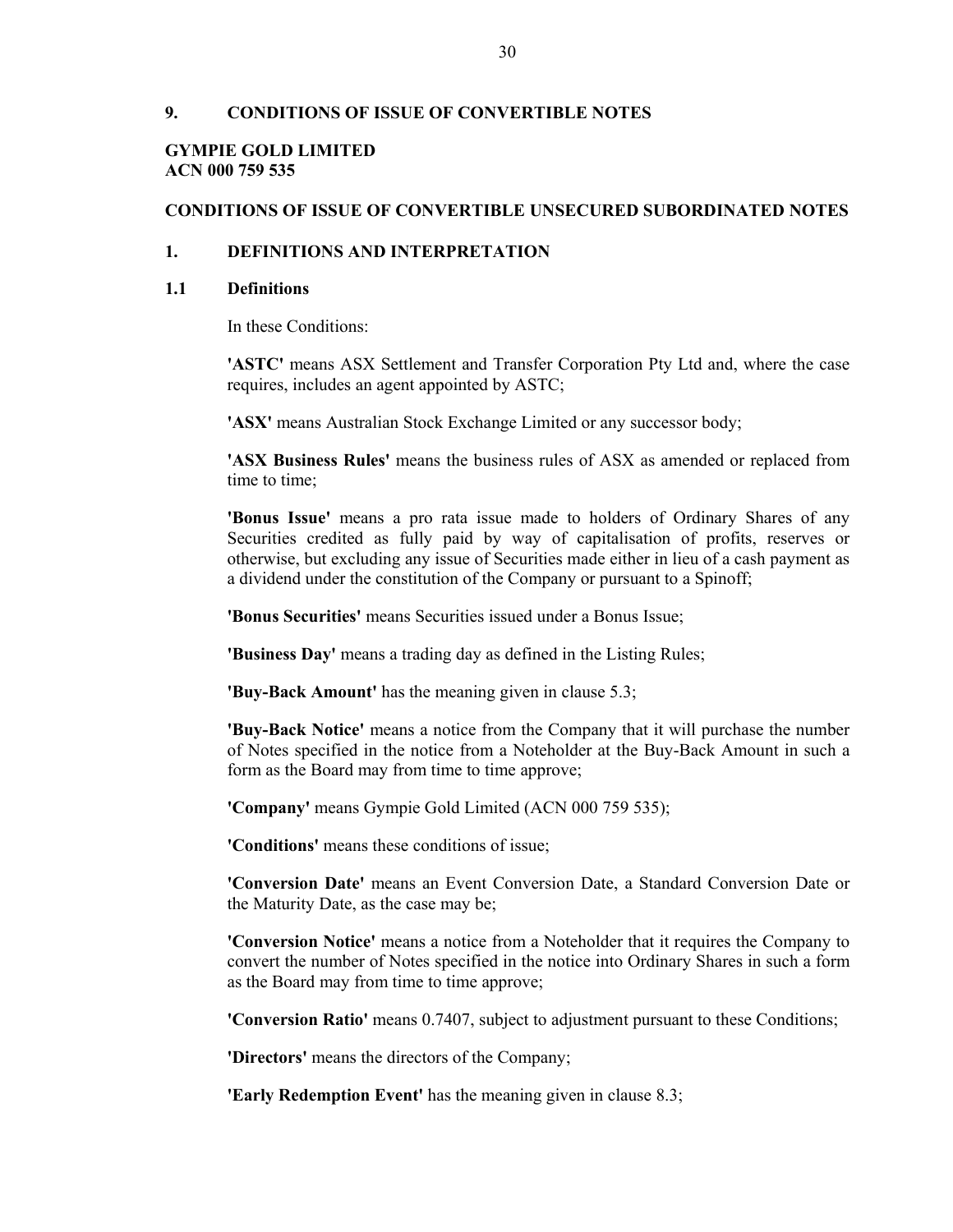**'Early Redemption Notice'** means a notice from the Company that it will redeem the number of Notes specified in the Notice for the Redemption Amount in such a form as the Board may from time to time approve;

**'Election Date'** means the day 20 Business Days prior to a Standard Conversion Date;

**'Event Buy-Back Date'** means (as the context requires):

- (a) the Maturity Date; or
- (b) the day 20 Business Days after the date of a Buy-Back Notice issued by the Company upon the occurrence of an Early Redemption Event, Takeover Event or Tax Event;

**'Event Buy-Back Option'** means the Company's right to buy-back Notes in accordance with clauses  $5.1(a)$  and  $5.1(b)$ ;

**'Event Conversion Date'** means (as the context requires):

- (a) the day 20 Business Days after the date of an Early Redemption Notice issued by the Company upon the occurrence of an Early Redemption Event or a Tax Event; or
- (b) the day 20 Business Days after the date of a Takeover Notice issued by the Company upon the occurrence of a Takeover Event.

**'Event Conversion Right'** means a Noteholder's right to convert their Notes into Ordinary Shares in accordance with clause 4.2;

**'Governmental Agency'** means a government or a governmental, semi-governmental, administrative, fiscal or judicial body, department, commission, authority, tribunal, agency or entity;:

**'Group'** means the Company and each Related Body Corporate of the Company;

**'Group Company'** means the Company or a Subsidiary of the Company;

**'Guarantor'** means a guarantor of the Company's obligations under the Trust Deed;

**'GST'** has the meaning given in the A New Tax System (Goods and Services Tax) Act 1999 (Cth) as amended from time to time;

**'Income Tax'** means any tax which is assessed, levied, imposed or collected on income or capital gains by or on behalf of any Governmental Agency and includes, but is not limited to, any interest, fine, penalty, charge, fee or other amount imposed in respect of the above;

#### **'Interest Payment Date'** means:

- (a) 31 December, 31 March, 30 June and 30 September of each calendar year until and including the Maturity Date for any Notes that have not been previously converted, redeemed or bought back; and
- (b) the Redemption Date.

**'Interest Rate'** means 8.5% per annum;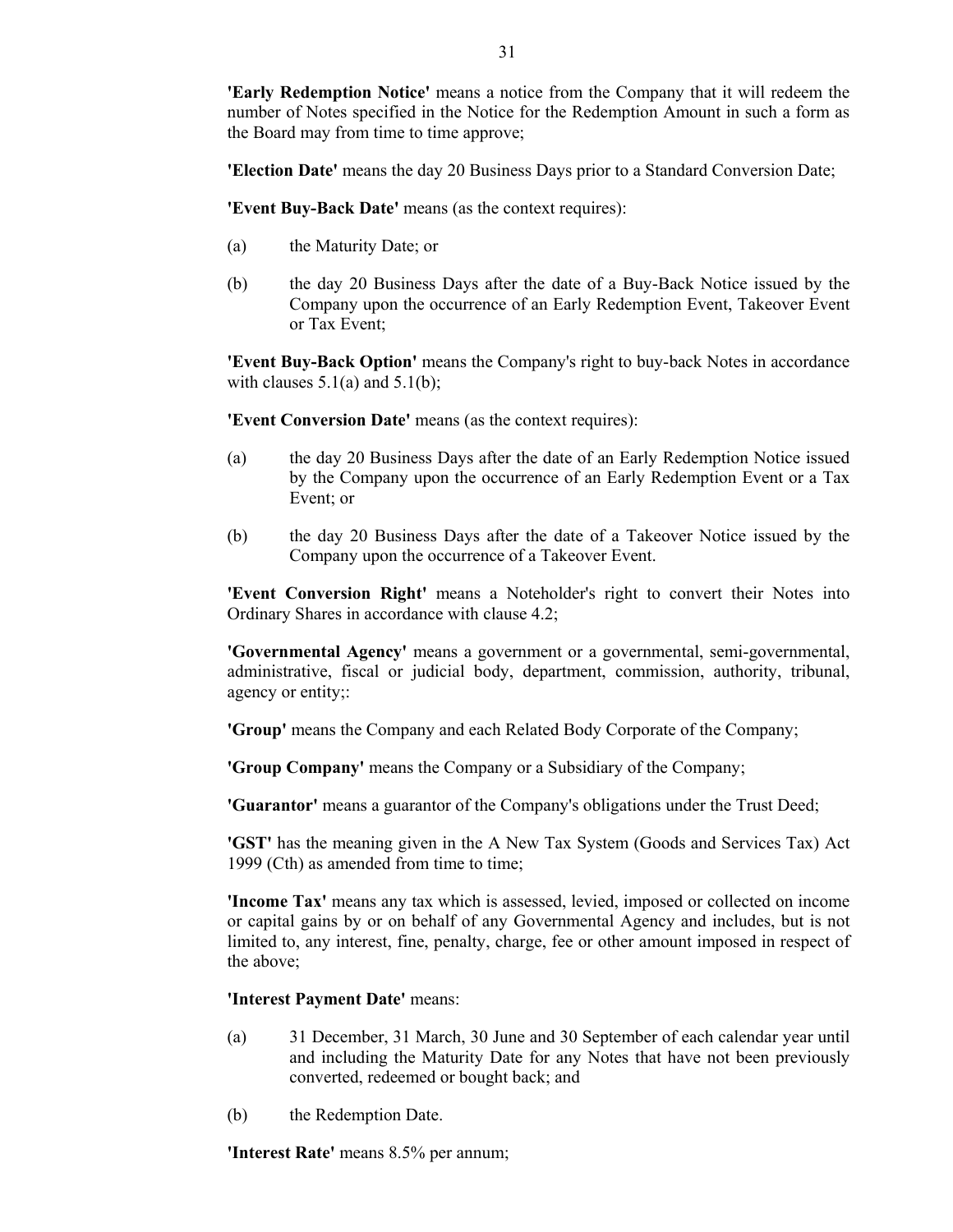**'Issue Date'** means the date on which the Company issues the Notes;

**'Issue Price'** means, in relation to a Note, A\$1.00, regardless of the price or currency applicable to the offer of the Note for issue;

**'Listing Rules'** means the official listing rules of the ASX and any other rules of the ASX which are applicable while any Notes are admitted to the official list of the ASX, each as amended or replaced from time to time, except to the extent of any express written waiver by the ASX;

**'Maturity Date'** means 30 September 2007 for those Notes which have not been converted, redeemed or bought back prior to that date;

**'Maturity Election Date'** means the day 5 Business Days prior to the Maturity Date;

**'Moneys Owing'** at any time, means the sum of the Total Redemption Amount, any interest payable on the Notes which is then outstanding and any other moneys payable by the Company or a Guarantor to the Trustee or the Noteholders (as applicable) under these Conditions or the provisions of the Trust Deed;

**'Note'** means an unsecured subordinated redeemable note convertible into fully paid Ordinary Shares, having an Issue Price of A\$1.00 and issued in accordance with these Conditions and the provisions of the Trust Deed;

**'Note Certificate'** means a certificate in respect of Notes;

**'Noteholder'** means the holder of a Note as recorded in the Note Register;

**'Note Register'** means the register of Noteholders and, where appropriate, includes:

- (a) a sub-register conducted by or for the Company pursuant to the Corporations Act, Listing Rules or SCH Business Rules; and
- (b) any branch register.

**'Note Registry'** means the place where the Note Register is kept, which at the date of the Trust Deed, is care of Computershare Registry Services Pty Ltd, Level 2, Reserve Bank Building, 45 St George's Terrace, Perth, Western Australia, unless otherwise determined by the Company by notice in writing to the Trustee;

**'Ordinary Share'** means a fully paid ordinary share in the capital of the Company;

**'Proper ASTC Transfer'** has the meaning given in Corporations Regulation 1.0.02;

**'Prospectus'** means the prospectus in respect of the Notes to be lodged with the Australian Securities and Investments Commission on or about 17 May 2002 by the Company;

**'Redemption Amount'** means the Issue Price;

**'Redemption Date'** means (as the context requires):

- (a) the Maturity Date;
- (b) the day 20 Business Days after the Company issues an Early Redemption Notice;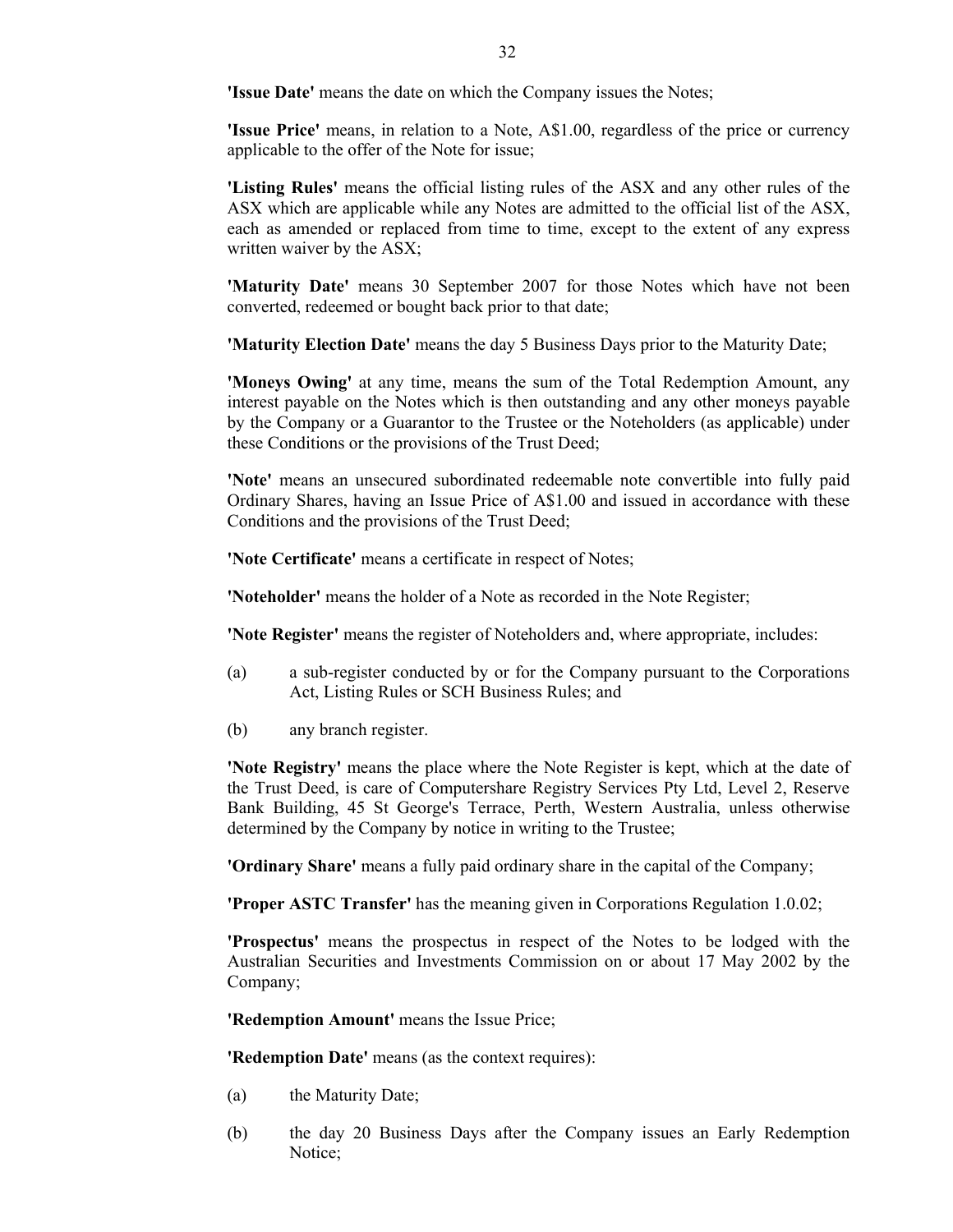'Related Body Corporate' of a body corporate means another body corporate which is related to the first within the meaning of section 50 of the Corporations Act;

**'Rights Issue'** means any pro rata offer or invitation of Securities (not being an offer of Securities which are issued in lieu of distributions or by way or a dividend reinvestment or under a scheme for the benefit of employees of the Company or its Related Bodies Corporate or under a share purchase plan or by way of a Spinoff or under a Bonus Issue) to the holders of Ordinary Shares;

**'Securities'** includes shares, debentures, debenture stock, notes and any option or right to subscribe for the same;

**'SCH Business Rules'** means the operating rules of ASTC, currently known as the SCH Business Rules, as amended or replaced from time to time;

**'Spinoff'** means the sale or divestment of any business of a Group Company where that process includes either a priority entitlement to, in specie distribution of, transfer of, or any other distribution or sale or subscription of Securities, in the entity conducting the business that is being sold or divested, to holders of Ordinary Shares;

**'Standard Conversion Date'** means the last day of each month between the Issue Date and the Maturity Date excluding the last day of the month in which the Issue Date falls;

**'Standard Conversion Right'** means a Noteholder's right to convert their Notes into Ordinary Shares in accordance with clause 4.1(a);

**'Subsidiary'** has the meaning given in section 9 of the Corporations Act;

**'Takeover Event'** has the meaning given in clause 7.3;

**'Takeover Notice'** means a notice in such form as the Board approves issued by the Company to a Noteholder that a Takeover Event has occurred;

**'Tax'** means:

- (a) a tax, levy, charge, impost, duty, fee, deduction, compulsory loan or withholding;
- (b) income, stamp or transaction duty, tax or charge; or
- (c) GST,

which is assessed, levied, imposed or collected by, or payable to, a Governmental Agency (excluding Income Tax other than interest withholding tax) and includes, but is not limited to, interest, fines, penalties, charges, fees or other amounts imposed on or in respect of any of the above;

**'Tax Act'** means:

- (a) the Income Tax Assessment Act 1936 or the Income Tax Assessment Act 1997 as the case may be as amended;
- (b) any other Act setting the rate of income tax payable; and
- (c) any regulation promulgated thereunder.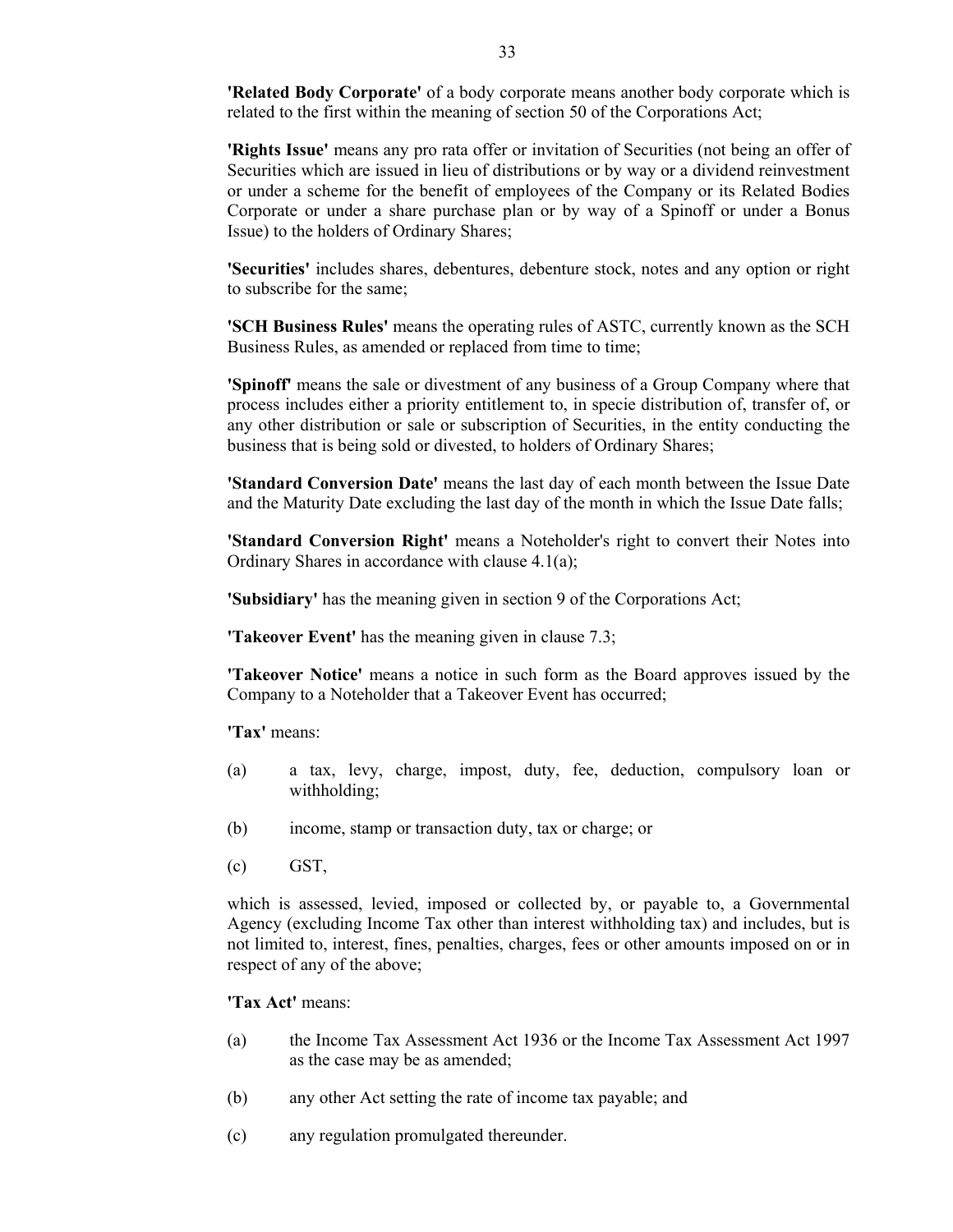**'Tax Event'** has the meaning given in clause 6.3;

**'Total Redemption Amount'** means the sum of the Redemption Amounts of all Notes which at any time remain outstanding or unconverted;

**'Trust Deed'** means the trust deed of which these Conditions form a part, dated on or about 15 May 2002 between the Company and the Trustee;

**'Trustee'** means Guardian Trust Australia Limited ACN 050 294 052, the trustee for the Noteholders under the Trust Deed or any replacement trustee under the Trust Deed;

**'VWAP'** has the meaning given in clause 13.

## **1.2 Interpretation**

- (a) Unless the context otherwise requires, these Conditions shall be interpreted in accordance with clause 1.3 of the Trust Deed, and any terms defined in the Trust Deed shall have the same meanings when used in these Conditions.
- (b) If an Interest Payment Date, Conversion Date, Redemption Date, Buy-Back Date or Maturity Date falls on a day which is not a Business Day, the time for performing any acts to be done on that day will be extended to the next succeeding Business Day subject to paragraph 2 of Appendix 6A of the Listing Rules.

## **2. ISSUE OF NOTES AND INTEREST**

#### 2.1 **Issue of Notes**

- (a) The Company may issue Notes with an Issue Price of A\$1.00 each pursuant and subject to Listing Rule 7.1.
- (b) The Notes must each be paid for in full on application.
- (c) The price applicable to the offer of a Note for issue:
	- (i) may be denominated in a currency other than Australian dollars; and
	- (ii) must be a fixed price in the applicable currency.

#### 2.2 **Interest**

- (a) The Company must pay interest in Australian dollars on each Note at the Interest Rate.
- (b) Interest will accrue daily on the basis of a 365 day year from the Issue Date until the Note is redeemed, converted or bought back (as the case may be) in accordance with these Conditions and will be due and payable in arrears on each Interest Payment Date.
- (c) The first interest payment will be due on 30 September 2002 in respect of the period from the Issue Date until 30 September 2002. Thereafter interest will be computed from the day after each Interest Payment Date until the next succeeding Interest Payment Date (inclusive).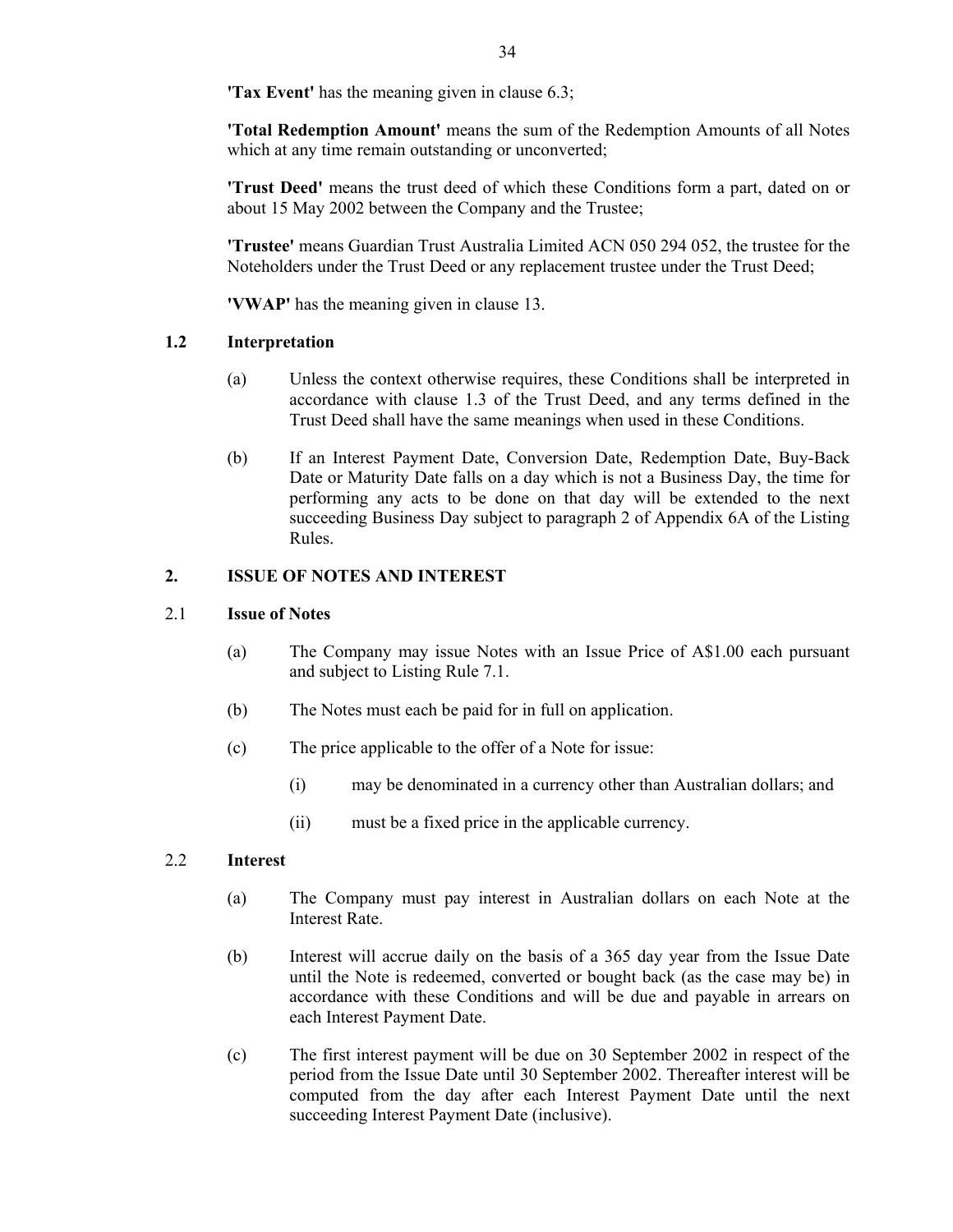- (d) If the Company fails to make an interest payment when due and payable, interest will also accrue at the Interest Rate on the due but unpaid amount.
- (e) The record date to identify the Noteholder entitled to receive an interest payment will be 7 calendar days before the Interest Payment Date unless the Listing Rules require otherwise.

## **3. REDEMPTION**

- 3.1 If the Notes are not otherwise redeemed, converted or bought back in accordance with these Conditions, the Notes will be redeemed by the Company on the Maturity Date by payment in Australian dollars to the Noteholder of the Redemption Amount.
- 3.2 Subject to these Conditions, the Company shall also have the right to redeem all of the Notes on a Redemption Date by payment of the Redemption Amount to the Noteholder upon the occurrence of:
	- (a) a Tax Event, as set out in clause 6;
	- (b) a Takeover Event, as set out in clause 7; and
	- (c) an Early Redemption Event, as set out in clause 8.

## **4. CONVERSION**

## 4.1 **Standard Conversion Right**

(a) Subject to these Conditions, a Noteholder has the right to convert all or some of their Notes in multiples of 1000 Notes into the number of Ordinary Shares calculated in accordance with the following formula:

*Number of Notes subject to x Conversion Ratio = Number of Ordinary Shares Conversion Notice* 

by delivering a Conversion Notice to the Note Registry during the 10 Business Days immediately preceding the Election Date.

- (b) Subject to these Conditions, in the event that a Noteholder exercises their Standard Conversion Right, the conversion of the Notes to Ordinary Shares will occur on the Standard Conversion Date, in accordance with clause 4.4.
- (c) The Company will pay the Noteholder on the Standard Conversion Date any interest that is accrued and unpaid up to the Standard Conversion Date except where the Noteholder is already entitled to an interest payment by virtue of a record date in respect of an Interest Payment Date on which the Standard Conversion Date falls.

## 4.2 **Event Conversion Right**

(a) Subject to these Conditions, a Noteholder has the right to convert all or some of their Notes into the number of Ordinary Shares calculated in accordance with the following formula:

*Number of Notes subject to x Conversion Ratio = Number of Ordinary Shares Conversion Notice*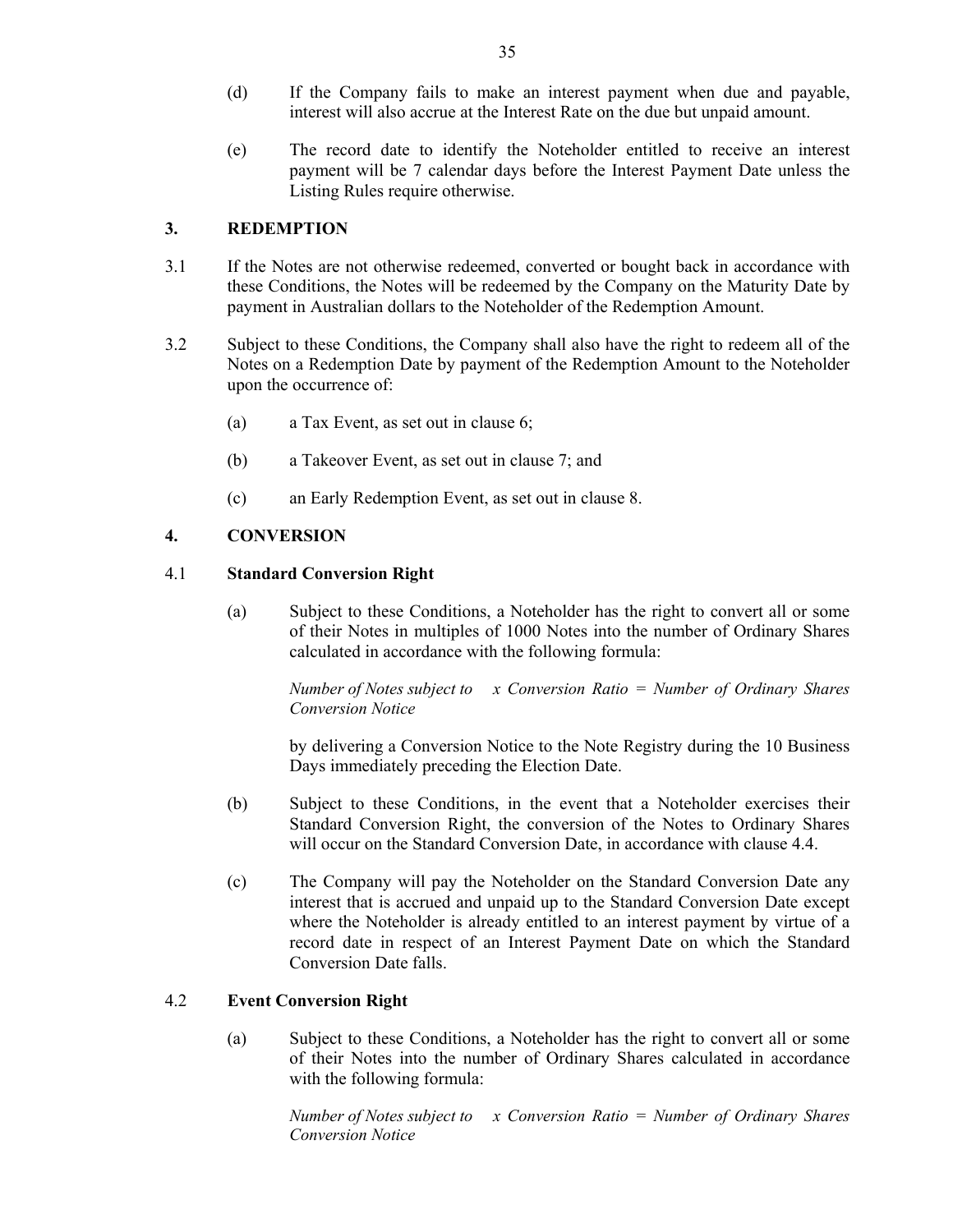by delivering a Conversion Notice to the Note Registry in the following circumstances:

- (i) during the 15 Business Days immediately preceding the Maturity Election Date; or
- (ii) during the 15 Business Days after the date of an Early Redemption Notice issued by the Company upon the occurrence of an Early Redemption Event or Tax Event; or
- (iii) during the 15 Business Days after the date of a Takeover Notice issued by the Company.
- (b) In the event that a Noteholder exercises their Event Conversion Right pursuant to clause  $4.2(a)(i)$ :
	- (i) the conversion of the Notes to Ordinary Shares will occur on the Maturity Date in accordance with clause 4.4; and
	- (ii) the Company will also pay the Noteholder on the Maturity Date any interest that is accrued but unpaid up to the Maturity Date.
- (c) In the event that a Noteholder exercises their Event Conversion Right pursuant to clause  $4.2(a)(ii)$  or  $(iii)$ :
	- (i) the conversion of the Notes to Ordinary Shares will occur on the Event Conversion Date in accordance with clause 4.4; and
	- (ii) the Company will also pay the Noteholder on the Event Conversion Date any interest that is accrued and unpaid up to the Event Conversion Date.

#### 4.3 **Conversion Notices**

- (a) The Company will, upon request by a Noteholder to the Note Registry, procure that the Noteholder is sent a pro forma Conversion Notice.
- (b) A Conversion Notice cannot be withdrawn without the consent in writing of the Company.
- (c) Not less than 25 Business Days prior to the Maturity Date, the Company must send to Noteholders a notice notifying them of this date and of the Maturity Election Date together with a pro forma Conversion Notice.
- (d) A Conversion Notice served subsequent to a Buy-Back Notice will not result in the conversion of Notes to Ordinary Shares.

#### 4.4 **Method of conversion**

- (a) On receipt of a Conversion Notice from a Noteholder:
	- (i) the Company shall redeem each of the Notes which are being converted for the Redemption Amount on the Conversion Date; and
	- (ii) the holder of the Notes which are being converted irrevocably and unconditionally directs the Company to apply the whole of the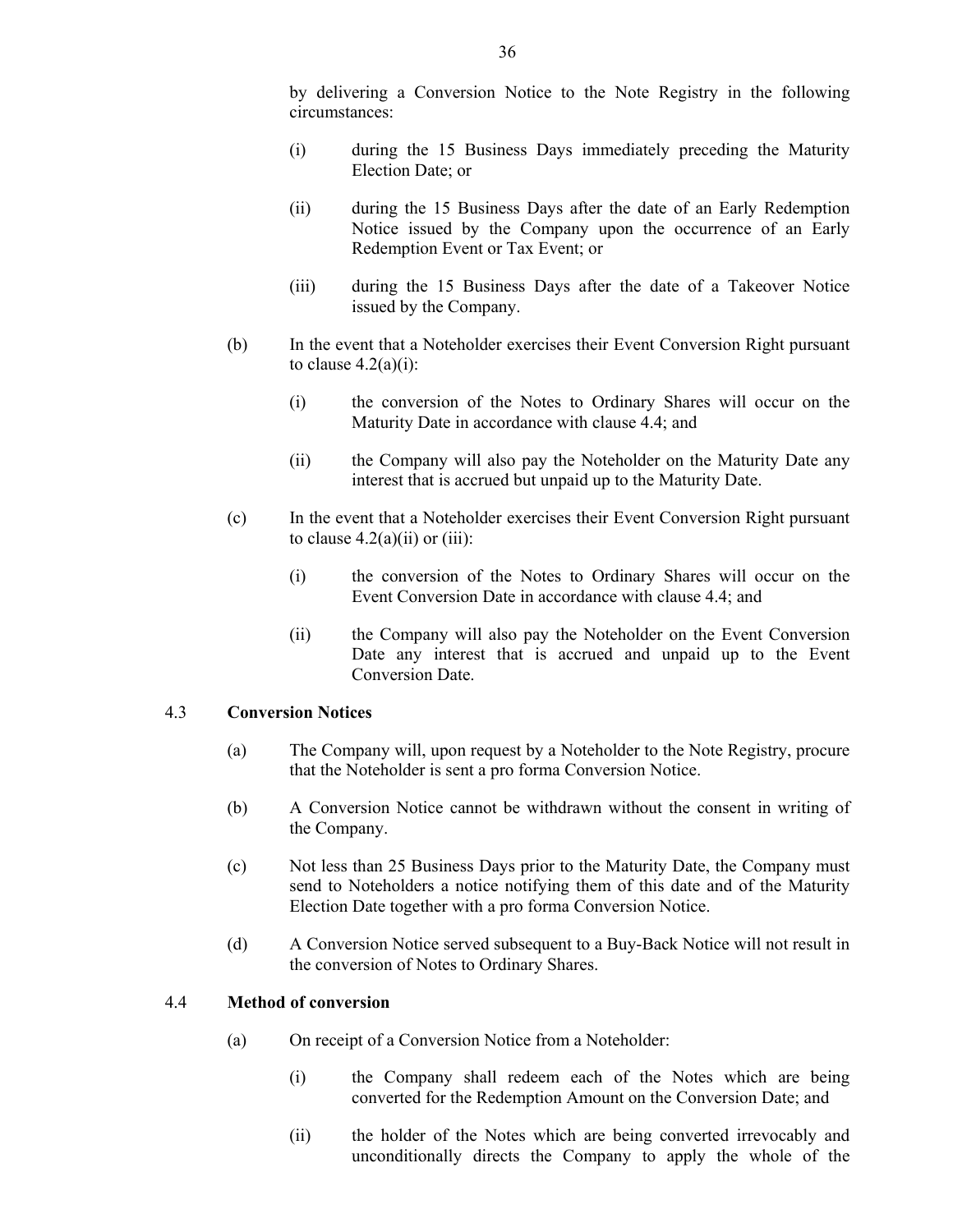Redemption Amount to subscribe for the number of Ordinary Shares to which the Noteholder is entitled under clauses 4.1 and 4.2 (as adjusted in accordance with these Conditions).

- (b) Where the total number of Ordinary Shares to be issued to a holder on conversion includes a fraction, that fraction will be disregarded.
- (c) The Company will within 3 Business Days following the Conversion Date issue Ordinary Shares in respect of converted Notes, except in the event of a Takeover Event, in which event Ordinary Shares in respect of converted Notes will be issued on the next Business Day following the Conversion Date. Any such issue will have effect and be deemed to have been made on the Conversion Date.
- (d) The issue of Ordinary Shares as a result of the conversion of Notes will be treated for all purposes as full repayment of the Redemption Amount payable with respect to such Notes and the obligations of the Company in relation thereto will thereupon cease, except in respect of any obligation or liability which has arisen on or before the Conversion Date.

## **5. BUY-BACK**

## 5.1 **Event Buy-Back Option**

- (a) The Company (or such other Related Body Corporate of the Company that the Company nominates) has the right to purchase all or some of the Notes on an Event Buy-Back Date (for the purposes of this clause, the Maturity Date) for the Buy-Back Amount provided that the Company issues a Buy-Back Notice at least 20 Business Days before the Maturity Date.
- (b) Further to clause 5.1(a), the Company (or such other Related Body Corporate of the Company that the Company nominates) has the right to purchase all or some of the Notes on an Event Buy-Back Date for the Buy-Back Amount provided that the Company issues a Buy-Back Notice within five Business Days of the occurrence of:
	- (i) a Tax Event, as set out in clause 6;
	- (ii) a Takeover Event, as set out in clause 7; or
	- (iii) an Early Redemption Event, as set out in clause 8.
- (c) If the Company exercises its Event Buy-Back Option, the Notes the subject of the Buy-Back Notices shall be deemed cancelled on the Event Buy-Back Date. The Company will within 5 Business Days of the Event Buy-Back Date pay the Buy-Back Amount to the relevant Noteholders.

#### 5.2 **Deleted**

#### 5.3 **Buy-Back Amount**

With respect to each Note, the Buy-Back Amount is the amount which is calculated in accordance with the formula:

*Buy-Back Amount = A + B*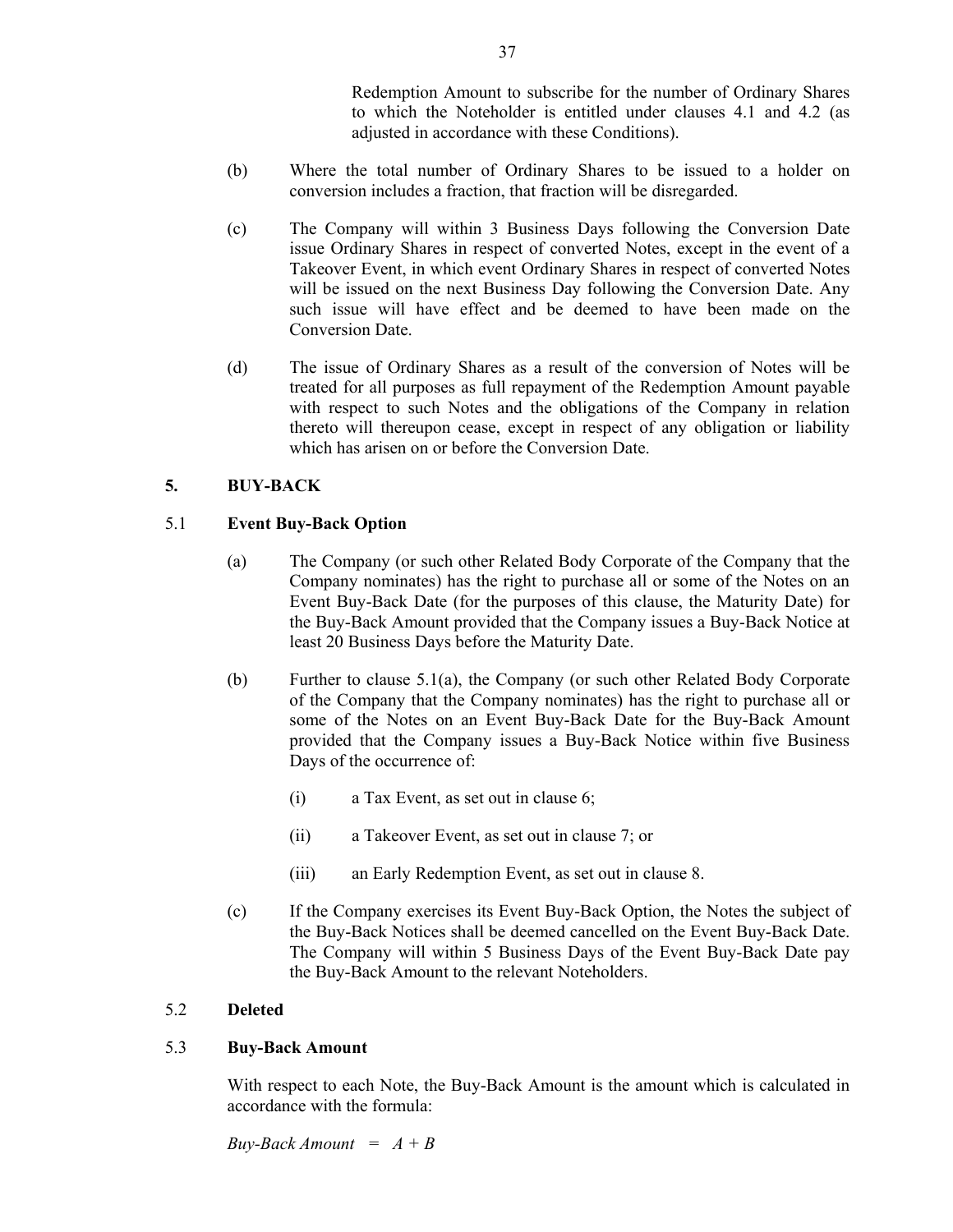where:

**A** means the higher of 1.01 x Conversion Ratio x VWAP during the 10 Business Days prior to the Event Buy-Back Date and the Issue Price; and

**B** means any interest which is accrued but unpaid up to the Buy-Back Date.

## 5.4 **Buy-Back generally**

The Company's obligations in respect of the Notes subject to the Event Buy-Back Option will cease upon payment of the Buy-Back Amount, except in respect of any obligation or liability which has arisen on or before the Event Buy-Back Date.

## 5.5 **Rounding**

The Company may round down to the nearest cent any fractional part of the Buy-Back Amount.

## **6. TAX EVENT**

- 6.1 If a Tax Event occurs:
	- (a) the Company will issue to Noteholders within 5 Business Days following a Tax Event a notice to the effect that a Tax Event has occurred; and
	- (b) the Company may at its discretion, at the same time as issuing a notice under clause 6.1(a), issue:
		- (i) an Early Redemption Notice in respect of all Notes; or
		- (ii) a Buy-Back Notice in respect of all Notes.
- 6.2 Noteholders may, within 15 Business Days of the date of an Early Redemption Notice issued by the Company under clause 6.1(b)(i), exercise their Event Conversion Right.
- 6.3 A Tax Event occurs if the Directors resolve on reasonable grounds (having obtained an opinion from reputable legal counsel or tax adviser) that a change in any taxation law, interpretation or ruling issued by any relevant governmental body has occurred (or is announced) and that change will materially increase the net costs to the Company of having the Notes on issue (having regard*,* without limitation, to any tax deductions available to the Company in connection with the payment of interest).

## **7. TAKEOVER EVENT**

- 7.1 If a Takeover Event occurs:
	- (a) the Company will issue a Takeover Notice to Noteholders within 5 Business Days after the occurrence of the Takeover Event; and
	- (b) the Company may, at its discretion, at the same time as issuing a Takeover Notice, issue:
		- (i) an Early Redemption Notice in respect of all Notes; or
		- (ii) a Buy-Back Notice in respect of all Notes.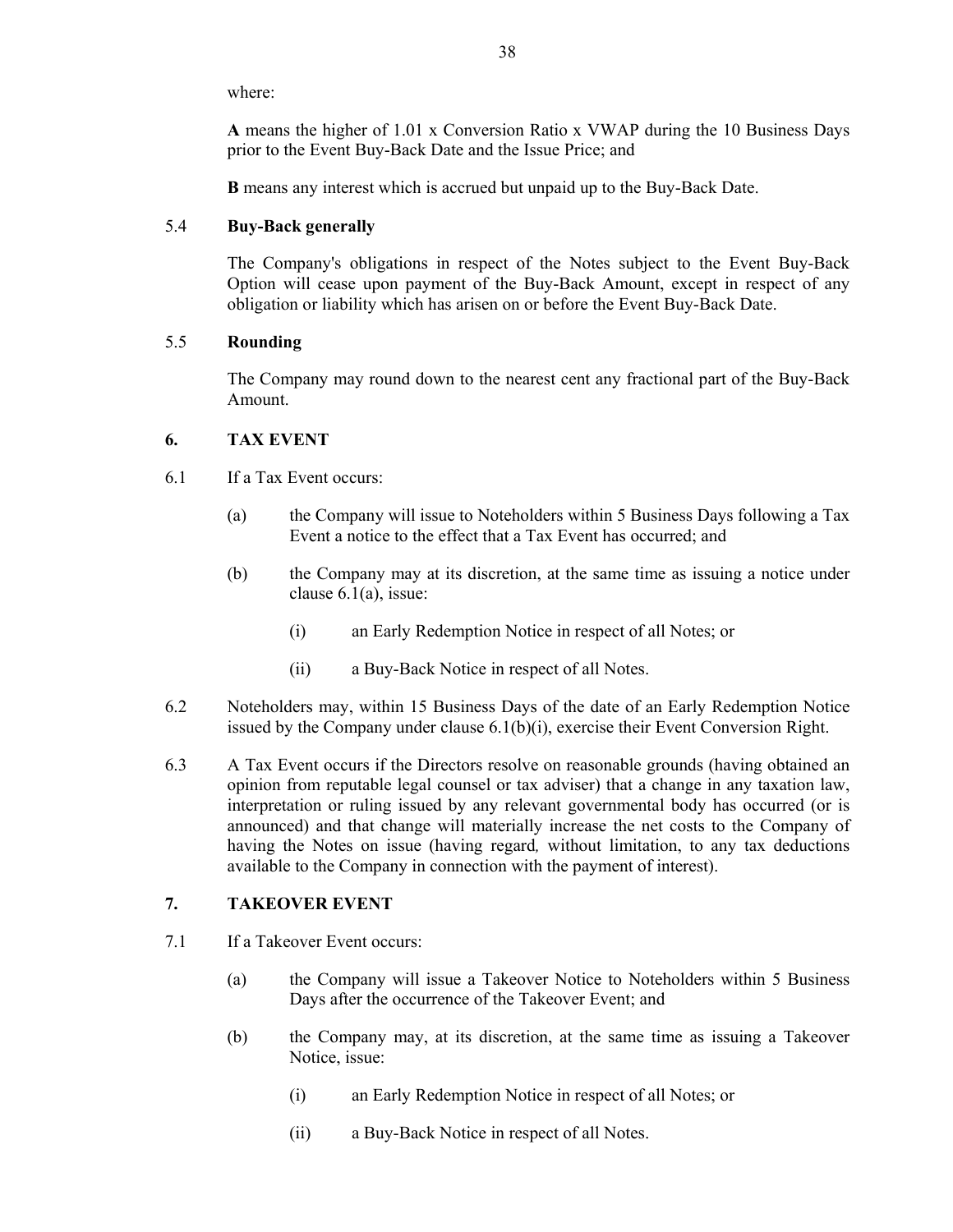- 7.2 If the Company issues a Takeover Notice, or a Takeover Notice together with an Early Redemption Notice, in accordance with clause 7.1 Noteholders may, within 15 Business Days of the date of the notice(s), exercise their Event Conversion Right.
- 7.3 A Takeover Event occurs if, at any time on or before the Maturity Date, an off-market bid, a market bid, scheme of arrangement, or offer or invitation is made to all holders of Ordinary Shares to purchase or otherwise acquire Ordinary Shares from them within a specified period and the bid, scheme or offer becomes unconditional, and:
	- (a) the offeror has at least 50% of the voting power (as defined by the Corporations Act) in the Company; or
	- (b) the Board issues a statement recommending that the bid, scheme or offer (as the case may be) be accepted or approved by holders of Ordinary Shares.

## **8. EARLY REDEMPTION EVENT**

- 8.1 Within 5 Business Days after the occurrence of an Early Redemption Event, the Company may:
	- (a) issue an Early Redemption Notice in respect of all Notes; or
	- (b) issue a Buy-Back Notice in respect of all Notes.
- 8.2 Each Noteholder may, within 15 Business Days of the date of an Early Redemption Notice issued by the Company under clause  $8.1(a)$ , exercise their Event Conversion Right.
- 8.3 An Early Redemption Event occurs if at any time after 30 September 2003 less than 1 million Notes remain on issue.

#### **9. RIGHTS ISSUES, BONUS ISSUES & CAPITAL RECONSTRUCTIONS**

#### 9.1 **Rights issues and Bonus issues**

(a) Subject to paragraph (b) below, if the Company makes a Bonus Issue or Rights Issue, the Conversion Ratio shall be adjusted immediately in accordance with the following formula:

$$
CN = CN_0 x P x \left[ \frac{(RD + RN)}{(RD x P) + (RN x A)} \right]
$$

where:

- **CN:** means the Conversion Ratio applying immediately after the application of this formula;
- CN<sub>0</sub>: means the Conversion Ratio applying immediately prior to the application of this formula;
- **P:** means the VWAP calculated in respect of the period from (and including) the first Business Day after the announcement of the Bonus Issue or Rights Issue to ASX to (and including) the last Business Day of trading *cum* Bonus Issue or Rights Issue;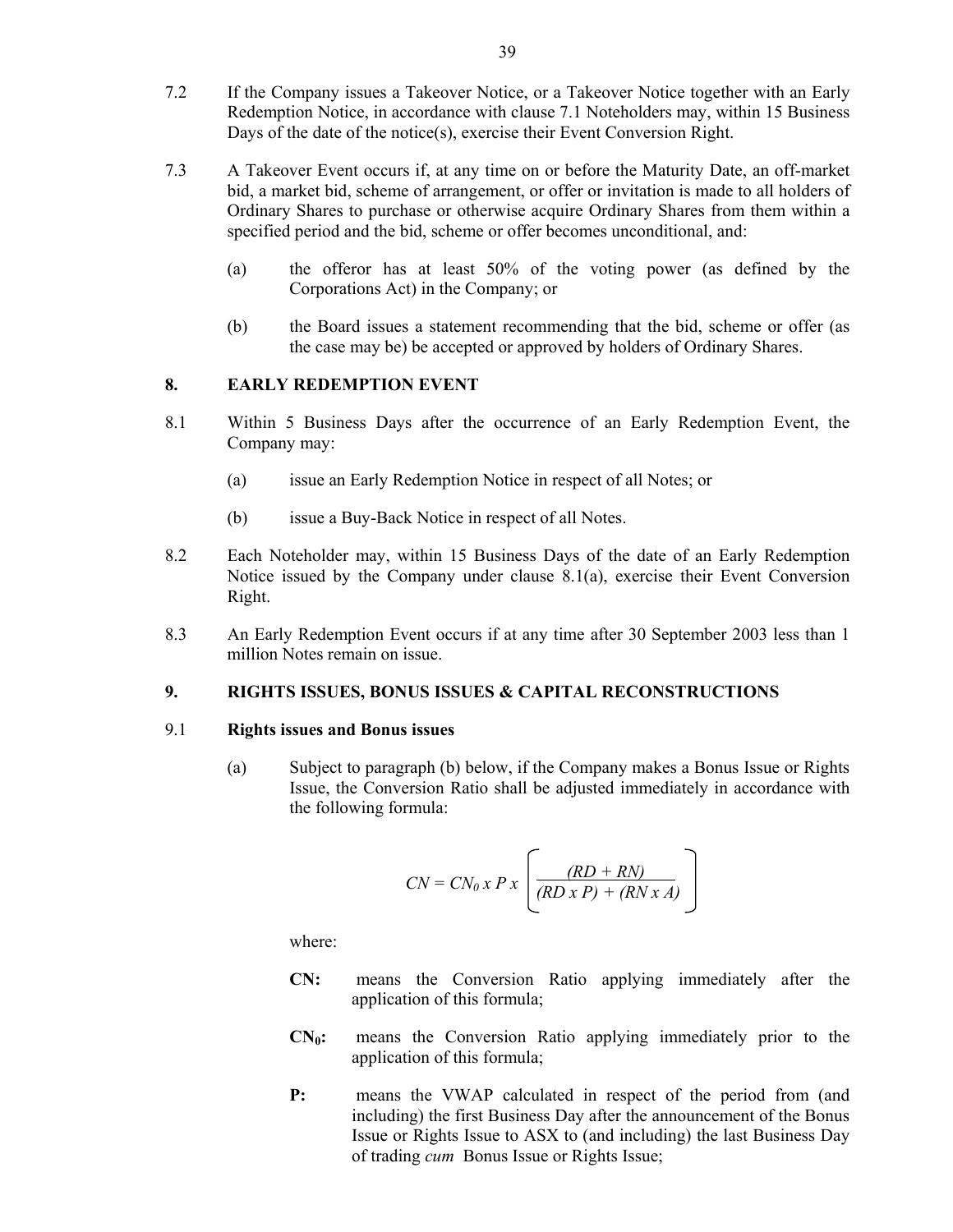- **A:** means, in the case of a Rights Issue, the subscription price per new Ordinary Share and, in the case of a Bonus Issue, zero;
- **RN:** means the number of Ordinary Shares issued pursuant to the Bonus Issue; and
- **RD:** means the number of Ordinary Shares on issue immediately prior to the allotment of new Ordinary Shares pursuant to the Bonus Issue.
- (b) Paragraph (a) does not apply to Ordinary Shares issued as part of a bonus share plan, employee or executive share plan, executive option plan, share top up plan or a dividend reinvestment plan.

## 9.2 **Capital reconstructions**

If, whilst any Note remains capable of being converted, the Ordinary Shares are reconstructed, consolidated or divided (other than by way of a Bonus Issue) into a greater or lesser number of Securities, then the Notes must, in accordance with the Listing Rules, be reconstructed, consolidated or divided on the same basis so that neither the Noteholders nor the holders of Ordinary Shares will receive a benefit that the other does not receive.

## 9.3 **Listing Rules not to be contravened**

Notwithstanding any provision of clauses 9 to 12 (inclusive):

- (a) no adjustment under those clauses may contravene any Listing Rule; and
- (b) if an adjustment under those clauses would contravene paragraph (a), the Notes are to be adjusted in accordance with the relevant adjustment required or permitted under the Listing Rules (and, if more than one, that one chosen by the Company).

## **10. SPINOFFS**

- 10.1 Noteholders will be entitled to participate (without first having to convert Notes to Ordinary Shares) in any Spinoff on the following terms:
	- (a) if the Spinoff is conducted by way of a priority offer to holders of Ordinary Shares, Noteholders will be entitled to participate in the priority offer on the same terms as if the Noteholders had converted their Notes to Ordinary Shares immediately before the date of entitlement to the Spinoff (without having to convert their Notes) so that Noteholders are treated in the same manner as the holders of Ordinary Shares;
	- (b) if the Spinoff is conducted by way of a new issue of Securities in the Entity to holders of Ordinary Shares, Noteholders will be entitled to participate on the same terms as if the Noteholders had converted their Notes to Ordinary Shares immediately before the date of entitlement to the Spinoff (without having to convert their Notes) so that Noteholders are treated in the same manner as the holders of Ordinary Shares;
	- (c) if the Spinoff is conducted in any other way, including but not limited to an in specie distribution of existing Securities to holders of Ordinary Shares, the value transferred to each Ordinary Share pursuant to the Spinoff shall be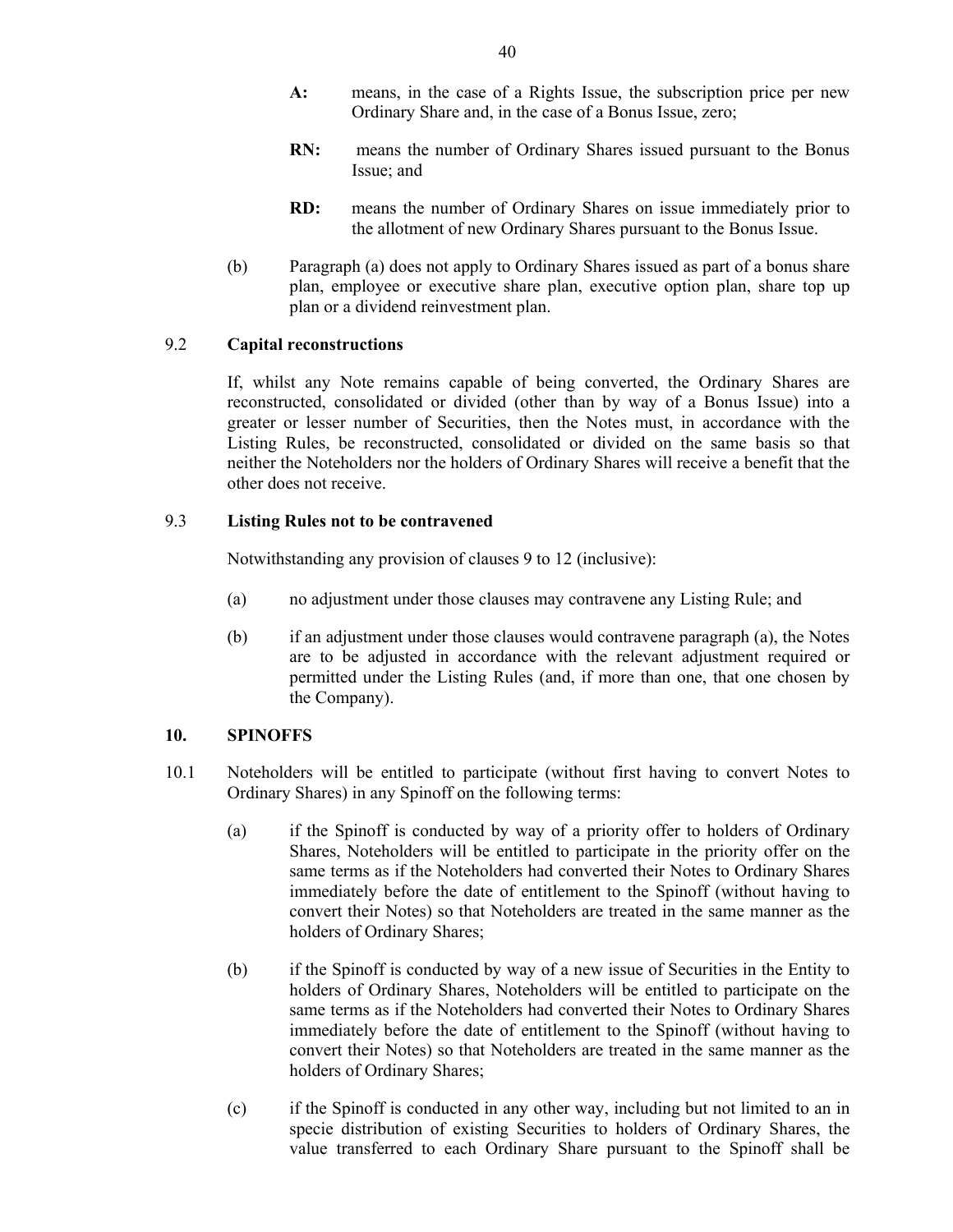deemed to be a return of capital, and the Conversation Ratio shall be adjusted in accordance with Clause 11.

#### **11. RETURN OF CAPITAL OR EXCESS DISTRIBUTION**

11.1 If the Company makes a return of capital or there is an Excess Distribution to holders of Ordinary Shares the Conversion Ratio shall be adjusted in accordance with the following formula:

$$
CN = CN_0 x \frac{P}{(P-C)}
$$

where:

- **CN:** means the Conversion Ratio applying immediately after the application of this formula;
- $CN<sub>0</sub>$ : means the Conversion Ratio applying immediately prior to the application of this formula;
- **P:** means VWAP during the period from the first Business Day after the announcement of the return of capital to ASX up to and including the last Business Day of trading *cum* the return of capital or Excess Distribution; and
- **C:** means with respect to a return of capital, the amount of the cash and/or the value (as reasonably determined by the Directors) of any other property distributed to holders of Ordinary Shares per Ordinary Share (or such lesser amount such that the difference between P and C is greater than zero), and with respect to an Excess Distribution, the amount of such Excess Distribution.
- 11.2 For the purposes of clause 11.1, Excess Distribution means the amount by which the sum of all dividends per Ordinary Share (including, if the dividend is franked, the amount that would be included in the assessable income of a recipient of the dividend or distribution who is a natural person under the Tax Act) paid by the Company in respect of a financial year exceeds 125% of the sum of all dividends per Ordinary Share (including, if the dividend is franked, the amount that would be included in the assessable income of a recipient of the dividend or distribution who is a natural person for the purposes of the Tax Act) paid by the Company in respect of the previous financial year.

#### **12. ADJUSTMENTS FOR OFF MARKET BUY-BACKS**

12.1 Subject to **clause 12.2**, if the Company undertakes an off market buy-back of any of its Ordinary Shares, the Conversion Ratio shall be adjusted immediately in accordance with the following formula:

$$
CN = CN_0 x P x \left(\frac{(BD - BN)}{(BD x P) - (BN x A)}\right)
$$

where:

**CN:** means the Conversion Ratio applying immediately after the application of this formula;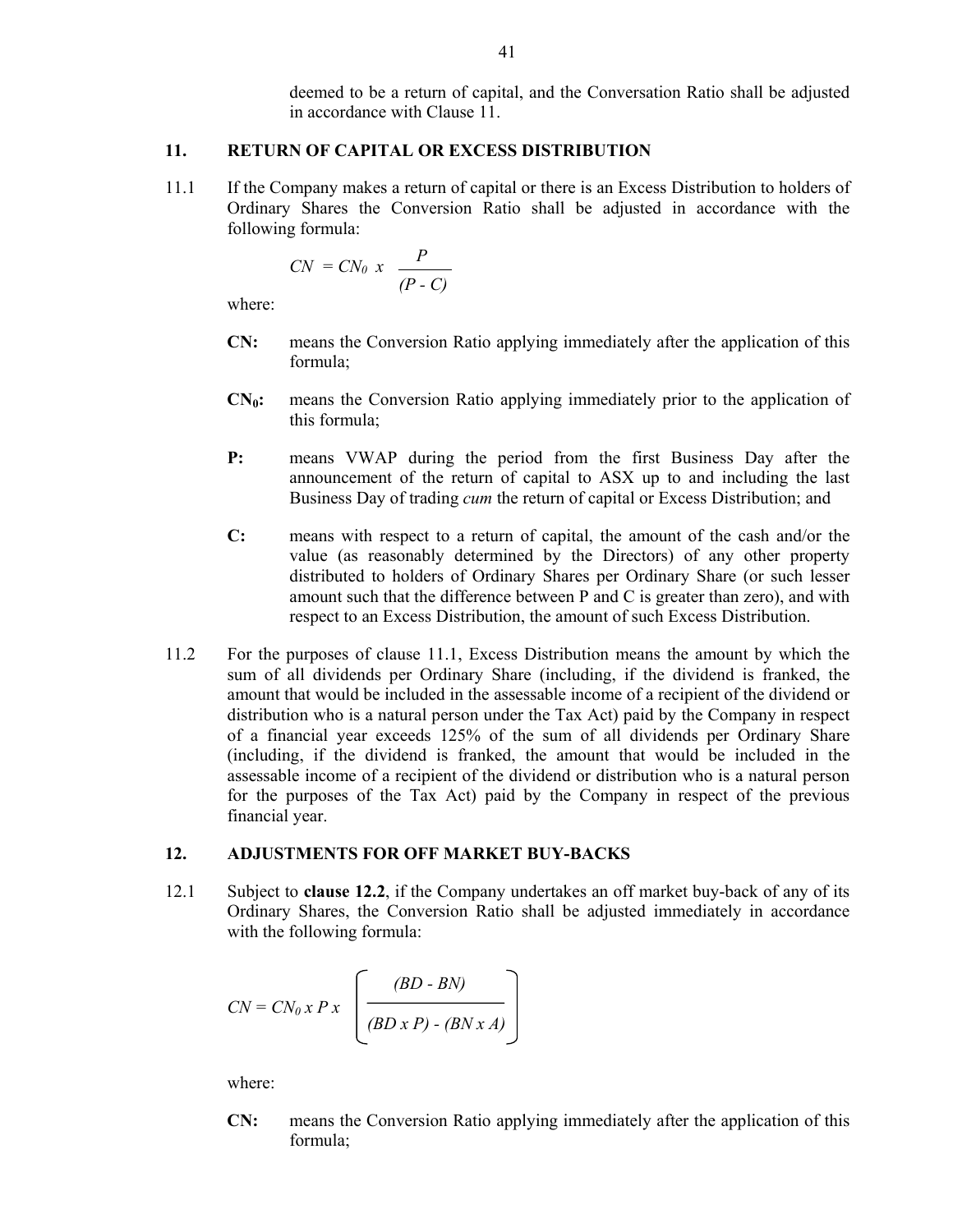**CN0:** means the Conversion Ratio applying immediately prior to the application of this formula;

**P** means the VWAP during the 20 Business Days prior to the announcement of the buyback;

**A** means the buy-back price per Ordinary Share;

**BN** means the number of Ordinary Shares bought back; and

**BD** means the number of Ordinary Shares on issue immediately prior to the buy-back.

12.2 The Conversion Ratio shall not be adjusted in accordance with clause 12.1 if P exceeds A.

#### **13. VWAP**

- 13.1 VWAP is the arithmetic average of the daily volume weighted average sale price of the Company's Ordinary Shares sold on ASX during the relevant period but does not include:
	- (a) special crossings;
	- (b) crossings prior to the commencement of normal trading,
	- (c) crossings during the after hours adjust phase; or
	- (d) the exercise of options over Ordinary Shares,

as described in the ASX Business Rules.

- 13.2 If Ordinary Shares are suspended by ASX at any time when VWAP is being calculated, the relevant period for calculation of VWAP will be the 10 consecutive Business Days up to but not including the first day of suspension.
- 13.3 For the purposes of calculating VWAP, if, on some or all of the Business Days in the relevant period, Ordinary Shares have been quoted on ASX as *cum* dividend or *cum* any other distribution or entitlement, then the VWAP on the Business Days on which those shares have been quoted *cum* dividend or *cum* entitlement shall be reduced by an amount equal to:
	- (a) (in the case of a dividend or other distribution), the amount of that dividend or distribution including, if the dividend is franked the amount that would be included in the assessable income of a recipient of the dividend or distribution who is a natural person under the Tax Act;
	- (b) (in the case of an entitlement which is traded on ASX on any of those Business Days), the volume weighted average price of all such entitlements sold on ASX during the relevant period on the Business Days on which those entitlements were traded; or
	- (c) in the case of an entitlement not traded on ASX during the relevant period), the value of the entitlement as reasonably determined by the Directors.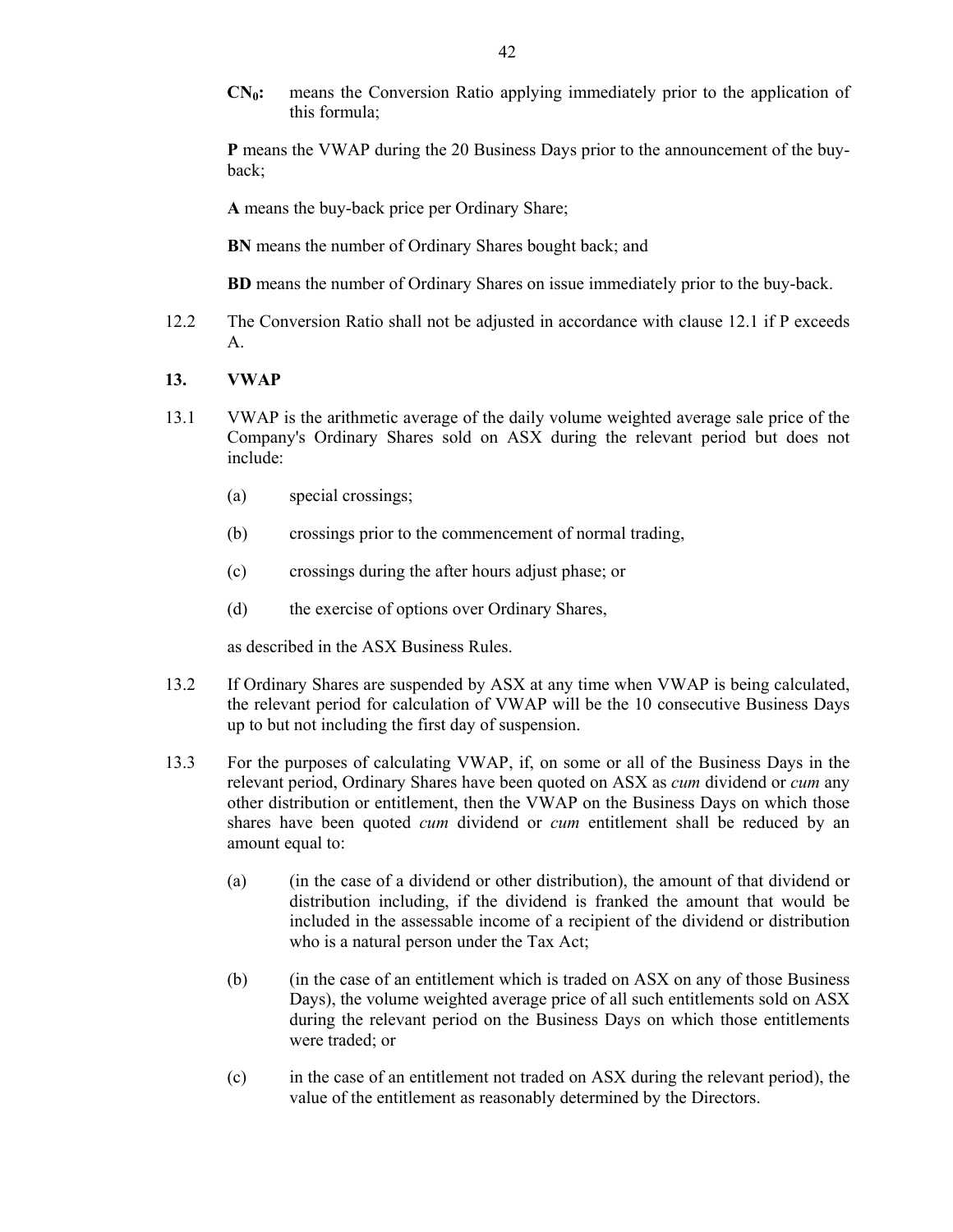#### **14. GENERAL**

#### **14.1 Payments**

Any amount which is payable to Noteholders in respect of the Notes in accordance with these Conditions will, unless the Company and the Noteholder otherwise agree, be paid by direct credit to a nominated account at an Australian financial institution or by Australian dollar cheque drawn in favour of such Noteholder and sent by pre-paid post to the address of the Noteholder in the Note Register.

#### **14.2 Quotation**

Application will be made for the Notes to be quoted on the official list of ASX and AIM within 7 days of the date of the Prospectus.

#### **14.3 Ranking of Ordinary Shares**

Each Ordinary Share issued on conversion of a Note will, as from the Conversion Date of that Note, rank equally in all respects with the then issued Ordinary Shares, except that they will not be entitled to any dividend that has been declared or determined but not paid as at the Conversion Date.

#### **14.4 Security and Subordination**

- (a) The Notes are unsecured obligations of the Company and, subject to paragraph (b), will rank equally with all other unsecured creditors of the Company, excluding unsecured creditors preferred by mandatory provisions of law. The Notes will rank equally amongst themselves and in priority to Ordinary Shares on a winding up of the Company and interest on Convertible Notes will be paid in priority to dividends on Ordinary Shares.
- (b) The Notes will rank behind all amounts owing to:
	- (i) secured creditors;
	- (ii) the Group's banks and financial institutions; and
	- (iii) any other creditors notified by the Company in writing to the Trustee in respect of any financial accommodation provided to the Group from time to time to enable the Group to meet its ongoing funding requirements in connection with the conduct of its business,

#### (the **'Senior Debt'**).

- (c) So long as the Senior Debt remains outstanding, Noteholders will not be entitled to:
	- (i) receive payment of any amounts owing in respect of a Note;
	- (ii) demand payment of, sue for or take any other action to cause payment or acceleration of payment of any amounts owing in respect of a Note;
	- (iii) take or be a party to any proceeding or action for the purpose of appointment of an External Administrator to or the Winding Up of the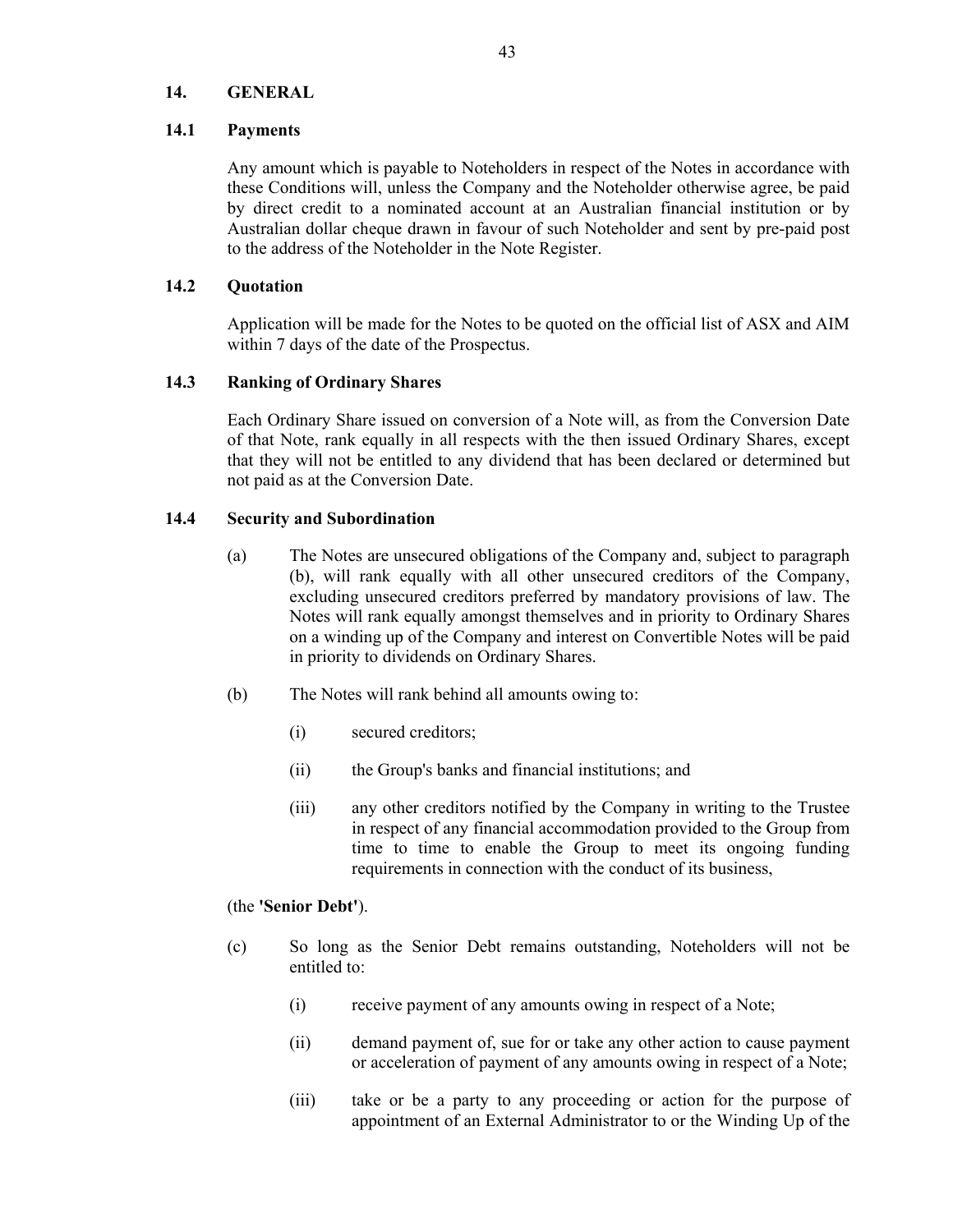Company or any Guarantor in relation to any amounts owing in respect of a Note; or

(iv) exercise any right of set off or combination of accounts in respect of the Company or any Guarantor in relation to any amounts owing in respect of a Note,

unless no part of the Senior Debt is, at the relevant time, due and unpaid.

#### **14.5 Voting**

Noteholders may attend general meetings of the Company but the Notes do not carry a right to vote at a general meeting of the Company, unless provided for by the Listing Rules or the Corporations Act.

## **14.6 Reporting Requirements**

The Company will observe the reporting requirements set out in the Trust Deed, which include requirements to furnish reports on the financial performance of the Company.

The Company will send to each Noteholder a copy of all reports, notices and announcements sent to holders of Ordinary Shares at the time they are sent.

## **14.7 Notes redeemed or bought back**

All Notes redeemed or bought back by the Company in accordance with these Conditions will thereupon be cancelled and may not be reissued.

## **15. HOLDING STATEMENTS AND CERTIFICATES**

#### **15.1 Uncertificated holdings and holding statements**

The Directors may determine not to issue Note Certificates where not contrary to the Corporations Act, the Listing Rules and the SCH Business Rules. Where the Directors have made such a determination, a Noteholder will be entitled to receive statements of the holdings of Notes of the Noteholder as the Company is required to give pursuant to the Corporations Act, the Listing Rules and the SCH Business Rules.

#### **15.2 Cancellation of Note Certificates**

The ranking of the Notes will in no way be affected by the cancellation of any Note Certificate on which they were originally included or of any subsequent Note Certificate on which they were included.

## **16. TRANSFER OF NOTES**

## **16.1 Forms of transfer**

A Noteholder may transfer any Notes the Noteholder holds by:

(a) a Proper ASTC Transfer or any other method of transferring or dealing in Notes introduced by the ASX or operated in accordance with the SCH Business Rules or Listing Rules and, in any such case, recognised under the Corporations Act; or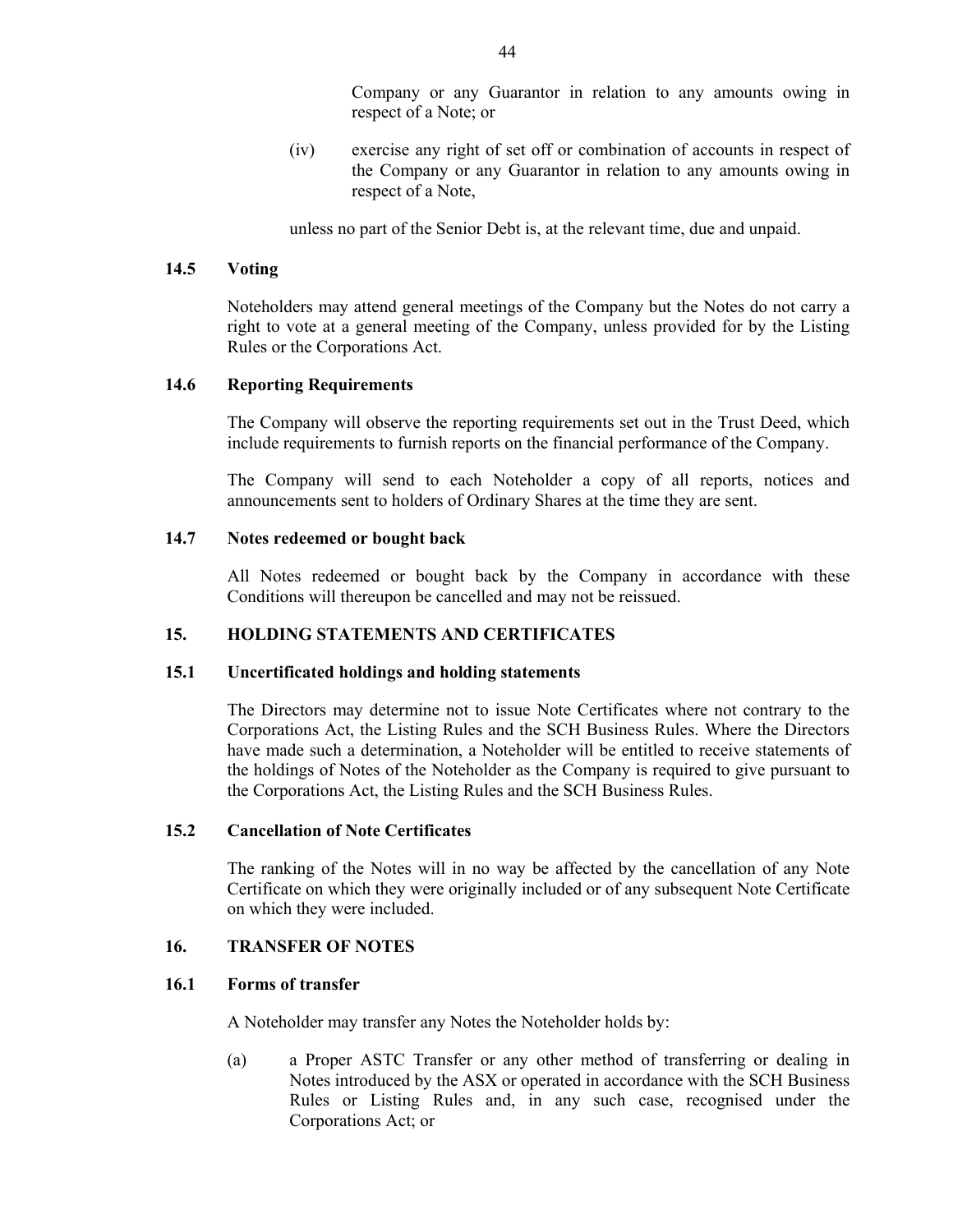(b) a written instrument of transfer in any usual form or in any other form approved by either the Directors or the ASX, that is otherwise permitted by law.

## **16.2 Registration of transfer**

A transferor of Notes remains the owner of the Notes transferred until the transfer is registered and the name of the transferee entered in the Note Register in respect of the Notes, and the transferee of Notes on being entered on the Note Register shall have all the rights and obligations which the transferor had and all the rights and obligations of a Noteholder under this Deed.

## **16.3 Transfers which are not Proper ASTC Transfers**

The following provisions apply to instruments of transfer referred to in clause  $16.1(b)$ :

- (a) unless the instrument of transfer is otherwise a sufficient transfer under the Corporations Act, the instrument will be signed by, or executed by or on behalf of:
	- (i) the transferor; and
	- (ii) if required by the Company, the transferee;
- (b) the instrument of transfer duly stamped will be left at the place where the Note Register is kept, accompanied by the Note Certificate (if any) in respect of the Notes to be transferred and such other evidence as the Directors require to prove the transferor's title to, or right to transfer, the Notes;
- (c) the instrument of transfer must be endorsed or accompanied by an instrument executed by the transferee to the effect that the transferee agrees to accept the Notes subject to the terms and conditions on which the transferor held them, to become a Noteholder and to be bound by the Trust Deed and these Conditions; and
- (d) on registration of a transfer of Notes, the Company will cancel the old Note Certificate (if any).

#### **16.4 Directors to register transfers**

Subject to clauses 16.3 and 16.5, the Directors will not refuse to register or fail to register or give effect to a transfer of Notes.

#### **16.5 Refusal to register transfers other than Proper ASTC Transfer**

- (a) The Directors may refuse to register any transfer of Notes (other than a Proper ASTC Transfer) where the Listing Rules permit the Company to do so.
- (b) The Directors will refuse to register any transfer of Notes (other than a Proper ASTC Transfer) where the Corporations Act or the Listing Rules require the Company to do so, or the transfer is in breach of the Listing Rules.

#### **16.6 Notice of refusal to register**

(a) Where the Directors refuse to register a transfer of Notes under clause 16.5, the Company will give written notice of the refusal and the reasons for the refusal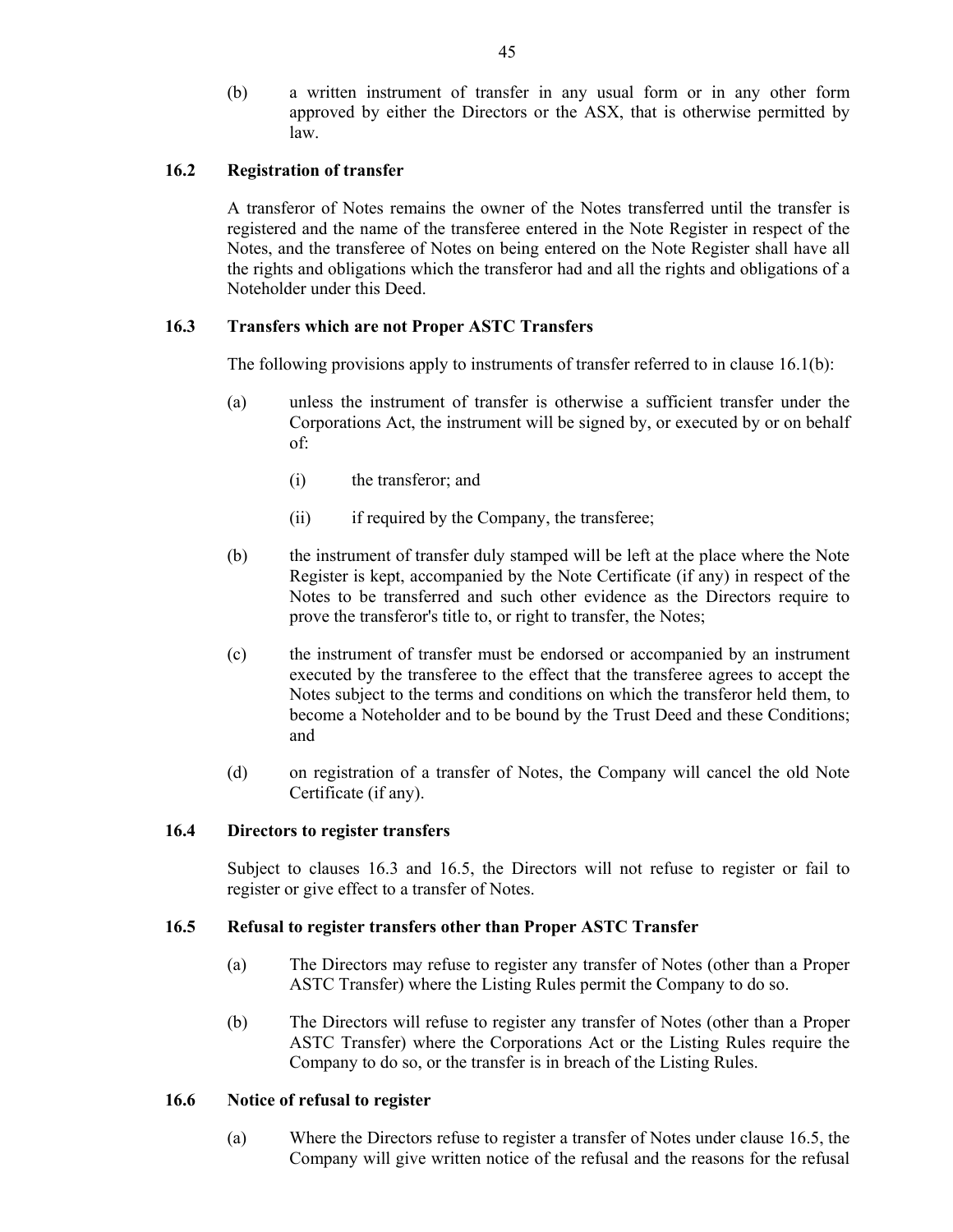to the transferee and the person who lodged the transfer, if not the transferee, within 5 Business Days after the date on which the transfer was lodged with the Company.

(b) Failure by the Company to give notice under clause 16.6(a) will not invalidate the refusal to register the transfer in any way.

## **17. JOINT NOTEHOLDERS**

## **17.1 Note Certificates**

- (a) Subject to clause 15.1, joint Noteholders will be entitled to one Note Certificate only in respect of Notes held by them jointly and the Note Certificate will be delivered to the first joint holder named on the register.
- (b) Delivery of a Note Certificate for any Note to the first joint holder named in the Register in relation to that Note is deemed to be delivery to all the joint holders.

## **17.2 Payment to one Noteholder effective discharge**

If several persons are entered in the Note Register as joint Noteholders in respect of a Note, the payment to any one of such persons any moneys from time to time payable to the joint Noteholders will be an effective discharge to the Company for the moneys so paid.

#### **17.3 More than three joint Noteholders**

Subject to the SCH Business Rules, the Company will not be bound to register more than three persons as the joint holders of any Notes.

#### **17.4 Actions of joint Noteholders**

All of the joint Noteholders in respect of any Note must join in any:

- (a) transfer of the relevant Note;
- (b) application for the replacement of a Note Certificate which has been lost or destroyed; or
- (c) delivery of a Conversion Notice.

#### **18. NON-RESIDENT NOTEHOLDERS**

- 18.1 Where Notes are held by, or on behalf of, a person resident outside the Commonwealth of Australia, then, despite anything to the contrary contained in or implied by these Conditions, it is a condition precedent to any right of the Noteholder:
	- (a) to receive payment of any moneys in respect of those Notes; or
	- (b) to obtain Ordinary Shares on conversion of any of those Notes,

that all necessary Authorisations (if any) and any other statutory requirements which may then be in existence are obtained at the cost of the Noteholder and satisfied.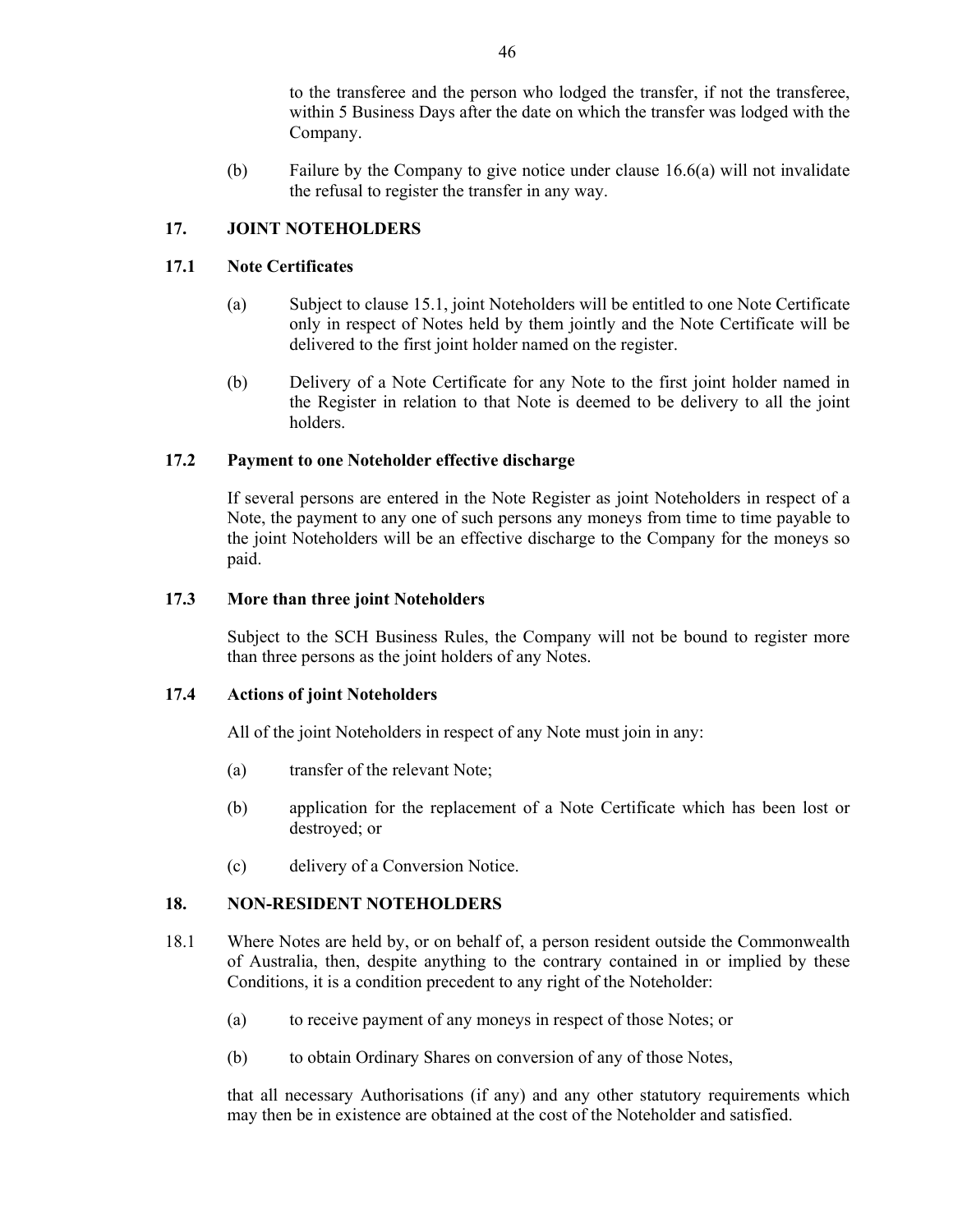18.2 For the purposes of clause 18.1, Authorisation includes any consent, authorisation, registration, filing, lodgement, permit, franchise, agreement, notarisation, certificate, permission, licence, approval, direction, declaration, authority or exemption from, by or with any government or any Governmental Agency.

## **19. INDEMNITY TO THE ISSUER**

- 19.1 Whenever in consequence of:
	- (a) the death of a Noteholder;
	- (b) the non-payment of any income Tax or other Tax payable by a Noteholder;
	- (c) the non-payment of any stamp or other duty by the legal personal representatives of a Noteholder or his estate; or
	- (d) any other act or thing in relation to a Note or a Noteholder;

any law for the time being of any country or place, in respect of a Note, imposes or purports to impose any liability of any nature whatever on the Company to make any payments to any Governmental Agency, the Company will in respect of that liability be indemnified by that Noteholder and his legal personal representatives and any moneys paid by the Company in respect of that liability may be recovered from that Noteholder and/or the Noteholder's legal personal representative as a debt due to the Company and the Company will have a lien in respect of those moneys upon the Notes held by that Noteholder or his legal personal representatives and upon any moneys payable in respect thereof.

19.2 Nothing in **clause 19.1** will prejudice or affect any right or remedy which any such law may confer or purport to confer on the Company.

## **20. DEATH, LEGAL DISABILITY**

#### **20.1 Death, legal disability**

If a Noteholder dies, becomes subject to a legal disability, becomes bankrupt or is liquidated, the survivor (in the case of joint Noteholders), the legal personal representative or the person entitled to Notes as a result of bankruptcy or liquidation will be recognised as having an enforceable claim to Notes registered in the Noteholder's name.

#### **20.2 Transfer, transmission under clause 20.1**

Subject to the Listing Rules, the Company need not register any transfer or transmission under clause 20.1 unless the transferee provides an indemnity in favour of the Company in a form determined by or satisfactory to the Company in respect of any consequence arising from the transfer or transmission.

#### **20.3 Two or more persons jointly entitled**

Where 2 or more persons are jointly entitled to any Note in consequence of the death of the registered holder of that Note, for the purpose of these Conditions they will be deemed to be joint holders of that Note.

#### **20.4 Moneys payable in respect of Notes**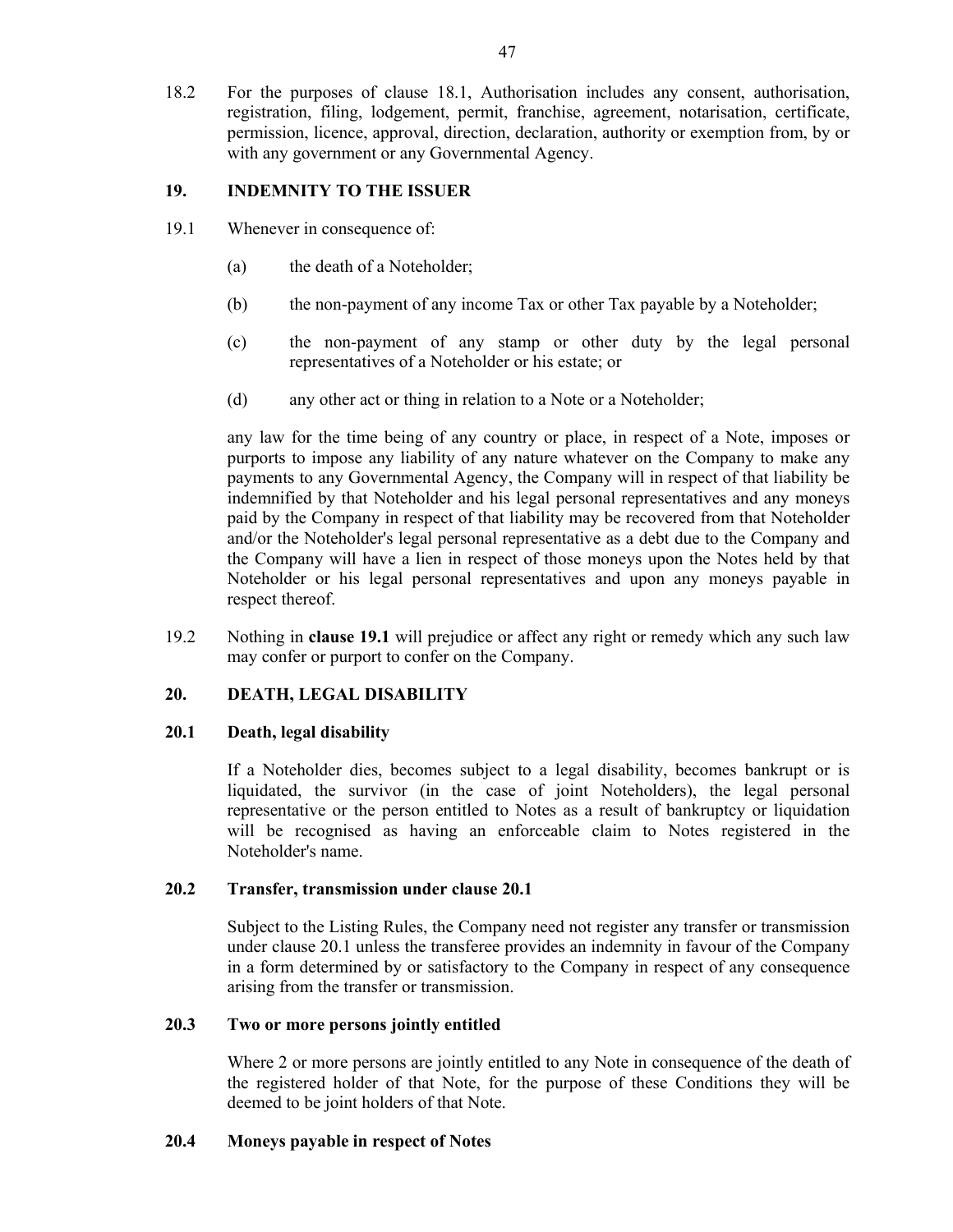The Directors will be at liberty to retain any moneys payable in respect of any Notes which any person under this **clause 20** is entitled to or to transfer until such person is registered or has duly transferred the Notes in accordance with these Conditions.

 $\mathcal{L}_\text{max}$